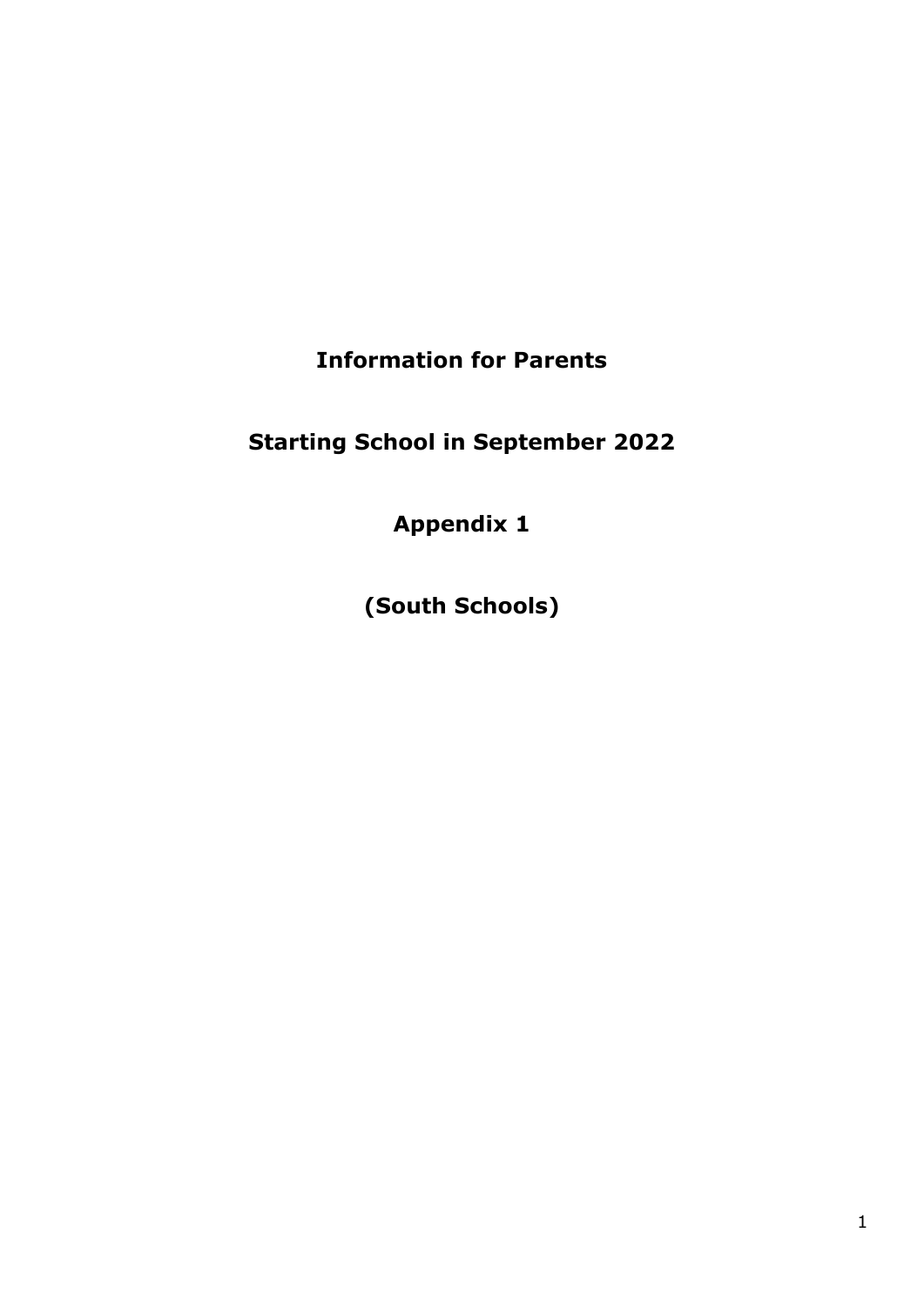# Contents

| West Sussex County Council standard oversubscription criteria for5                          |
|---------------------------------------------------------------------------------------------|
|                                                                                             |
| South Schools by Town which use a Supplementary Information Form (SIF) 5                    |
|                                                                                             |
|                                                                                             |
|                                                                                             |
|                                                                                             |
|                                                                                             |
|                                                                                             |
|                                                                                             |
|                                                                                             |
|                                                                                             |
|                                                                                             |
|                                                                                             |
|                                                                                             |
|                                                                                             |
|                                                                                             |
|                                                                                             |
|                                                                                             |
| Chichester - St Joseph's Infant School (previously known as Lancastrian Infant School) . 27 |
|                                                                                             |
|                                                                                             |
|                                                                                             |
|                                                                                             |
|                                                                                             |
|                                                                                             |
|                                                                                             |
|                                                                                             |
|                                                                                             |
|                                                                                             |
|                                                                                             |
|                                                                                             |
|                                                                                             |
|                                                                                             |
| 2                                                                                           |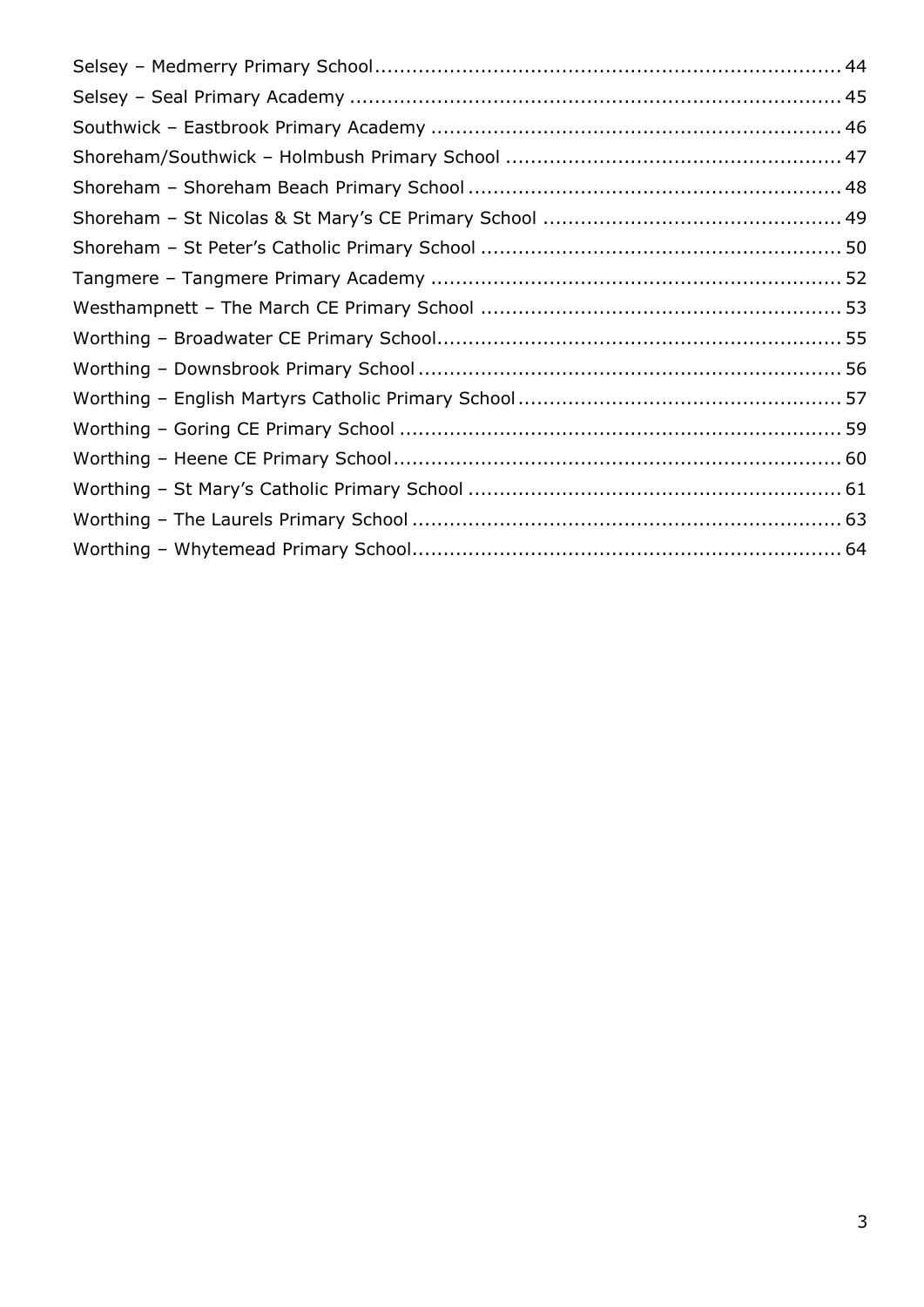#### <span id="page-3-0"></span>**Introduction**

This Appendix lists the oversubscription criteria for all schools in the South of the county which do not use the West Sussex County Council standard oversubscription criteria for Community and Voluntary Controlled schools (reproduced at the bottom of this page). It includes all Church Voluntary Aided Schools, Foundation Schools, Free schools, Academies as well as Community and Voluntary Controlled schools which use variations of the standard West Sussex County Council oversubscription criteria.

Where a school was oversubscribed in September 2021 the number of places offered in each category are listed beside the criteria. For oversubscribed schools the total number of places offered, together with the criteria and distance of the last place offered, is shown at the bottom of the oversubscription criteria.

#### <span id="page-3-1"></span>**Faith School Admission Arrangements and COVID-19**

Some faith based admission authorities define children's or families' membership or practice of the faith for the purpose of school admissions through regular attendance at a place of worship over a specified period. Due to the coronavirus (COVID-19) outbreak, there have been restrictions on the opening of places of worship (especially for communal worship) and parents and their children may have been unable to attend their place of worship as normal.

This has meant that faith schools with admissions arrangements that prioritise applicants based on membership or practice of the faith, evidenced through regular attendance at a place of worship and/or at communal worship, may find their admission arrangements have been affected for the September 2022 intake.

When making a preference for a faith school please check the school's website to see what changes to their arrangements they may have made. For example, some schools may have changed their Supplementary Information Form (SIF) or faith leader reference requirements. If in doubt please check directly with the school.

**Please note that it is a parent's responsibility when making an application to a faith school to ensure that any changes to the original admissions arrangements are complied with.**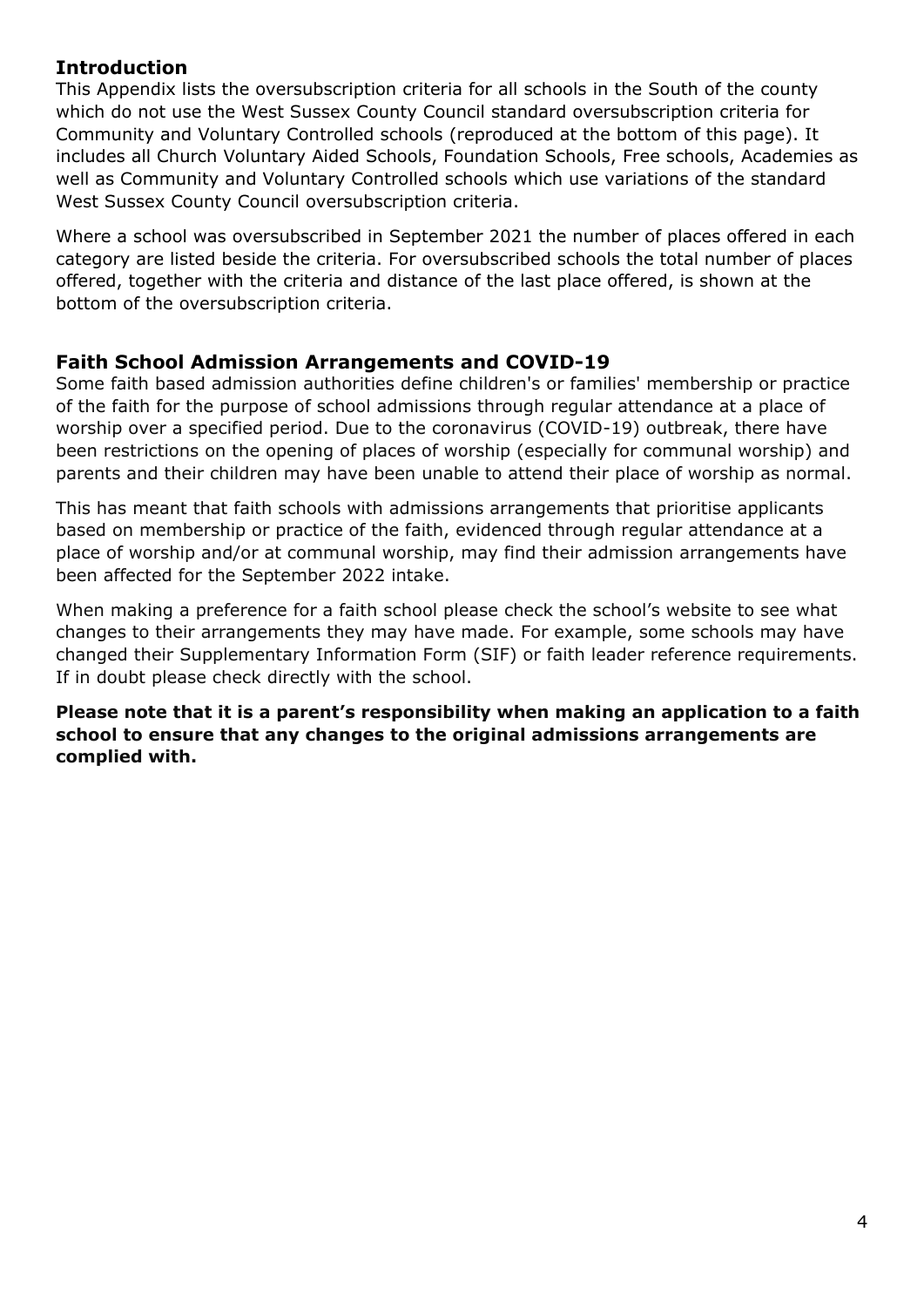#### <span id="page-4-1"></span><span id="page-4-0"></span>**West Sussex County Council standard oversubscription criteria for Community and Voluntary Controlled schools**

1. Looked after children (children in public care), children who were previously looked after who ceased to be so because they were adopted or became subject to a special guardianship order or child arrangements order. This includes children who appear (to the admission authority) to have been in state care outside of England and ceased to be in state care as a result of being adopted. Evidence must be provided.

2. Children who are subject to a special guardianship order who have not previously been in local authority care. Evidence must be provided.

3. Children who need a place at the school on exceptional and compelling social, psychological or medical grounds. Evidence must be provided.

4. Children who live in the catchment area with brothers or sisters already attending the school and who will still be there when the child starts.

5. Other children who live in the catchment area.

6. Children who live outside the catchment area with brothers or sisters already attending the school and who will still be there when the child starts.

7. Children of staff in either or both of the following circumstances: where the member of staff has been employed at the school for two or more years at the time which the admission to the school is made; and/or the member of staff is recruited to fill a vacant post for which there is a demonstrable skill shortage.

8. Other children who live outside the catchment area.

#### <span id="page-4-2"></span>**South Schools by Town which use a Supplementary Information Form (SIF)**

**Appendix 1 for the North Area Infant and Primary Schools available on our website**

**SIF's are available in Appendix 2 on our website and directly from the school**

| Town      | <b>School Name</b>                   | <b>SIF</b> |
|-----------|--------------------------------------|------------|
| Angmering | St Margaret's CE Primary School      | Yes        |
| Angmering | St Wilfrid's Catholic Primary School | Yes        |
| Arundel   | Arundel CE Primary School            | Yes        |
| Arundel   | St Philip's Catholic Primary School  | Yes        |
| Ashurst   | <b>Ashurst CE Primary School</b>     | <b>Yes</b> |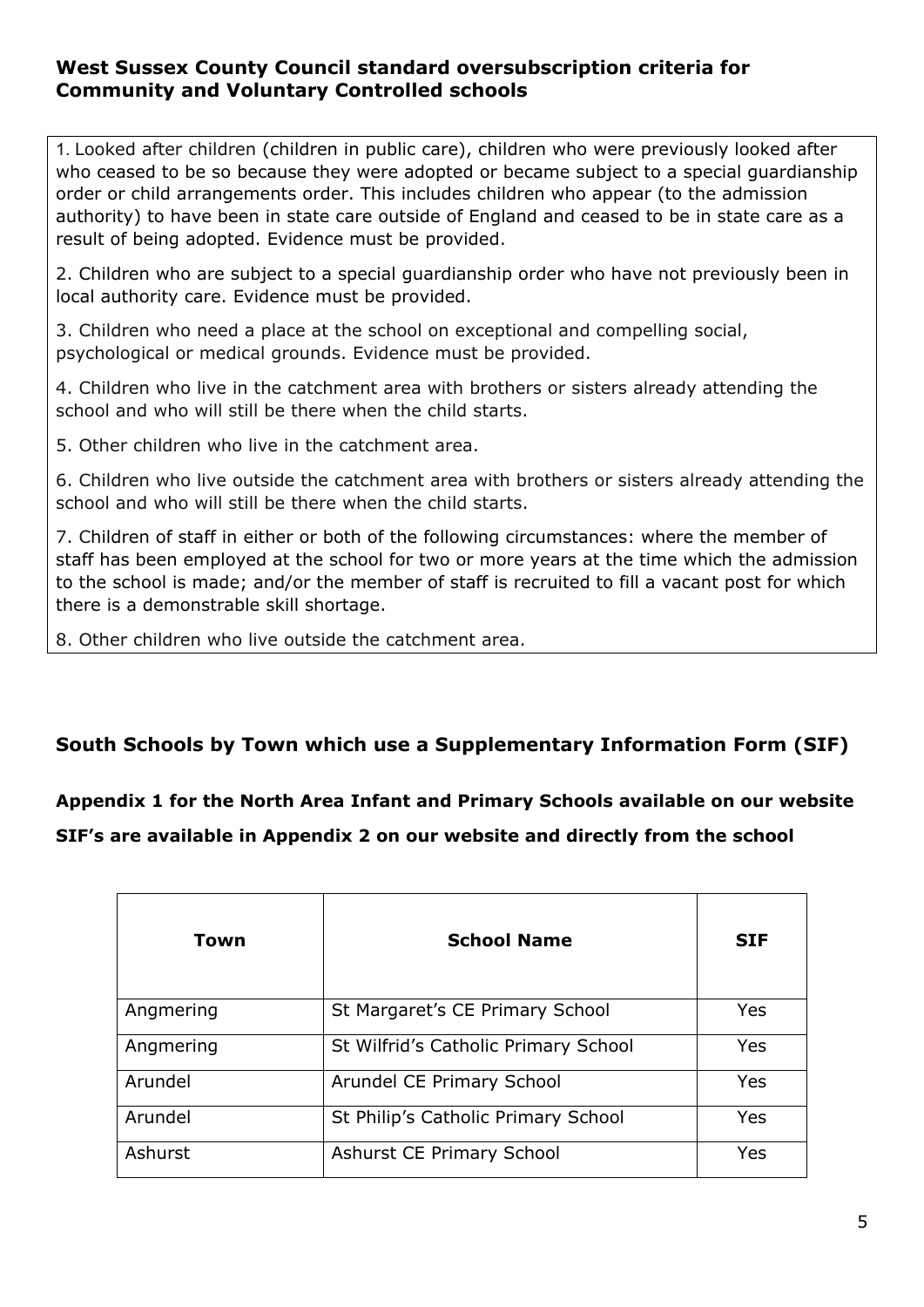| Town                | <b>School Name</b>                         | <b>SIF</b> |
|---------------------|--------------------------------------------|------------|
| <b>Barnham</b>      | Barnham Primary School                     | <b>No</b>  |
| <b>Bognor Regis</b> | <b>Edward Bryant Primary School</b>        | <b>No</b>  |
| <b>Bognor Regis</b> | Nyewood CE Infant School                   | <b>Yes</b> |
| <b>Bognor Regis</b> | Rose Green Infant                          | <b>No</b>  |
| <b>Bognor Regis</b> | Southway Primary School                    | <b>No</b>  |
| <b>Bognor Regis</b> | St Mary's Catholic Primary School          | Yes        |
| <b>Bury</b>         | <b>Bury CE Primary School</b>              | <b>Yes</b> |
| Chichester          | <b>Chichester Free School</b>              | No         |
| Chichester          | Kingsham Primary School                    | <b>No</b>  |
| Chichester          | Portfield Primary Academy                  | <b>No</b>  |
| Chichester          | Rumboldswhyke CE Primary School            | <b>No</b>  |
| Chichester          | St Joseph's Infant School                  | <b>No</b>  |
| Chichester          | St Richard's Catholic Primary School       | Yes        |
| Clapham             | Clapham & Patching CE Primary School       | No         |
| Clymping            | St Mary's CE Primary School                | Yes        |
| Felpham             | <b>Bishop Tufnell CE Primary School</b>    | Yes        |
| Felpham             | Downview Primary School                    | <b>No</b>  |
| Fernhurst           | Fernhurst Primary School                   | <b>No</b>  |
| Findon              | St John The Baptist CE Primary School      | <b>Yes</b> |
| Henfield            | St Peter's CE Primary School               | Yes        |
| Lancing             | Seaside Primary School                     | <b>No</b>  |
| Lancing             | The Globe Primary Academy                  | <b>No</b>  |
| Littlehampton       | River Beach Primary School                 | No         |
| Littlehampton       | St Catherine's Catholic Primary School     | Yes        |
| Littlehampton       | White Meadows Primary Academy              | No         |
| Rustington          | <b>Rustington Community Primary School</b> | No         |
| Selsey              | <b>Medmerry Primary School</b>             | No         |
| Selsey              | Seal Primary Academy                       | <b>No</b>  |
| Shoreham/Southwick  | Eastbrook Primary Academy                  | <b>No</b>  |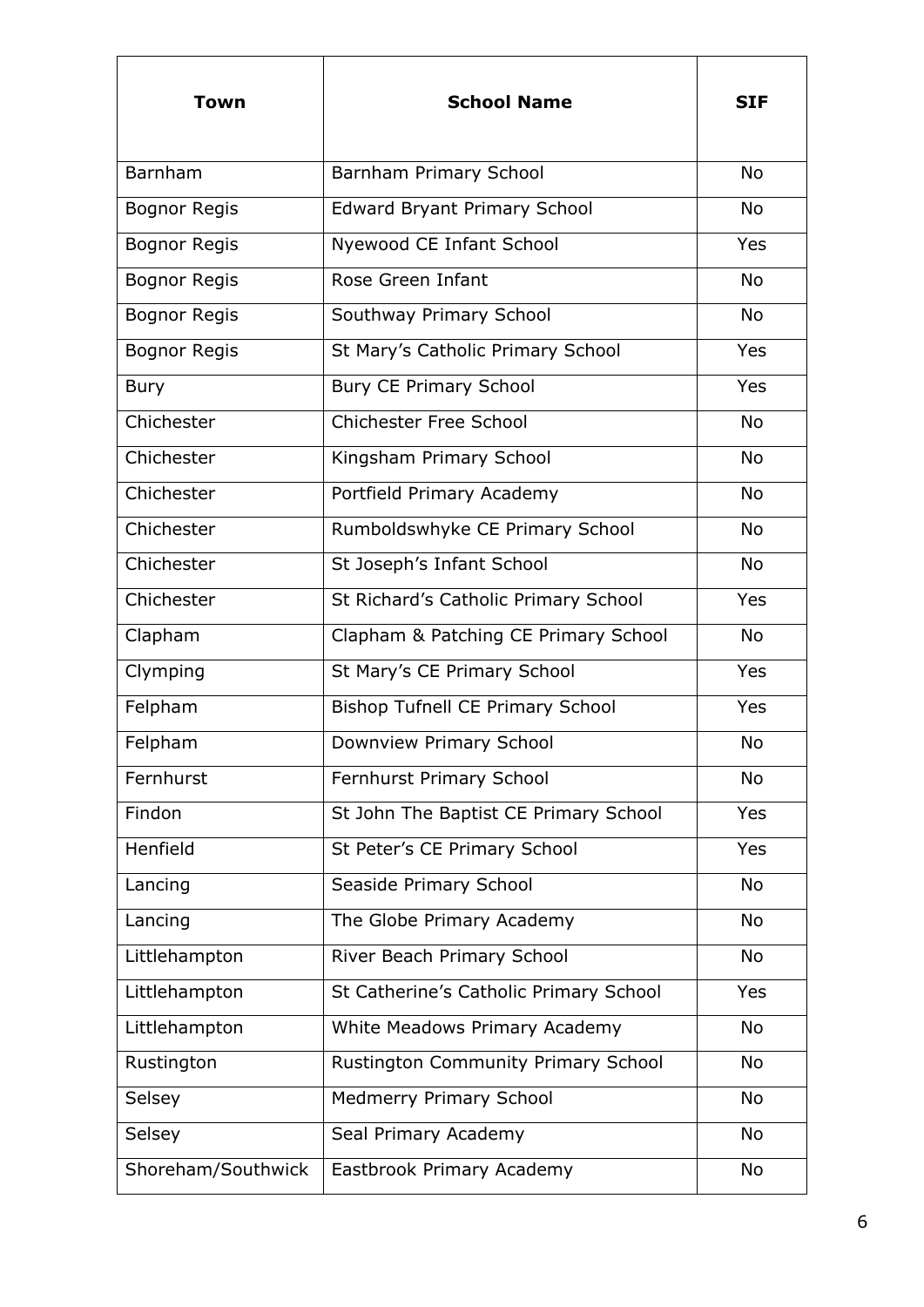| Town               | <b>School Name</b>                       | <b>SIF</b> |
|--------------------|------------------------------------------|------------|
| Shoreham/Southwick | Holmbush Primary school                  | Yes        |
| Shoreham           | Shoreham Beach Primary School            | <b>No</b>  |
| Shoreham           | St Nicolas & St Mary's CE Primary School | Yes        |
| Shoreham           | St Peter's Catholic Primary School       | Yes        |
| Tangmere           | Tangmere Primary Academy                 | <b>No</b>  |
| Westhampnett       | The March CE Primary School              | Yes        |
| Worthing           | <b>Broadwater CE Primary School</b>      | Yes        |
| Worthing           | Downsbrook Primary School                | <b>No</b>  |
| Worthing           | English Martyrs Catholic Primary         | Yes        |
| Worthing           | Goring CE Primary School                 | Yes        |
| Worthing           | Heene CE Primary School                  | Yes        |
| Worthing           | St Mary's Catholic Primary School        | Yes        |
| Worthing           | The Laurels Primary School               | <b>No</b>  |
| Worthing           | <b>Whytemead Primary School</b>          | <b>No</b>  |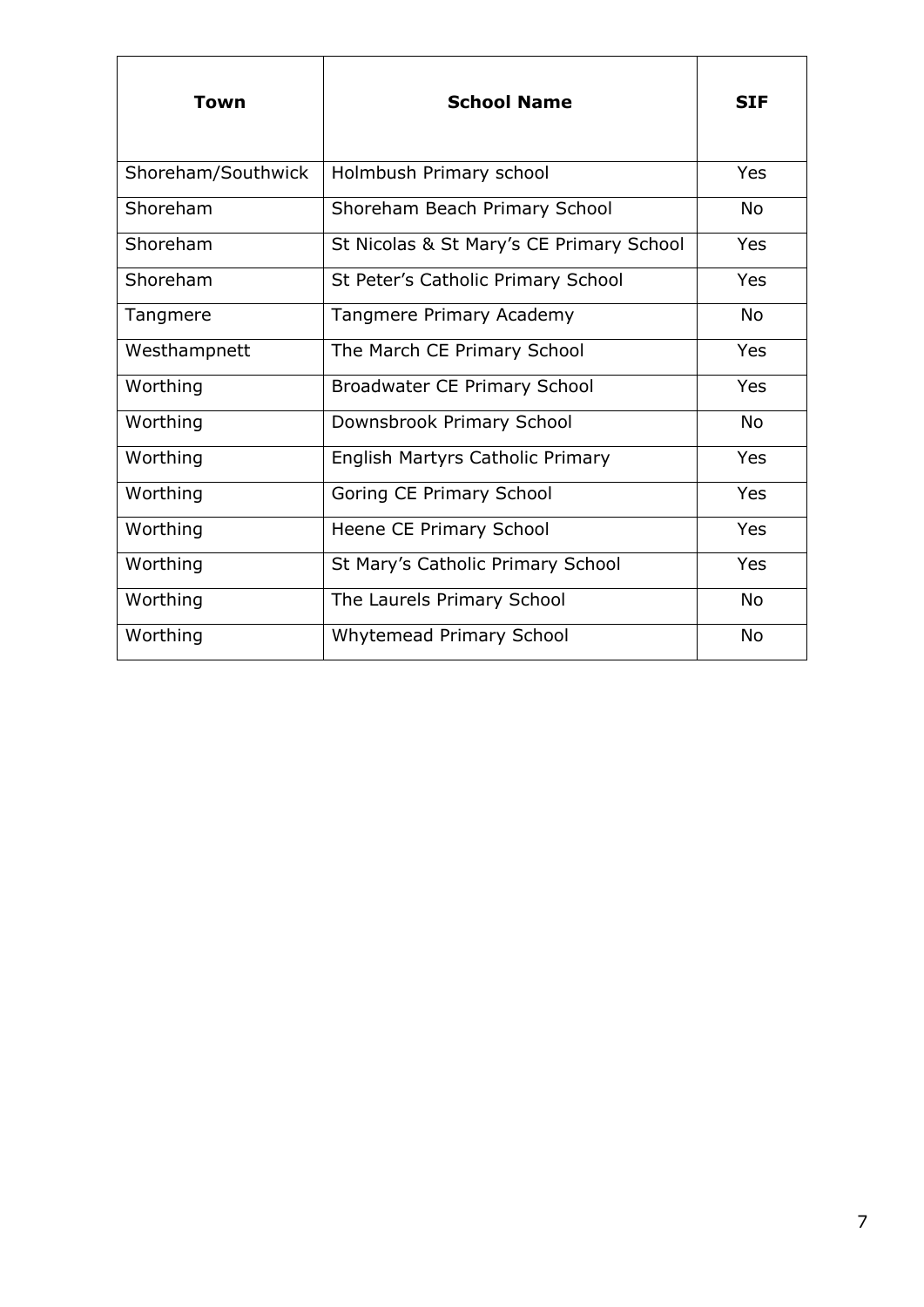## **Angmering – St Margaret's CE Primary School**

Oversubscription Criteria for September 2022 showing the number of applications received under each category for September 2021 entry. For explanatory notes and evidence requirements please see the school's full Admissions Policy on their website. This school uses a Supplementary Information Form which can be found in Appendix 2 or on the school's website.

|              |                                                                           | How          |
|--------------|---------------------------------------------------------------------------|--------------|
|              |                                                                           | places       |
|              |                                                                           | were         |
|              | Oversubscription Criteria St Margaret's CE Primary School 2022            | allocated    |
|              |                                                                           | for          |
|              |                                                                           | September    |
|              |                                                                           | 2021         |
|              | Children with an Education Health and Care Plan                           | 0            |
| A            | A 'looked after child' or a child who was previously looked after but     | 1            |
|              | immediately after being looked after became subject to an adoption,       |              |
|              | child arrangements, or special guardianship order. A looked after child   |              |
|              | is a child who, at the time of application, is (a) in the care of a local |              |
|              | authority, or (b) being provided with accommodation by a local            |              |
|              | authority in the exercise of their social services functions (section 22  |              |
|              | (1) of the Children Act 1989 applies)                                     |              |
| B            | Children living within the Ecclesiastical Parish of Angmering with        | 22           |
|              | brothers and sisters, who, on the date of entry are still attending St    |              |
|              | Margaret's CE Primary School.                                             |              |
| $\mathsf{C}$ | Children of parents who normally attend St Margaret's Parish Church or    | $\Omega$     |
|              | St Margaret's Community Church at least fortnightly, and who have         |              |
|              | been attending either church with their children for at least a year, and |              |
|              | who live in the Ecclesiastical Parish of Angmering.                       |              |
| D            | Children resident in the Ecclesiastical Parish of Angmering.              | 25           |
| E            | Children who need a place at St Margaret's CE Primary School on           | $\mathbf{0}$ |
|              | exceptional and compelling social, psychological or medical grounds.      |              |
| F            | Children living outside the Ecclesiastical Parish of Angmering with       | 4            |
|              | brothers and sisters, who on the date of entry are still attending St     |              |
|              | Margaret's CE Primary School.                                             |              |
| G            | Children of parents who normally attend St Margaret's Church or St        | $\mathbf{1}$ |
|              | Margaret's Community Church at least fortnightly, and who have been       |              |
|              | attending either church with their children for at least a year, who live |              |
|              | outside the Ecclesiastical Parish of Angmering.                           |              |
| H            | Children of parents who attend either another Church of England church    | 1            |
|              | or a church of another Christian denomination, which is itself a full     |              |
|              | member of Churches Together in Britain and Ireland or of the              |              |
|              | Evangelical Alliance, who normally attend worship at least fortnightly,   |              |
|              | and who have been attending church with their children for at least a     |              |
|              | year and live outside the Ecclesiastical Parish of Angmering.             |              |
| $\mathbf I$  | All other children whose parents wish them to attend St Margaret's CE     | 5            |
|              | Primary School.                                                           |              |
| <b>LATE</b>  |                                                                           | $\mathbf{1}$ |
| D            |                                                                           |              |
|              | <b>Total offers</b>                                                       | 60           |
|              | The criteria and distance in metres of the last place offered.            | Late         |
|              |                                                                           | Criteria D   |
|              |                                                                           | 1357.92      |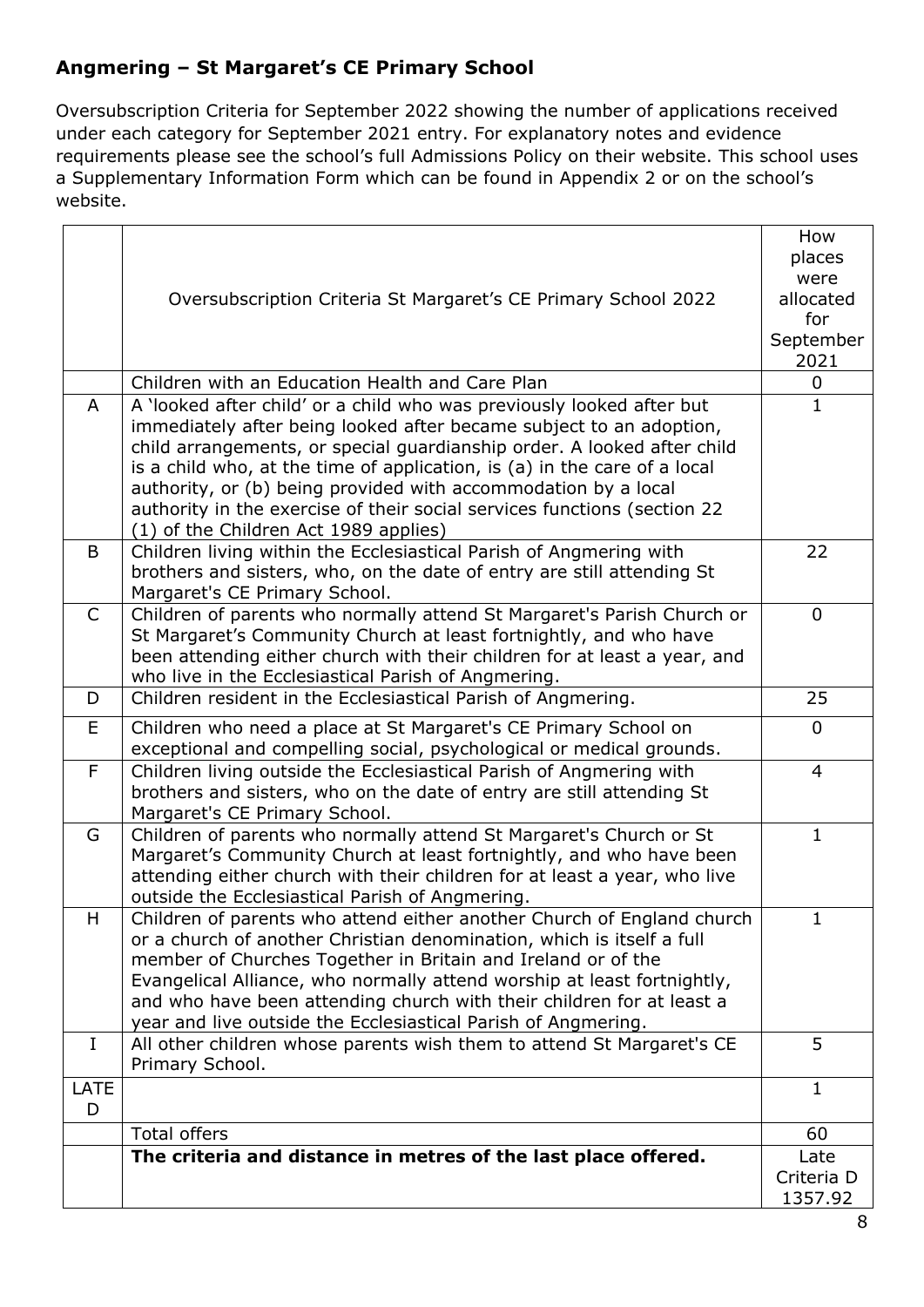### **Angmering – St Wilfrid's Catholic Primary School**

Oversubscription Criteria for September 2022 showing the number of applications received under each category for September 2021 entry. For explanatory notes and evidence requirements please see the school's full Admissions Policy on their website. This school uses a Supplementary Information Form which can be found in Appendix 2 or on the school's website.

|                | Oversubscription Criteria St Wilfrid's Catholic Primary School 2022                                                                                           | How<br>places<br>were<br>allocated<br>for<br>September<br>2021* |
|----------------|---------------------------------------------------------------------------------------------------------------------------------------------------------------|-----------------------------------------------------------------|
|                | Children with an Education Health and Care Plan                                                                                                               |                                                                 |
| $\mathbf 1$    | Catholic looked after children or previously looked after children.                                                                                           |                                                                 |
| $\overline{2}$ | Catholic children with a brother or sister at the school at the time of<br>admission, resident in the parish of East Preston or Rustington.                   |                                                                 |
| $\overline{3}$ | Catholic children with a brother or sister at the school at the time of<br>admission, who are not resident in the parish of East Preston or<br>Rustington.    |                                                                 |
| $\overline{4}$ | Catholic children without a brother or sister at the school at the time of<br>admission, resident in the parish of East Preston or Rustington.                |                                                                 |
| 5              | Catholic children without a brother or sister at the school at the time of<br>admission, who are not resident in the parish of East Preston or<br>Rustington. |                                                                 |
| 6              | Other looked after children or previously looked after children.                                                                                              |                                                                 |
| $\overline{7}$ | Catechumens, Candidates for Reception into the Church and children<br>who are members of an Orthodox Church.                                                  |                                                                 |
| 8              | Other children with a brother or sister at the school at the time of<br>admission.                                                                            |                                                                 |
| 9              | Children of other Christian denominations whose membership is<br>evidenced by a minister of religion.                                                         |                                                                 |
| 10             | Children of other faiths whose membership is evidenced by a religious<br>leader.                                                                              |                                                                 |
| 11             | Any other children.                                                                                                                                           |                                                                 |
|                | <b>Total offers</b>                                                                                                                                           |                                                                 |
|                | The criteria and distance in metres of the last place offered.                                                                                                |                                                                 |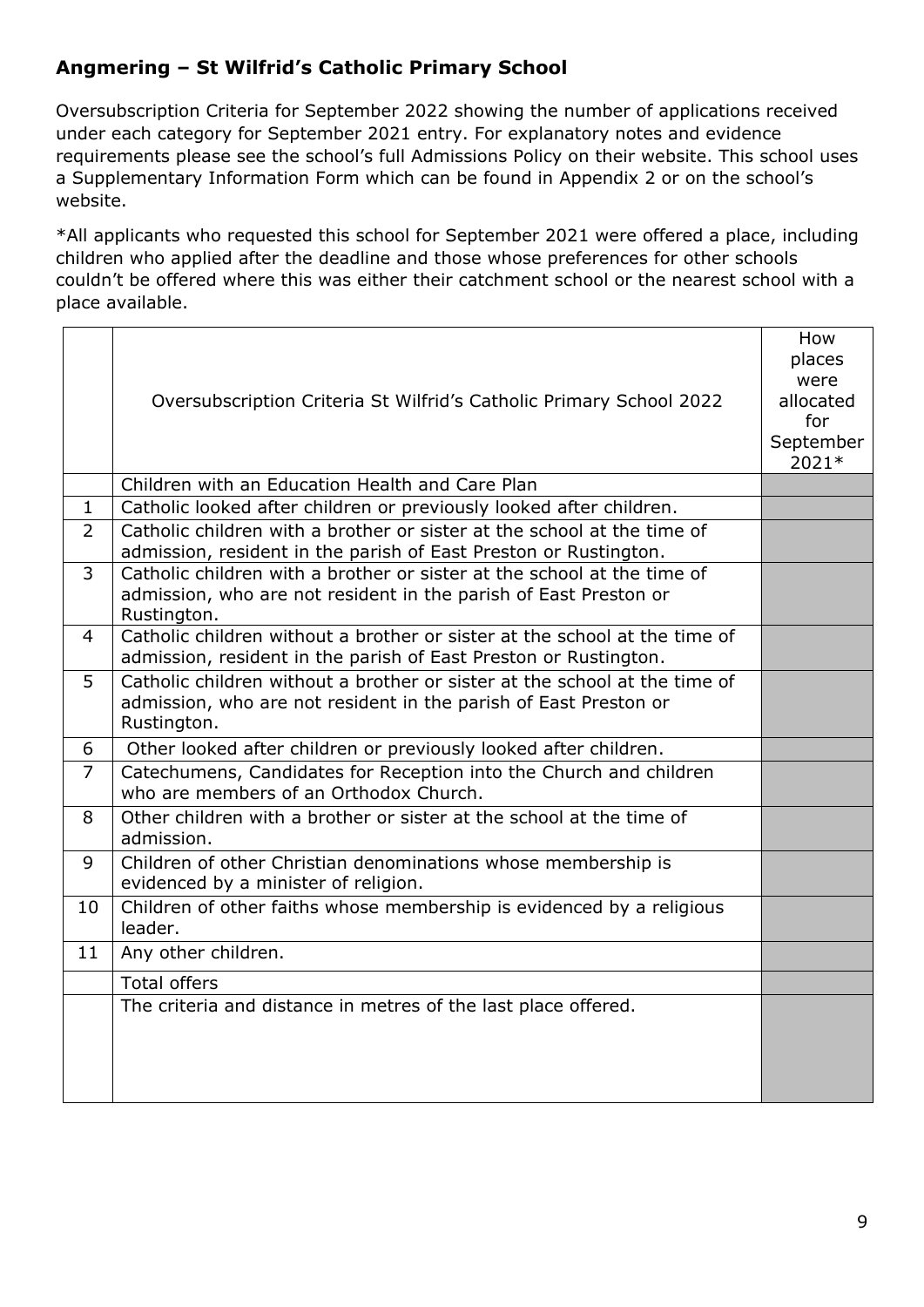## <span id="page-9-0"></span>**Arundel – Arundel CE Primary School**

Oversubscription Criteria for September 2022 showing the number of applications received under each category for September 2021 entry. For explanatory notes and evidence requirements please see the school's full Admissions Policy on their website. This school uses a Supplementary Information Form which can be found in Appendix 2 or on the school's website.

|                | Oversubscription Criteria Arundel CE Primary School 2022                                                                                                                                                                                                                                                                                                                                                                                                                   | How<br>places<br>were<br>allocated<br>for<br>September |
|----------------|----------------------------------------------------------------------------------------------------------------------------------------------------------------------------------------------------------------------------------------------------------------------------------------------------------------------------------------------------------------------------------------------------------------------------------------------------------------------------|--------------------------------------------------------|
|                |                                                                                                                                                                                                                                                                                                                                                                                                                                                                            | 2021                                                   |
|                | Children with an Education Health and Care Plan                                                                                                                                                                                                                                                                                                                                                                                                                            | $\boldsymbol{0}$                                       |
| $\mathbf{1}$   | Looked after children or children who were previously looked after but<br>immediately after being looked after became subject to a child<br>arrangements order or special guardianship order (A looked after child is<br>a child who is (a) in the care of a local authority, or (b) being provided<br>with accommodation by a local authority in the exercise of their social<br>services functions. The definition in Section 22(1) of the Children Act<br>1989 applies) | $\overline{1}$                                         |
| $\overline{2}$ | Children of Parents whose home address is within the ecclesiastical<br>parishes of Arundel and South Stoke and who worship regularly at either<br>of the parish churches                                                                                                                                                                                                                                                                                                   | $\mathbf{1}$                                           |
| 3              | Children who have a sibling in the school at the time of admission or<br>previously on the roll                                                                                                                                                                                                                                                                                                                                                                            | 17                                                     |
| 4              | Children of parents whose home address is within the ecclesiastical<br>parishes of Arundel and South Stoke                                                                                                                                                                                                                                                                                                                                                                 | 9                                                      |
| 5              | Children of parents who regularly worship at either of the parish<br>churches of Arundel and South Stoke                                                                                                                                                                                                                                                                                                                                                                   | $\overline{2}$                                         |
| 6              | Children of parents who regularly worship at another Christian Church                                                                                                                                                                                                                                                                                                                                                                                                      | $\Omega$                                               |
| $\overline{7}$ | Service or other premium children who must provide evidence of status,<br>if not supplied from their pre-school setting                                                                                                                                                                                                                                                                                                                                                    | $\Omega$                                               |
| 8              | Children of parents who desire a place in the school                                                                                                                                                                                                                                                                                                                                                                                                                       | $\overline{0}$                                         |
|                | <b>Total offers</b>                                                                                                                                                                                                                                                                                                                                                                                                                                                        | 30                                                     |
|                | The criteria and distance in metres of the last place offered.                                                                                                                                                                                                                                                                                                                                                                                                             | Criteria 5<br>3336.72                                  |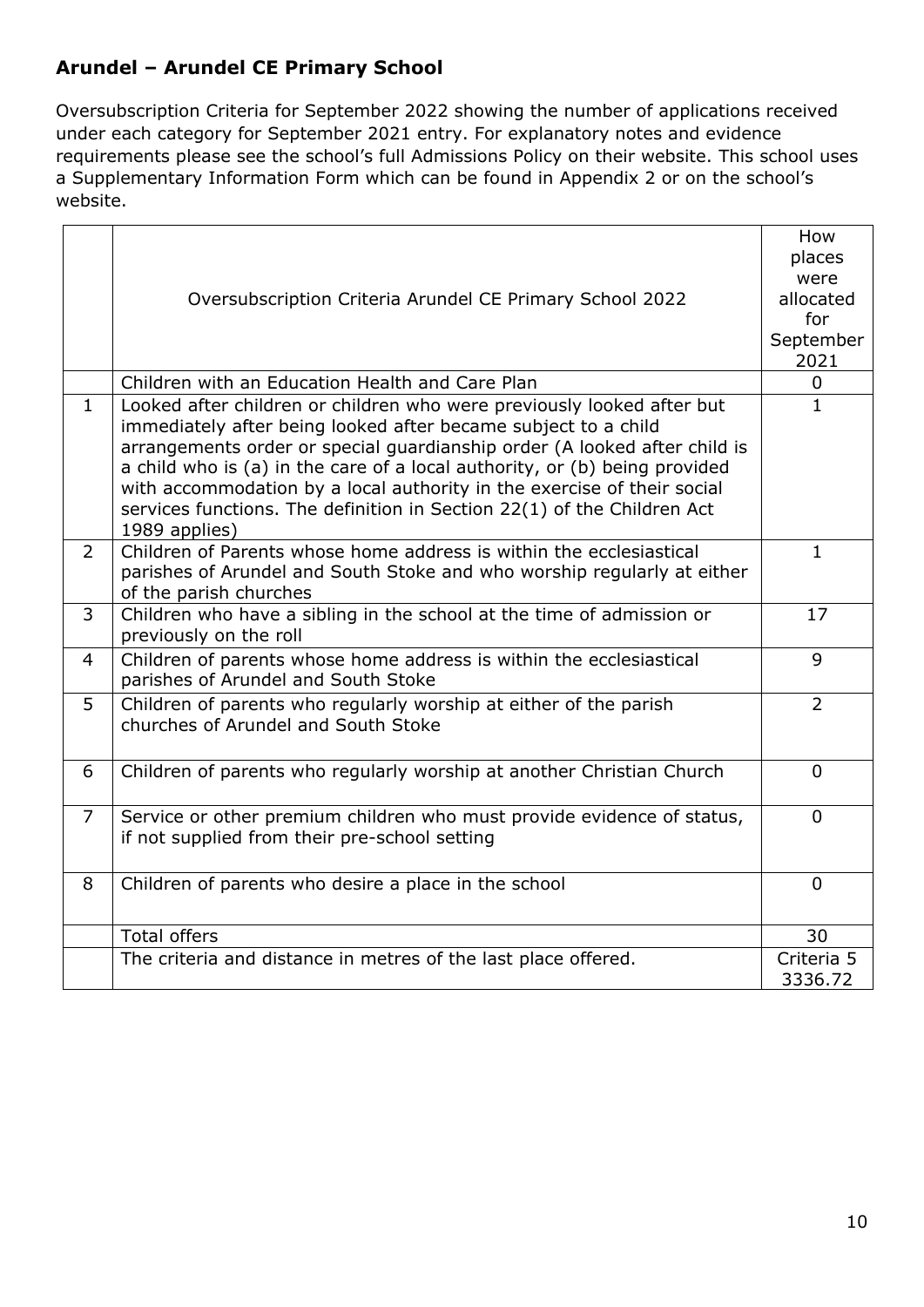## <span id="page-10-0"></span>**Arundel – St Philip's Catholic Primary School**

Oversubscription Criteria for September 2022 showing the number of applications received under each category for September 2021 entry. For explanatory notes and evidence requirements please see the school's full Admissions Policy on their website. This school uses a Supplementary Information Form which can be found in Appendix 2 or on the school's website.

|                | Oversubscription Criteria St Philip's Catholic Primary School 2022                                                                                                                                                                                                                                                                                                                                                                                                                                                                                                                                                                                                                                                                              | How<br>places<br>were<br>allocated<br>for<br>September<br>2021* |
|----------------|-------------------------------------------------------------------------------------------------------------------------------------------------------------------------------------------------------------------------------------------------------------------------------------------------------------------------------------------------------------------------------------------------------------------------------------------------------------------------------------------------------------------------------------------------------------------------------------------------------------------------------------------------------------------------------------------------------------------------------------------------|-----------------------------------------------------------------|
|                | Children with an Education Health and Care Plan                                                                                                                                                                                                                                                                                                                                                                                                                                                                                                                                                                                                                                                                                                 |                                                                 |
| $\mathbf{1}$   | Catholic looked after children or previously looked after children.                                                                                                                                                                                                                                                                                                                                                                                                                                                                                                                                                                                                                                                                             |                                                                 |
| $\overline{2}$ | Catholic children with a brother or sister at the school at the time of<br>admission, resident in the parish of Arundel or Storrington. The<br>application must be supported with a certificate of Catholic baptism or<br>reception into the Catholic Church.                                                                                                                                                                                                                                                                                                                                                                                                                                                                                   |                                                                 |
| 3              | Catholic children with a brother or sister at the school at the time of<br>admission, who are not resident in the parish of Arundel or Storrington.                                                                                                                                                                                                                                                                                                                                                                                                                                                                                                                                                                                             |                                                                 |
| $\overline{4}$ | Catholic children without a brother or sister at the school at the time of<br>admission, resident in the parish of Arundel or Storrington.                                                                                                                                                                                                                                                                                                                                                                                                                                                                                                                                                                                                      |                                                                 |
| 5              | Catholic children without a brother or sister at the school at the time of<br>admission, who are not resident in the parish of Arundel or Storrington.                                                                                                                                                                                                                                                                                                                                                                                                                                                                                                                                                                                          |                                                                 |
| 6              | Other looked after children or previously looked after children.                                                                                                                                                                                                                                                                                                                                                                                                                                                                                                                                                                                                                                                                                |                                                                 |
| $\overline{7}$ | Catechumens, Candidates for Reception into the Church and children<br>who are members of an Orthodox Church If application is being made<br>for a place at the school where the parent/carer is a Catechumen or<br>Candidate for reception into the Church, evidence of their being a<br>member of the Catechumenate of a Catholic Church or a Candidate for<br>reception will be required. Proof of acceptance into the catechumenate,<br>and evidence for a candidate, should be by letter from the appropriate<br>priest. Applications for children from an Orthodox Church must be<br>supported with a certificate of baptism and a letter confirming<br>membership of the applicable Orthodox Church, signed by the<br>appropriate priest. |                                                                 |
| 8              | Other children with a brother or sister at the school at the time of<br>admission                                                                                                                                                                                                                                                                                                                                                                                                                                                                                                                                                                                                                                                               |                                                                 |
| 9              | Children of other Christian denominations whose membership is<br>evidenced by a minister of religion. The application must be supported<br>by a letter confirming membership of the Christian denomination, signed<br>by the minister of religion.                                                                                                                                                                                                                                                                                                                                                                                                                                                                                              |                                                                 |
| 10             | Children of other faiths whose membership is evidenced by a religious<br>leader. The application must be supported by a letter confirming<br>membership of that faith, signed by the faith leader.                                                                                                                                                                                                                                                                                                                                                                                                                                                                                                                                              |                                                                 |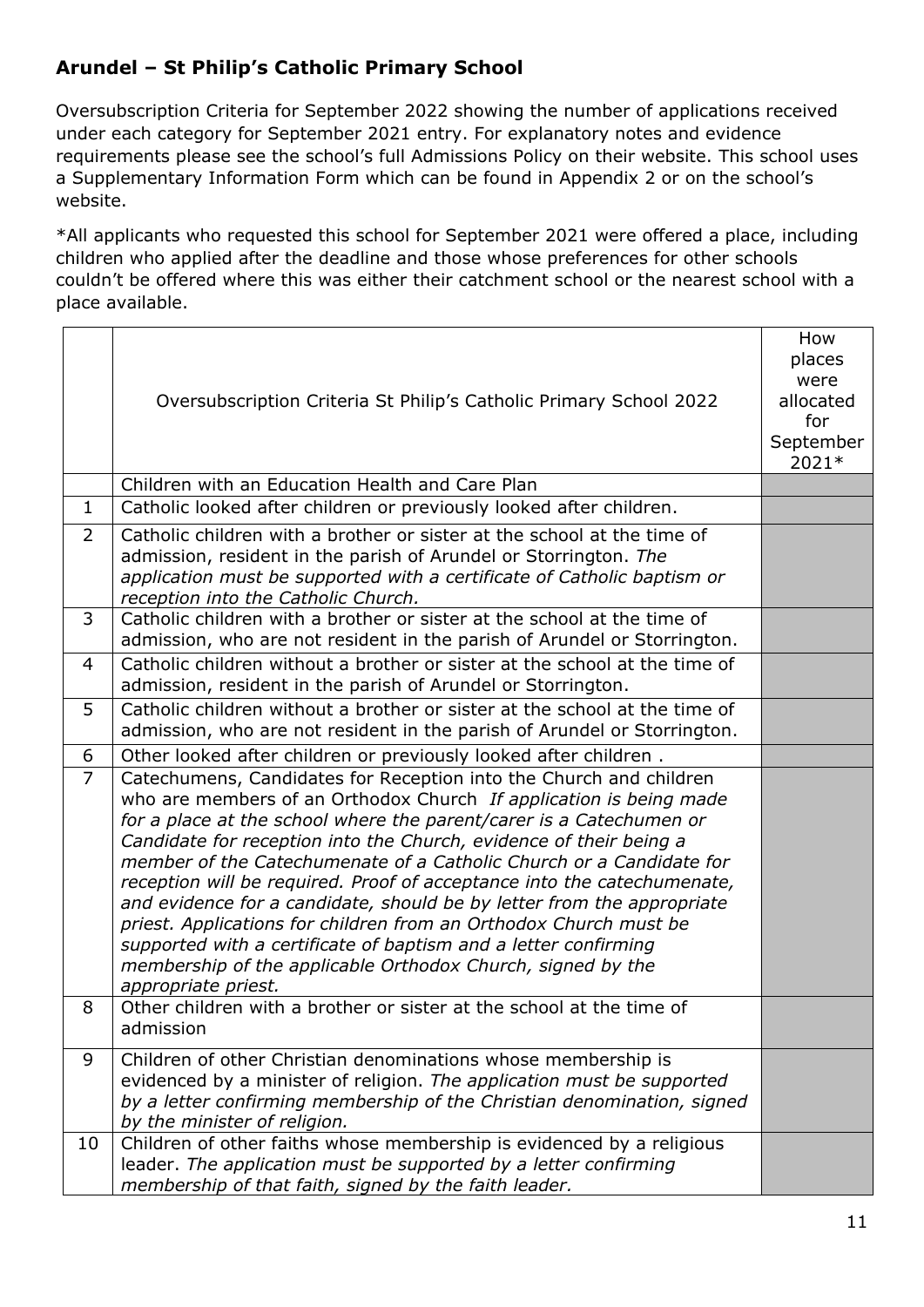| 11   Any other children                                        |  |
|----------------------------------------------------------------|--|
| Total offers                                                   |  |
| The criteria and distance in metres of the last place offered. |  |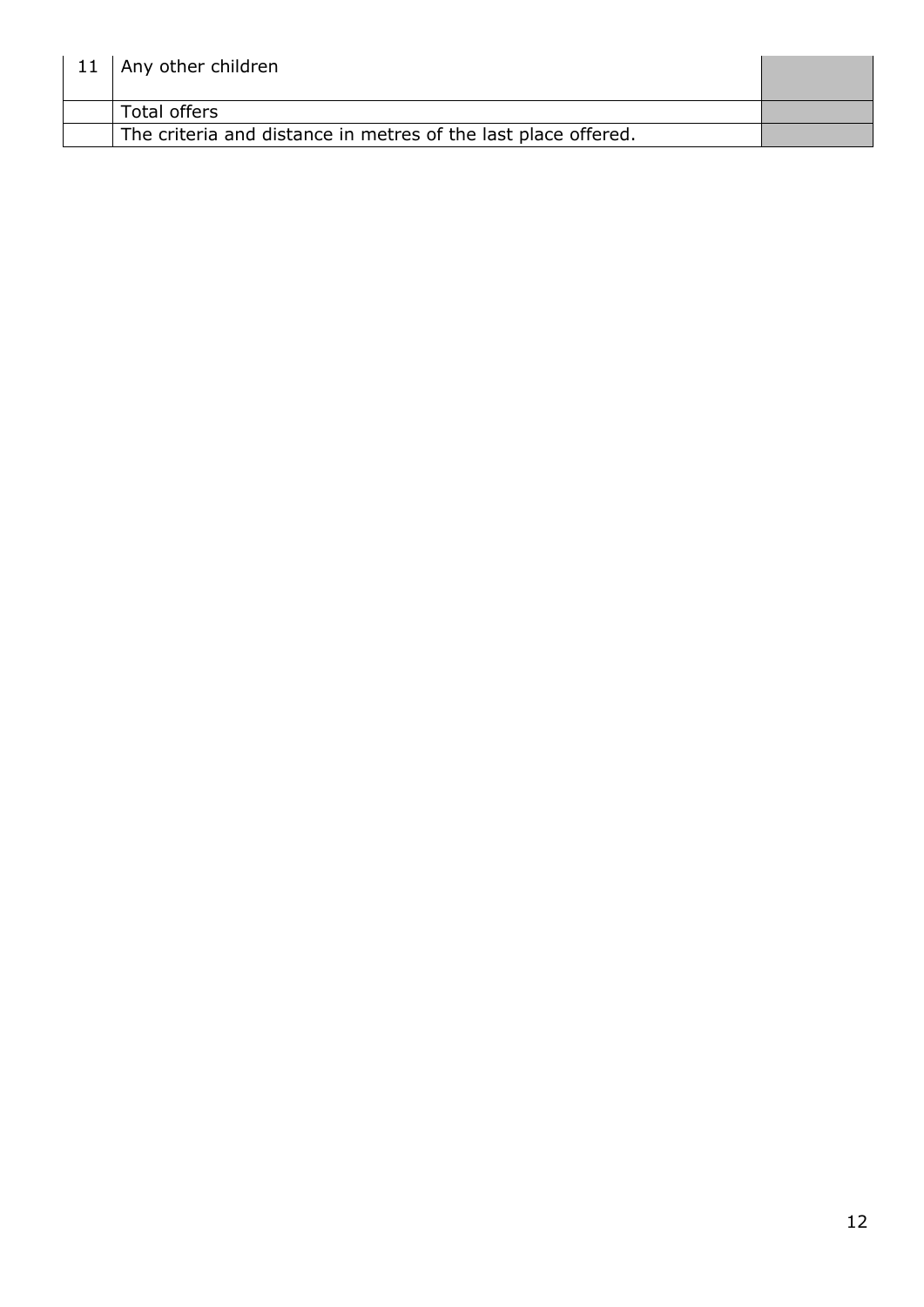### <span id="page-12-0"></span>**Ashurst – Ashurst CE Primary School**

Oversubscription Criteria for September 2022 showing the number of applications received under each category for September 2021 entry. For explanatory notes and evidence requirements please see the school's full Admissions Policy on their website. This school uses a Supplementary Information Form which can be found in Appendix 2 or on the school's website.

|                | Oversubscription Criteria Ashurst CE Primary School 2022                                                                                                                                                                                                                                                                                                                                          | How<br>places<br>were<br>allocated<br>for<br>September<br>2021* |
|----------------|---------------------------------------------------------------------------------------------------------------------------------------------------------------------------------------------------------------------------------------------------------------------------------------------------------------------------------------------------------------------------------------------------|-----------------------------------------------------------------|
|                | Children with an Education Health and Care Plan                                                                                                                                                                                                                                                                                                                                                   |                                                                 |
| $\mathbf{1}$   | A 'looked after child' or a child who was previously looked after but<br>immediately after being looked after became subject to an adoption,<br>residence, or special guardianship order. A looked after child is a child<br>who is (a) in the care of a local authority, or (b) being provided with<br>accommodation by a local authority in the exercise of their social<br>services functions. |                                                                 |
| $\overline{2}$ | Children of parents who reside within the West Sussex County Council<br>boundaries of Ashurst and whose parents are regular worshippers of St<br>James Church, Ashurst.                                                                                                                                                                                                                           |                                                                 |
| 3              | Children who will have a brother or sister in the school at the time of<br>admission and who reside within the West Sussex County Council<br>boundaries of Ashurst                                                                                                                                                                                                                                |                                                                 |
| 4              | Children of parents who reside within the West Sussex County Council<br>boundaries of Ashurst.                                                                                                                                                                                                                                                                                                    |                                                                 |
| 5              | Children who will have a brother or sister in the school at the time of<br>admission and whose parents are regular worshippers at St James<br>Church, Ashurst.                                                                                                                                                                                                                                    |                                                                 |
| 6              | Children who will have a brother or sister in the school at the time of<br>admission.                                                                                                                                                                                                                                                                                                             |                                                                 |
| $\overline{7}$ | Children of parents who do not reside within the West Sussex County<br>Council boundaries of Ashurst and who regularly worship at St James<br>Church, Ashurst.                                                                                                                                                                                                                                    |                                                                 |
| 8              | Other children.                                                                                                                                                                                                                                                                                                                                                                                   |                                                                 |
|                | <b>Total offers</b>                                                                                                                                                                                                                                                                                                                                                                               |                                                                 |
|                | The criteria and distance in metres of the last place offered.                                                                                                                                                                                                                                                                                                                                    |                                                                 |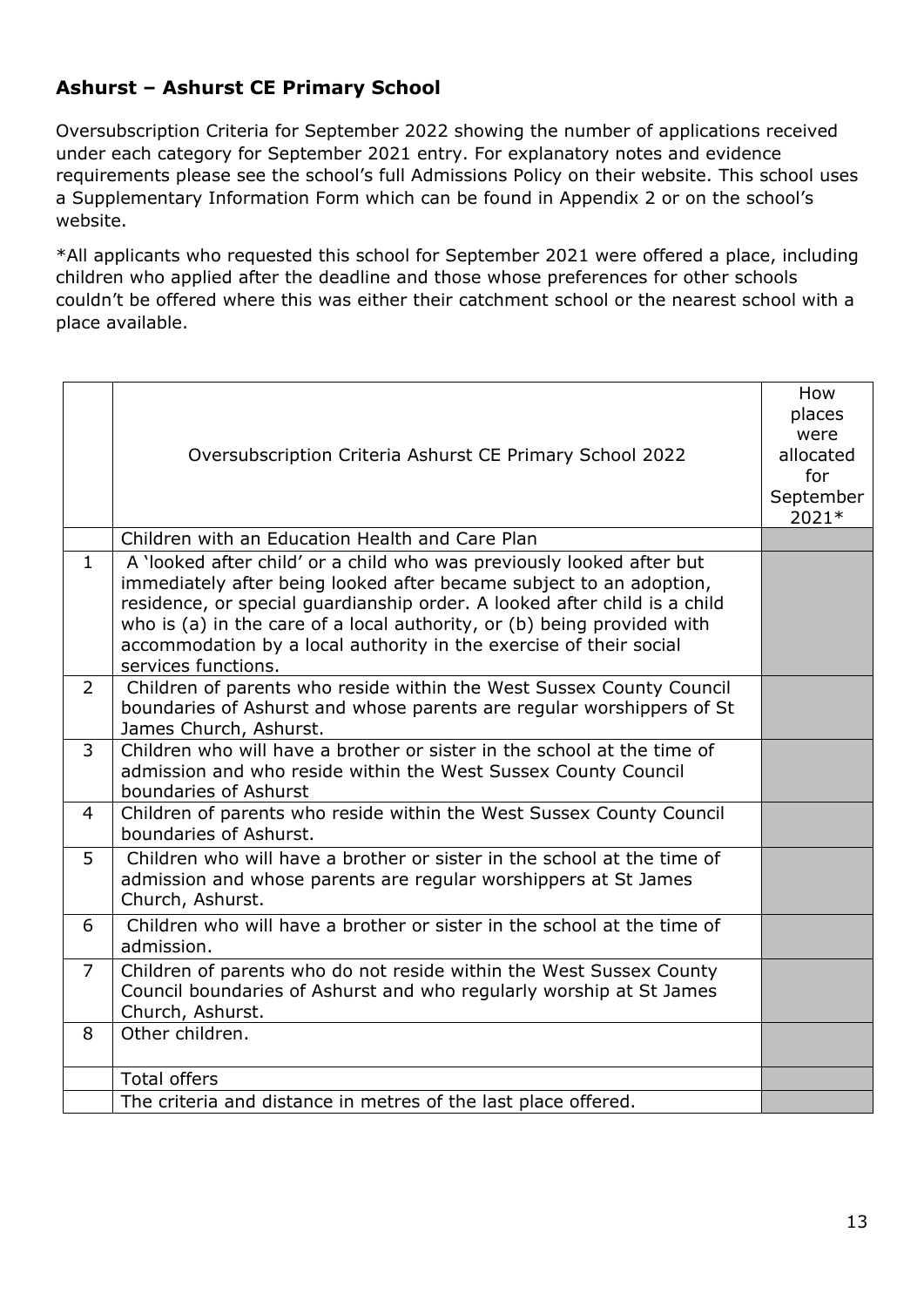### <span id="page-13-0"></span>**Barnham – Barnham Primary School**

Oversubscription Criteria for September 2022 showing the number of applications received under each category for September 2021 entry. For explanatory notes and evidence requirements please see the school's full Admissions Policy on their website.

|                |                                                                             | How<br>places  |
|----------------|-----------------------------------------------------------------------------|----------------|
|                |                                                                             | were           |
|                | Oversubscription Criteria Barnham Primary School 2022                       | allocated      |
|                |                                                                             | for            |
|                |                                                                             | September      |
|                |                                                                             | 2021           |
| $\mathbf{1}$   | Children with an Education Health and Care Plan                             | $\Omega$       |
| $\overline{2}$ | Looked after children (children in public care), children who were          | $\overline{2}$ |
|                | previously looked after who leave care under a special guardianship or      |                |
|                | residence order. Evidence must be provided.                                 |                |
| $\mathbf{3}$   | Children of school staff who have been working for the school for at least  | $\Omega$       |
|                | two years on a permanent contract.                                          |                |
| $\overline{4}$ | Children who live in the catchment area with brothers or sisters already at | 14             |
|                | Barnham Primary School and who will still be attending when the child       |                |
|                | starts (brothers or sisters may be half or step-siblings by marriage or     |                |
|                | cohabitation, or foster siblings, but must be living permanently at the     |                |
|                | same address).                                                              |                |
| 5              | Children who live outside the catchment area with brothers or sisters       | 5              |
|                | already at Barnham Primary School and who will still be attending when      |                |
|                | the child starts (brothers or sisters may be half or step-siblings by       |                |
|                | marriage or cohabitation, or foster siblings, but must be living            |                |
|                | permanently at the same address).                                           |                |
| 6              | Children living in the catchment area.                                      | 23             |
| $\overline{7}$ | Children living outside the catchment area.                                 |                |
|                | <b>Total offers</b>                                                         | 45             |
|                | The criteria and distance in metres of the last place offered.              | Criteria 7     |
|                |                                                                             | 3270.79        |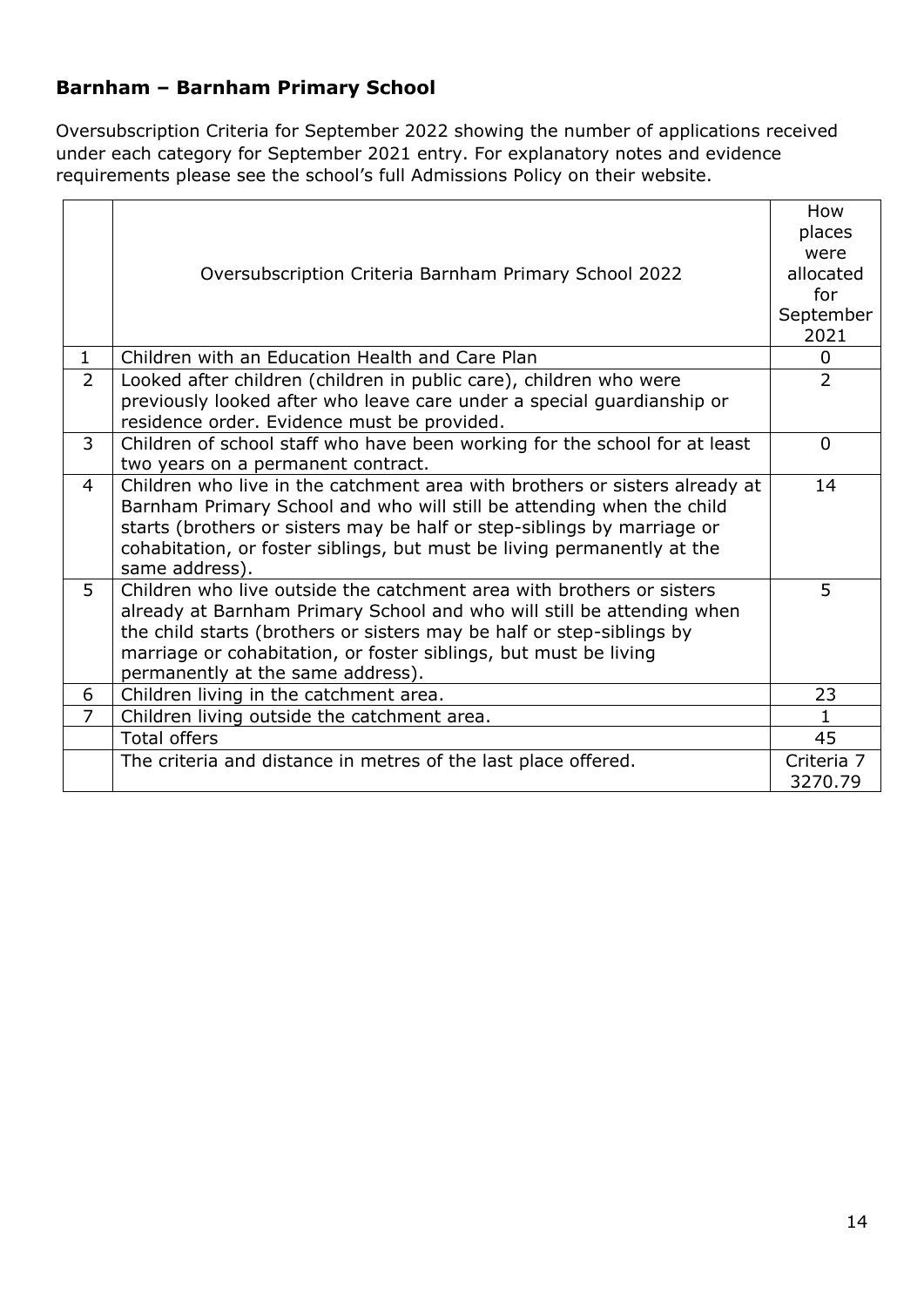### <span id="page-14-0"></span>**Bognor Regis – Edward Bryant Primary School**

Oversubscription Criteria for September 2022 showing the number of applications received under each category for September 2021 entry. For explanatory notes and evidence requirements please see the school's full Admissions Policy on their website.

|                | Oversubscription Criteria Edward Bryant Primary School 2022                                                                                                                                                                                                  | How<br>places<br>were<br>allocated<br>for<br>September<br>2021 |
|----------------|--------------------------------------------------------------------------------------------------------------------------------------------------------------------------------------------------------------------------------------------------------------|----------------------------------------------------------------|
|                | Children with an Education Health and Care Plan                                                                                                                                                                                                              | $\Omega$                                                       |
| $\mathbf{1}$   | Looked after children (children in public care); Children who need a place<br>at the school on exceptional and compelling social, psychological or<br>medical grounds.                                                                                       | $\overline{2}$                                                 |
| $\overline{2}$ | Children who live in the catchment area with brothers or sisters already<br>at the school and who will still be attending when the child starts<br>(brothers or sisters may be half or step-siblings but must be living<br>permanently at the same address). | 17                                                             |
| 3              | Children who live outside the catchment area with brothers or sisters<br>already at the school who will still be attending when the child starts.                                                                                                            | 17                                                             |
| 4              | Children of staff who have been employed by the school for at least 2<br>years.                                                                                                                                                                              | $\mathbf{0}$                                                   |
| 5              | Other children who live in the catchment area.                                                                                                                                                                                                               | 27                                                             |
| 6              | Other children who live outside the catchment area.                                                                                                                                                                                                          | 27                                                             |
|                | <b>Total offers</b>                                                                                                                                                                                                                                          | 90                                                             |
|                | The criteria and distance in metres of the last place offered.                                                                                                                                                                                               | Criteria 6<br>1852.73                                          |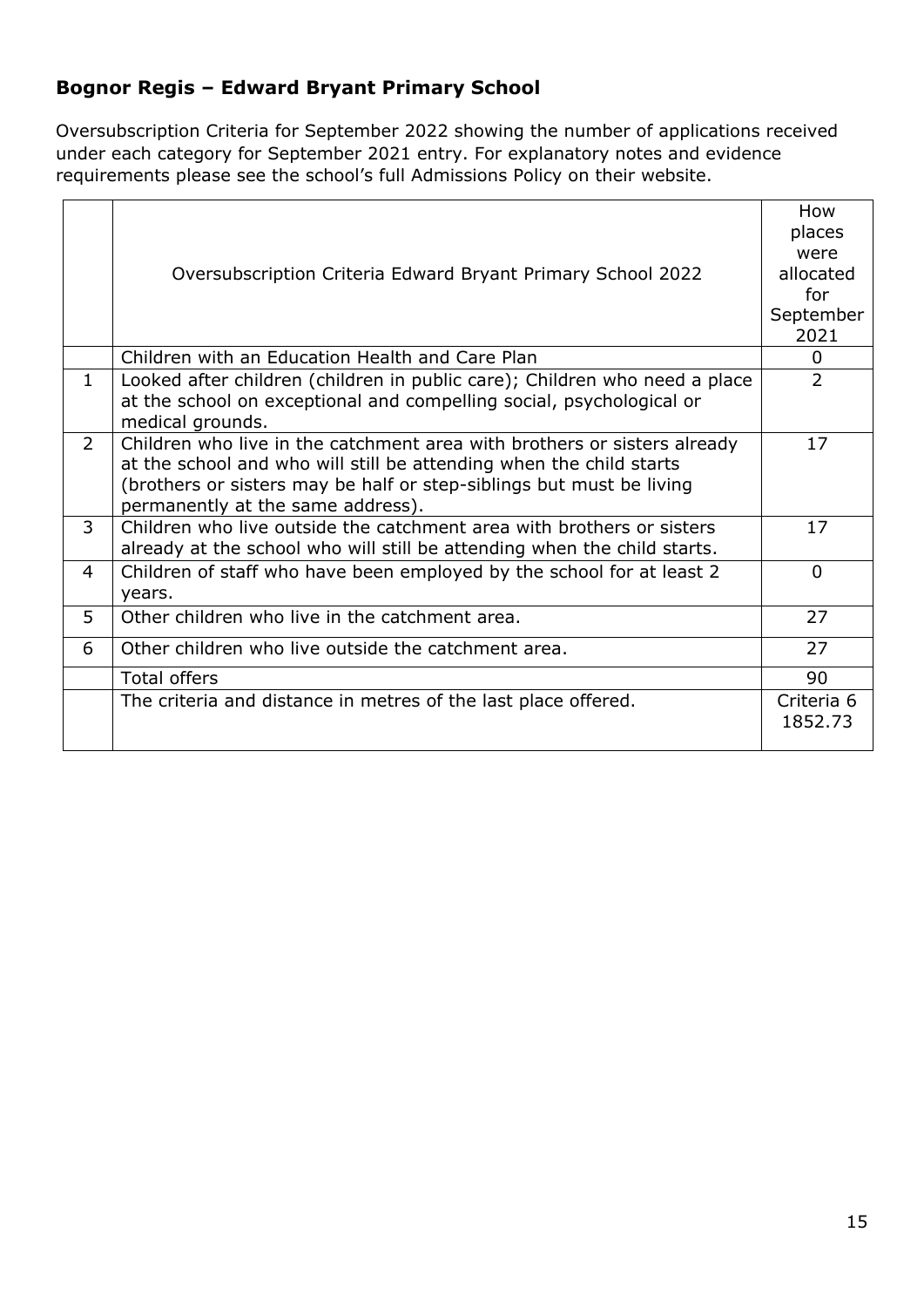### <span id="page-15-0"></span>**Bognor Regis – Nyewood CE Infant School**

Oversubscription Criteria for September 2022 showing the number of applications received under each category for September 2021 entry. For explanatory notes and evidence requirements please see the school's full Admissions Policy on their website. This school uses a Supplementary Information Form which can be found in Appendix 2 or on the school's website.

|                | Oversubscription Criteria Nyewood CE Infant School 2022                                                                                                                                                                                                                                                                                        | How<br>places<br>were<br>allocated<br>for<br>September<br>2021* |
|----------------|------------------------------------------------------------------------------------------------------------------------------------------------------------------------------------------------------------------------------------------------------------------------------------------------------------------------------------------------|-----------------------------------------------------------------|
|                | Children with an Education Health and Care Plan                                                                                                                                                                                                                                                                                                |                                                                 |
| $\mathbf{1}$   | Children who are children looked after (CLA) and all previously, children<br>looked after. Previously looked after children are children who were<br>looked after, but ceased to be so because they were adopted (or<br>became subject to child arrangements order or special guardianship<br>order).                                          |                                                                 |
| $\overline{2}$ | Children of parents or legal guardians with at least one parent who is a<br>regular worshipper at the churches of • St Richard, Aldwick • St Wilfrid,<br>Bognor • St Thomas A'Becket, Pagham • Holy Cross, North Bersted • St<br>Mary Magdalene, South Bersted.                                                                                |                                                                 |
| 3              | Children who have a sibling attending Nyewood CE Infant School at the<br>time of admission. Sibling is defined in these arrangements as children<br>who live as brother and sister in the same house, including natural<br>brothers and sisters, adopted siblings, stepbrothers or sisters and foster<br>brothers and sisters.                 |                                                                 |
| $\overline{4}$ | Children who will have a sibling attending the linked Nyewood CE Junior<br>School at the time of admission. Sibling is defined in these arrangements<br>as children who live as brother and sister in the same house, including<br>natural brothers and sisters, adopted siblings, stepbrothers or sisters<br>and foster brothers and sisters. |                                                                 |
| 5              | Children who need a place at the school on exceptional and compelling<br>psychological or medical grounds.                                                                                                                                                                                                                                     |                                                                 |
| 6              | Children resident within the local authority catchment area.                                                                                                                                                                                                                                                                                   |                                                                 |
| $\overline{7}$ | Children whose parents are regular worshippers at any other Christian<br>church.                                                                                                                                                                                                                                                               |                                                                 |
| 8              | Any other children by distance from the school, with priority for<br>admission given to children who live nearest to the school as measured<br>using Ordnance Survey data to plot an address in this system. Distances<br>are measured from point data from a central point in the child's home<br>and the school building.                    |                                                                 |
|                | <b>Total offers</b>                                                                                                                                                                                                                                                                                                                            |                                                                 |
|                | The criteria and distance in metres of the last place offered.                                                                                                                                                                                                                                                                                 |                                                                 |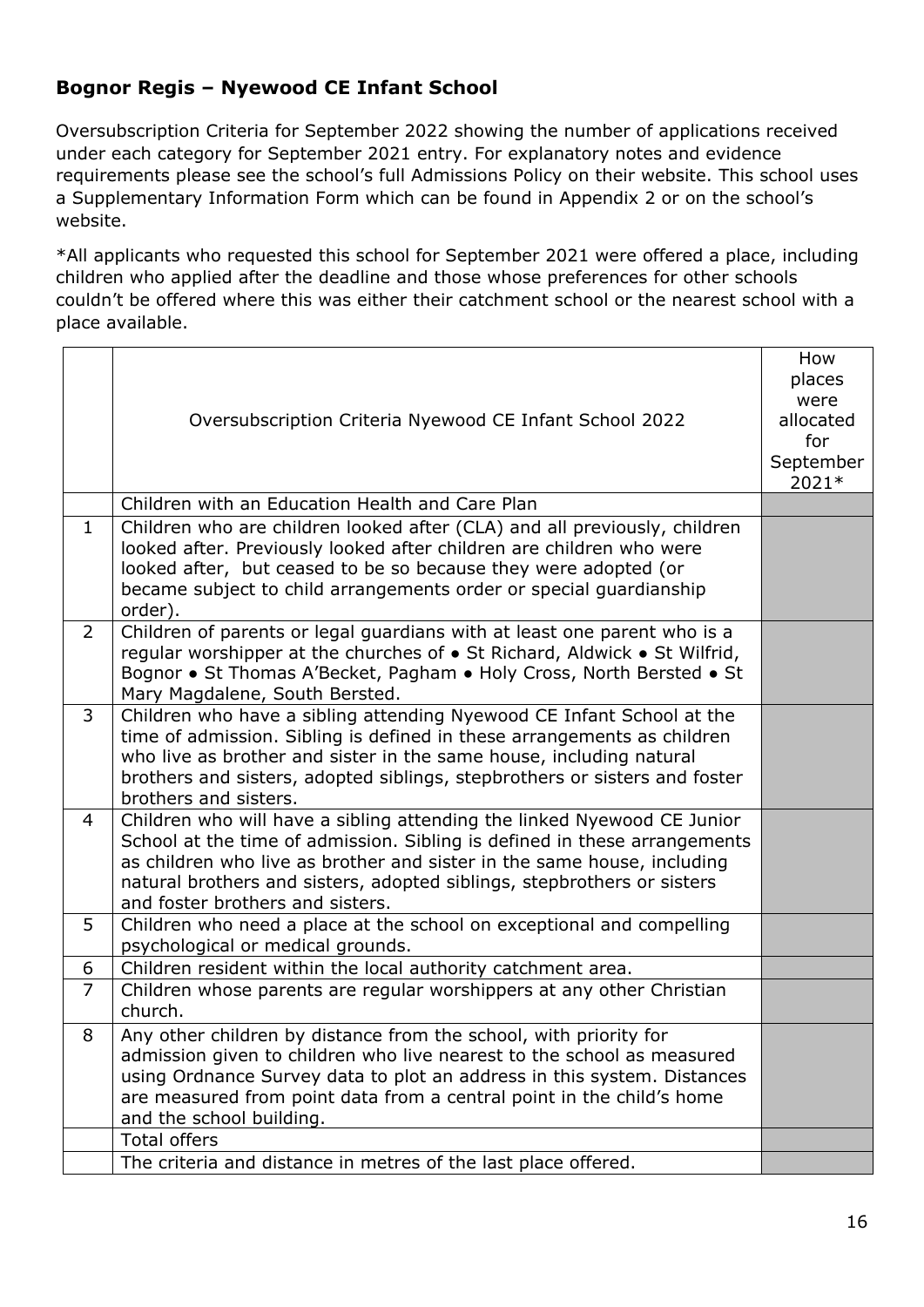### <span id="page-16-0"></span>**Bognor Regis - Rose Green Infant School**

Oversubscription Criteria for September 2022 showing the number of applications received under each category for September 2021 entry. For explanatory notes and evidence requirements please see the school's full Admissions Policy on their website.

|                |                                                                            | How            |
|----------------|----------------------------------------------------------------------------|----------------|
|                |                                                                            | places         |
|                |                                                                            | were           |
|                | Oversubscription Criteria Rose Green Infant School 2022                    | allocated      |
|                |                                                                            | for            |
|                |                                                                            | September      |
|                |                                                                            | 2021           |
|                | Children with an Education Health and Care Plan                            | 0              |
| $\mathbf{1}$   | Looked after children (in public care), children who were previously       | $\Omega$       |
|                | looked after who ceased to be so because they were adopted or became       |                |
|                | subject to a special guardianship order or child arrangements order. This  |                |
|                | includes children who appear (to the admission authority) to have been     |                |
|                | in state care outside of England and ceased to be in state care as a       |                |
|                | result of being adopted. Evidence must be provided.                        |                |
| $\overline{2}$ | Children who are subject to a special guardianship order who were not      | $\Omega$       |
|                | previously been in local authority care. Evidence must be provided.        |                |
| $\overline{3}$ | Children who need a place at the school on exceptional and compelling      | $\overline{0}$ |
|                | social, psychological or medical grounds. Evidence must be provided        |                |
| $\overline{4}$ | Children who live within the catchment area for the school with brothers   | 21             |
|                | or sister already at the school or who will be attending the linked junior |                |
|                | school when the child starts.                                              |                |
| 5              | Other children who live in the catchment for the school to the West of     | 15             |
|                | the line shown on the map in the Information For Parents booklet on our    |                |
|                | website.                                                                   |                |
| 6              | Other children who live in the catchment for the school to the East of the | 38             |
|                | line shown on the map in the Information For Parents booklet on our        |                |
|                | website.                                                                   |                |
| $\overline{7}$ | Other children you live outside the catchment area with brothers or        | 6              |
|                | sisters already at the school or who will be attending the linked junior   |                |
|                | school when the child starts.                                              |                |
| 8              | Other children who live outside the catchment area. In the case of the     | 10             |
|                | oversubscription in any category priority is given to applicants who live  |                |
|                | nearest the school (measured by a straight line from the school to the     |                |
|                | child's home address using Ordinance Survey data within the curtilage of   |                |
|                | the property.                                                              |                |
|                | <b>Total offers</b>                                                        | 90             |
|                | The criteria and distance in metres of the last place offered.             | Criteria 8     |
|                |                                                                            | 2078.12        |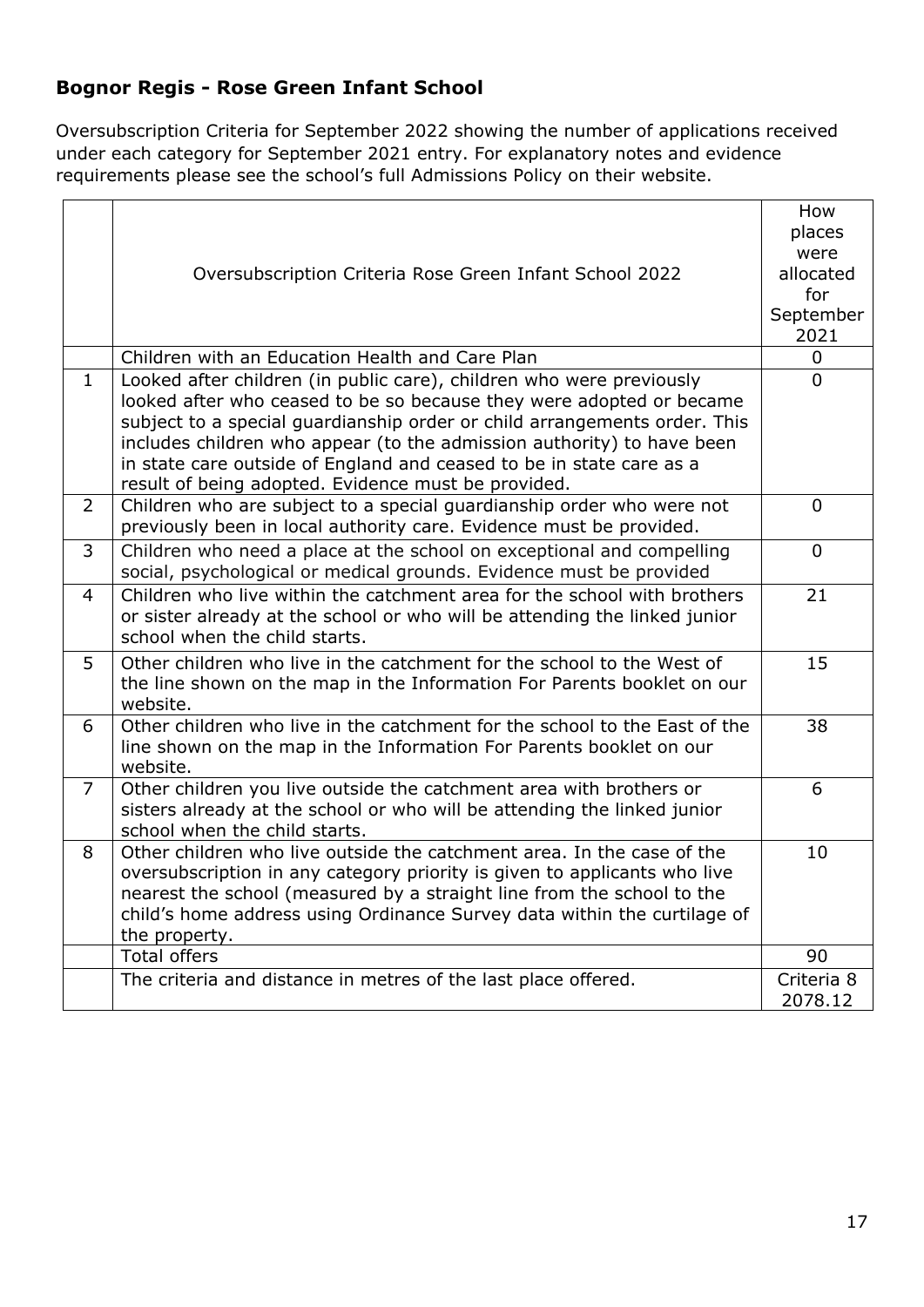#### <span id="page-17-0"></span>**Bognor Regis – Southway Primary**

Oversubscription Criteria for September 2022 showing the number of applications received under each category for September 2021 entry. For explanatory notes and evidence requirements please see the school's full Admissions Policy on their website.

|                | Oversubscription Criteria Southway Primary School 2022                                                                                            | How<br>places<br>were<br>allocated<br>for<br>September<br>2021* |
|----------------|---------------------------------------------------------------------------------------------------------------------------------------------------|-----------------------------------------------------------------|
|                | Children with an Education Health and Care Plan                                                                                                   |                                                                 |
| $\mathbf{1}$   | Looked after children and previously looked after children.                                                                                       |                                                                 |
| $\overline{2}$ | Children who attend the Southway Nursery at the time of transfer.                                                                                 |                                                                 |
| 3              | Children who live in the catchment area with brothers and sisters already<br>at the school and who will still be attending when the child starts. |                                                                 |
| 4              | Children who live outside the catchment area with brothers and sisters<br>already at the school and who will be attending when the child starts.  |                                                                 |
| 5              | Children of staff who have been employed by the school for at least two<br>years.                                                                 |                                                                 |
| 6              | Other children that live in the catchment area.                                                                                                   |                                                                 |
| $\overline{7}$ | Other children who live outside the catchment area.                                                                                               |                                                                 |
|                | <b>Total offers</b>                                                                                                                               |                                                                 |
|                | The criteria and distance in metres of the last place offered.                                                                                    |                                                                 |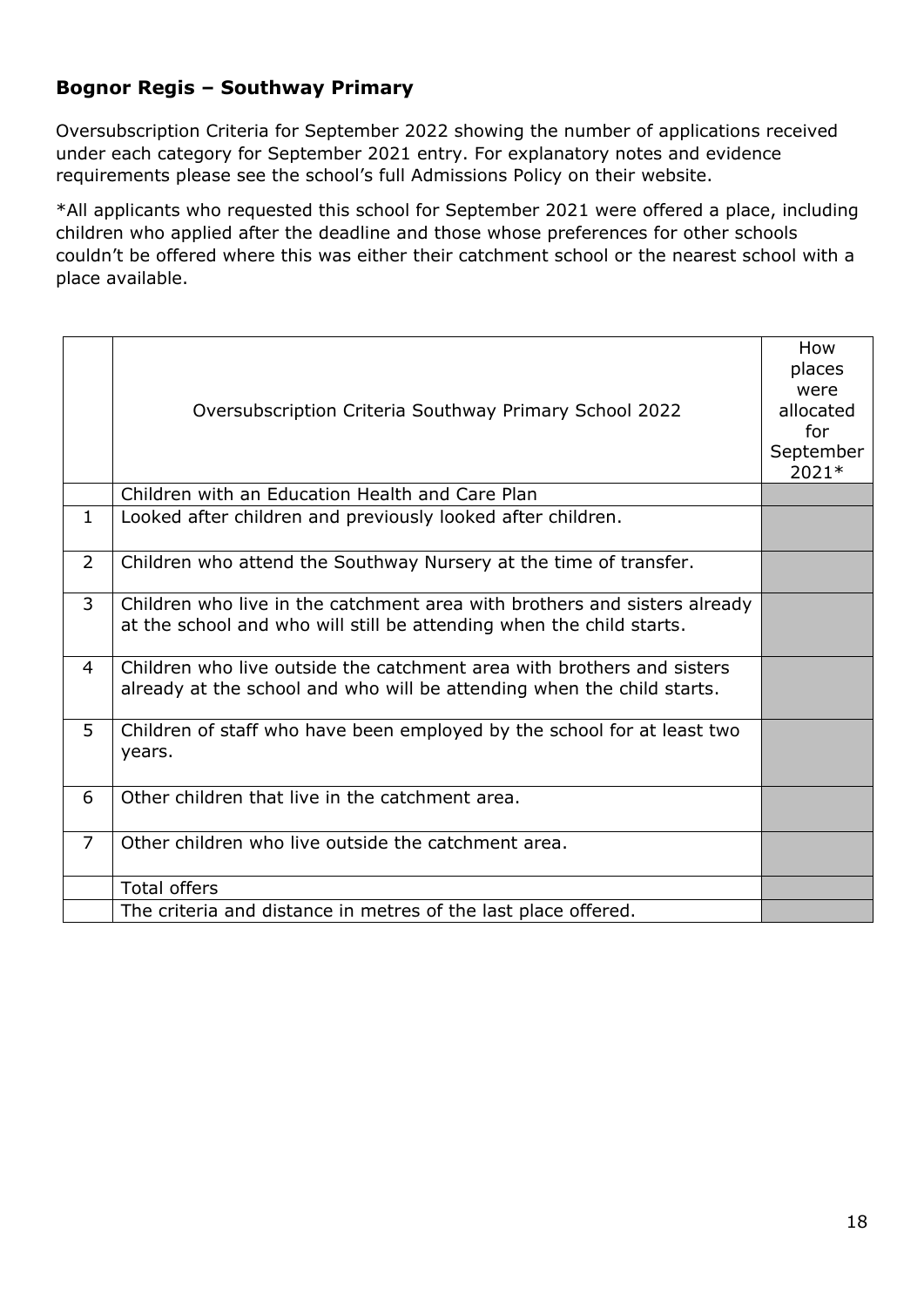### <span id="page-18-0"></span>**Bognor Regis – St Mary's Catholic Primary School**

Oversubscription Criteria for September 2022 showing the number of applications received under each category for September 2021 entry. For explanatory notes and evidence requirements please see the school's full Admissions Policy on their website. This school uses a Supplementary Information Form which can be found in Appendix 2 or on the school's website.

|                | Oversubscription Criteria St Mary's Catholic Primary School 2022                                                                                                                                                                                                                                                                                                                                                | How<br>places<br>were<br>allocated<br>for<br>September<br>2021* |
|----------------|-----------------------------------------------------------------------------------------------------------------------------------------------------------------------------------------------------------------------------------------------------------------------------------------------------------------------------------------------------------------------------------------------------------------|-----------------------------------------------------------------|
|                | Children with an Education Health and Care Plan                                                                                                                                                                                                                                                                                                                                                                 |                                                                 |
| $\mathbf{1}$   | Catholic looked after children or previously looked after children.                                                                                                                                                                                                                                                                                                                                             |                                                                 |
| $\overline{2}$ | Catholic children with a brother or sister at the school at the time of<br>admission, resident in the parish of Bognor Regis and Slindon. The<br>application must be supported with a certificate of Catholic baptism or<br>reception into the Catholic Church and their parish priest's signature with<br>the parish stamp or seal to confirm that the parent/carer has met with<br>the priest.                |                                                                 |
| 3              | Catholic children with a brother or sister at the school at the time of<br>admission, who are not resident in the parish of Bognor Regis and<br>Slindon. The application must be supported with a certificate of Catholic<br>baptism or reception into the Catholic Church, and their parish priest's<br>signature with the parish stamp or seal to confirm that the parent/carer<br>has met with the priest.   |                                                                 |
| $\overline{4}$ | Catholic children without a brother or sister at the school at the time of<br>admission, resident in the parish of Bognor Regis and Slindon. The<br>application must be supported with a certificate of Catholic baptism or<br>reception into the Catholic Church and their parish priest's signature with<br>the parish stamp or seal to confirm that the parent/carer has met with<br>the priest.             |                                                                 |
| 5              | Catholic children without a brother or sister at the school at the time of<br>admission, who are not resident in the parish of Bognor Regis and<br>Slindon. The application must be supported with a certificate of Catholic<br>baptism or reception into the Catholic Church and their parish priest's<br>signature with the parish stamp or seal to confirm that the parent/carer<br>has met with the priest. |                                                                 |
| 6              | Other Catholic children.                                                                                                                                                                                                                                                                                                                                                                                        |                                                                 |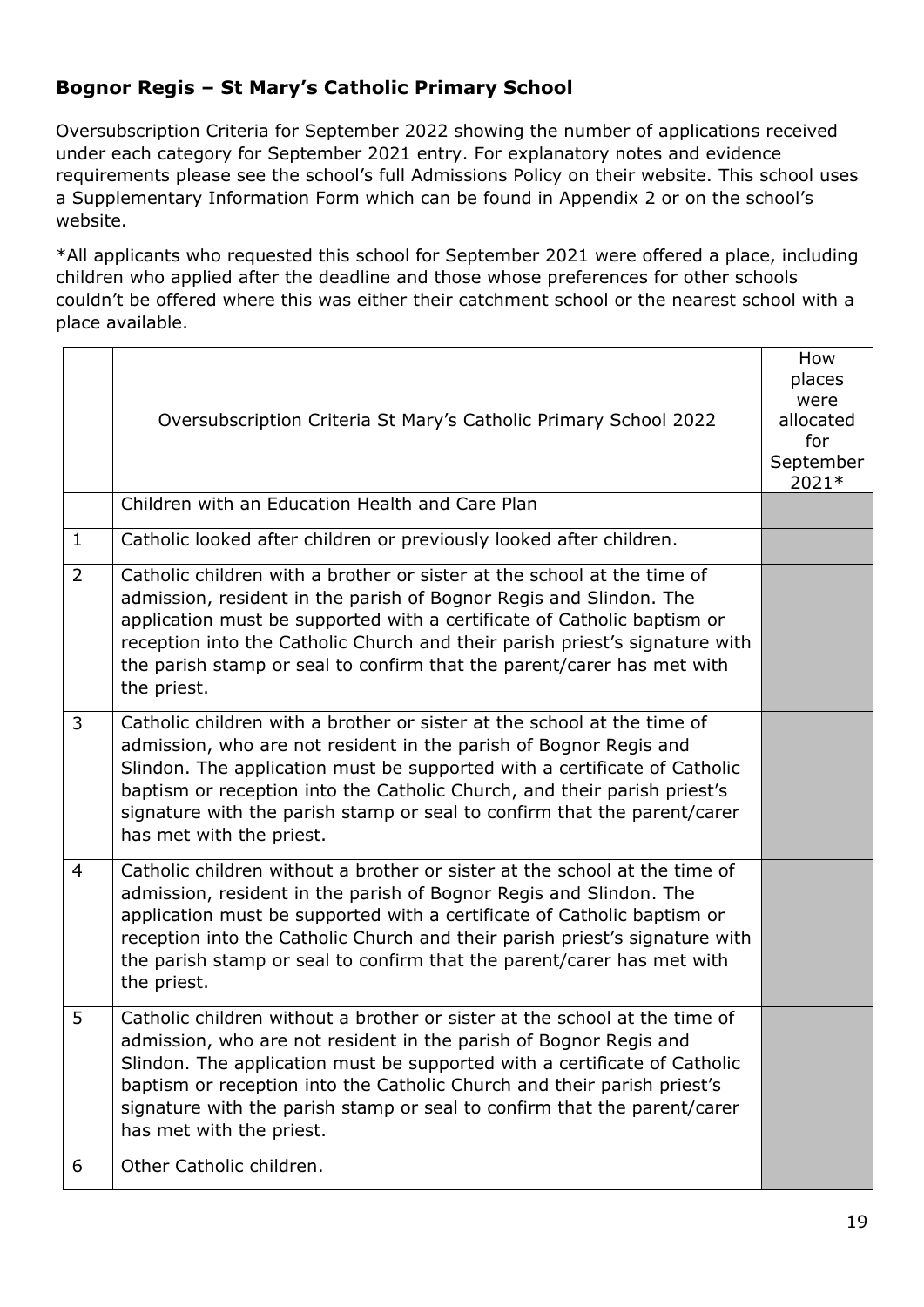| $\overline{7}$ | Other looked after children or previously looked after children.                                                                                                                                                                                                                                                                                                                                                                                                                                                                                                                                                                                                                                                                                 |  |
|----------------|--------------------------------------------------------------------------------------------------------------------------------------------------------------------------------------------------------------------------------------------------------------------------------------------------------------------------------------------------------------------------------------------------------------------------------------------------------------------------------------------------------------------------------------------------------------------------------------------------------------------------------------------------------------------------------------------------------------------------------------------------|--|
| 8              | Catechumens, Candidates for Reception into the Church and children<br>who are members of an Orthodox Church. If application is being made<br>for a place at the school where the parent/carer is a Catechumen or<br>Candidate for reception into the Church, evidence of their being a<br>member of the Catechumenate of a Catholic Church or a Candidate for<br>reception will be required. Proof of acceptance into the catechumenate,<br>and evidence for a candidate, should be by letter from the appropriate<br>priest. Applications for children from an Orthodox Church must be<br>supported with a certificate of baptism and a letter confirming<br>membership of the applicable Orthodox Church, signed by the<br>appropriate priest. |  |
| 9              | Other children with a brother or sister at the school at the time of<br>admission.                                                                                                                                                                                                                                                                                                                                                                                                                                                                                                                                                                                                                                                               |  |
| 10             | Children of other Christian denominations whose membership is<br>evidenced by a minister of religion. The application must be supported<br>by a letter confirming membership of the Christian denomination, signed<br>by the minister of religion.                                                                                                                                                                                                                                                                                                                                                                                                                                                                                               |  |
| 11             | Children of other faiths whose membership is evidenced by a religious<br>leader. The application must be supported by a letter confirming<br>membership of that faith, signed by the faith leader.                                                                                                                                                                                                                                                                                                                                                                                                                                                                                                                                               |  |
| 12             | Any other children                                                                                                                                                                                                                                                                                                                                                                                                                                                                                                                                                                                                                                                                                                                               |  |
|                | <b>Total offers</b>                                                                                                                                                                                                                                                                                                                                                                                                                                                                                                                                                                                                                                                                                                                              |  |
|                | The criteria and distance in metres of the last place offered.                                                                                                                                                                                                                                                                                                                                                                                                                                                                                                                                                                                                                                                                                   |  |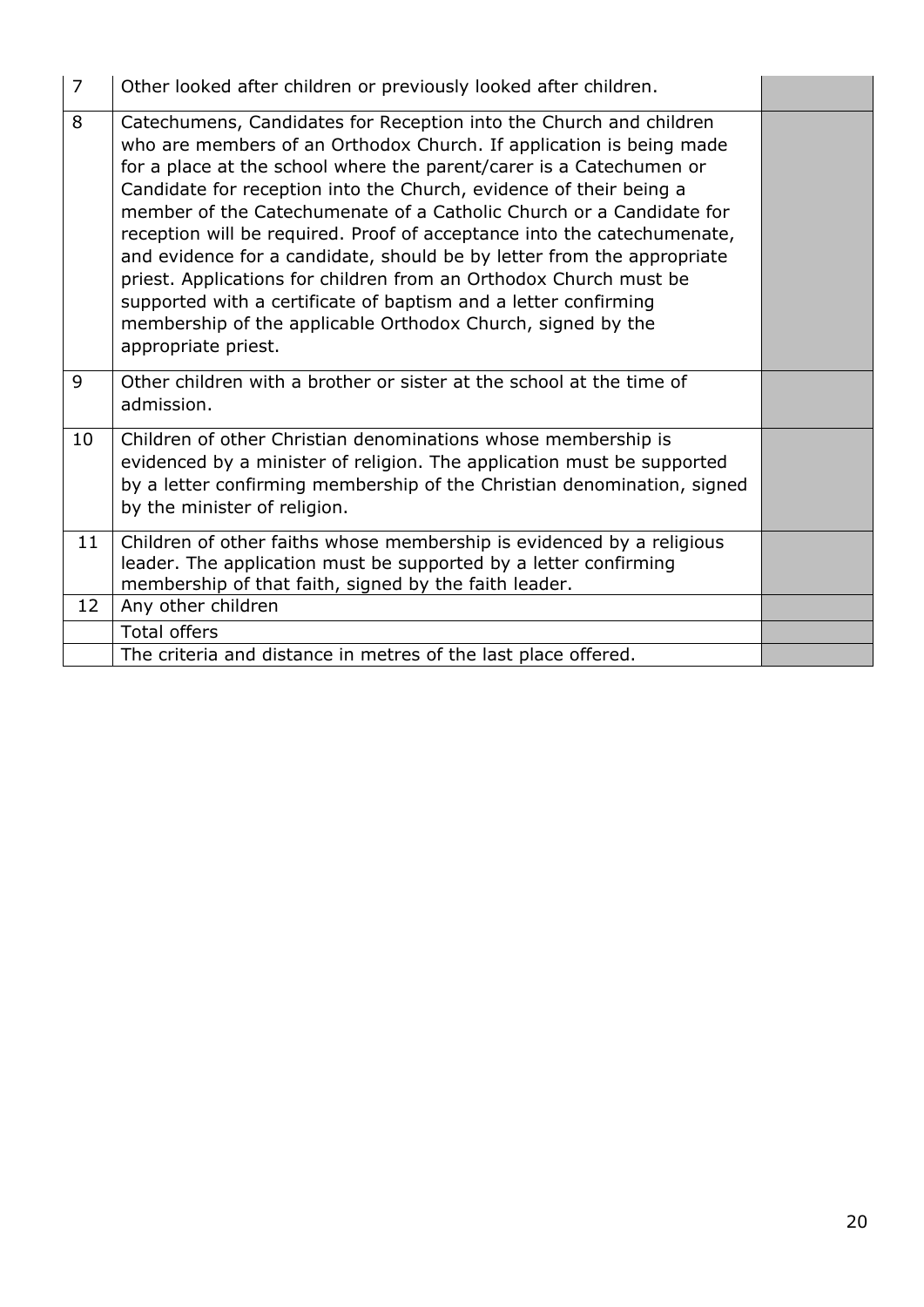### <span id="page-20-0"></span>**Bury – Bury CE Primary School**

Oversubscription Criteria for September 2022 showing the number of applications received under each category for September 2021 entry. For explanatory notes and evidence requirements please see the school's full Admissions Policy on their website. This school uses a Supplementary Information Form which can be found in Appendix 2 or on the school's website.

|                | Oversubscription Criteria Bury CE Primary School 2022                                                                                                                                                                                  | How<br>places<br>were<br>allocated<br>for<br>September<br>2021 |
|----------------|----------------------------------------------------------------------------------------------------------------------------------------------------------------------------------------------------------------------------------------|----------------------------------------------------------------|
|                | Children with an Education Health and Care Plan                                                                                                                                                                                        |                                                                |
| $\mathbf{1}$   | Looked-after children and children who were previously looked after, but<br>ceased to be so because, immediately after being looked after, they<br>became subject to an adoption, child arrangements or special<br>guardianship order. | $\mathbf{1}$                                                   |
| $\overline{2}$ | Children who reside in the Parish of Bury, Coldwaltham, Hardham and<br>Houghton and whose parents regularly attend the parish church of St<br>John the Evangelist, Bury.                                                               | $\mathbf{0}$                                                   |
| 3              | Children who reside in the Parish of Bury, Coldwaltham, Hardham and<br>Houghton and who have an elder sibling who will be attending the school<br>at the time of anticipated admission.                                                | $\mathbf{1}$                                                   |
| 4              | Children who reside in the Parish of Bury, Coldwaltham, Hardham and<br>Houghton who do not qualify under one of the criteria above.                                                                                                    | 3                                                              |
| 5              | Children who reside outside the Parish of Bury, Coldwaltham, Hardham<br>and Houghton and who have an elder sibling who will be attending the<br>school at the time of anticipated admission.                                           | $\overline{0}$                                                 |
| 6              | Children who reside outside the Parish of Bury, Coldwaltham, Hardham<br>and Houghton and whose parents regularly attend a Christian<br>denomination participating in 'Churches Together in England.                                    | $\Omega$                                                       |
| $\overline{7}$ | All other children.                                                                                                                                                                                                                    | 6                                                              |
|                | <b>Total offers</b>                                                                                                                                                                                                                    | $11*$                                                          |
|                | The criteria and distance in metres of the last place offered.                                                                                                                                                                         | Criteria 7<br>12003.7                                          |

\* School agreed to take all applications, therefore 11 offers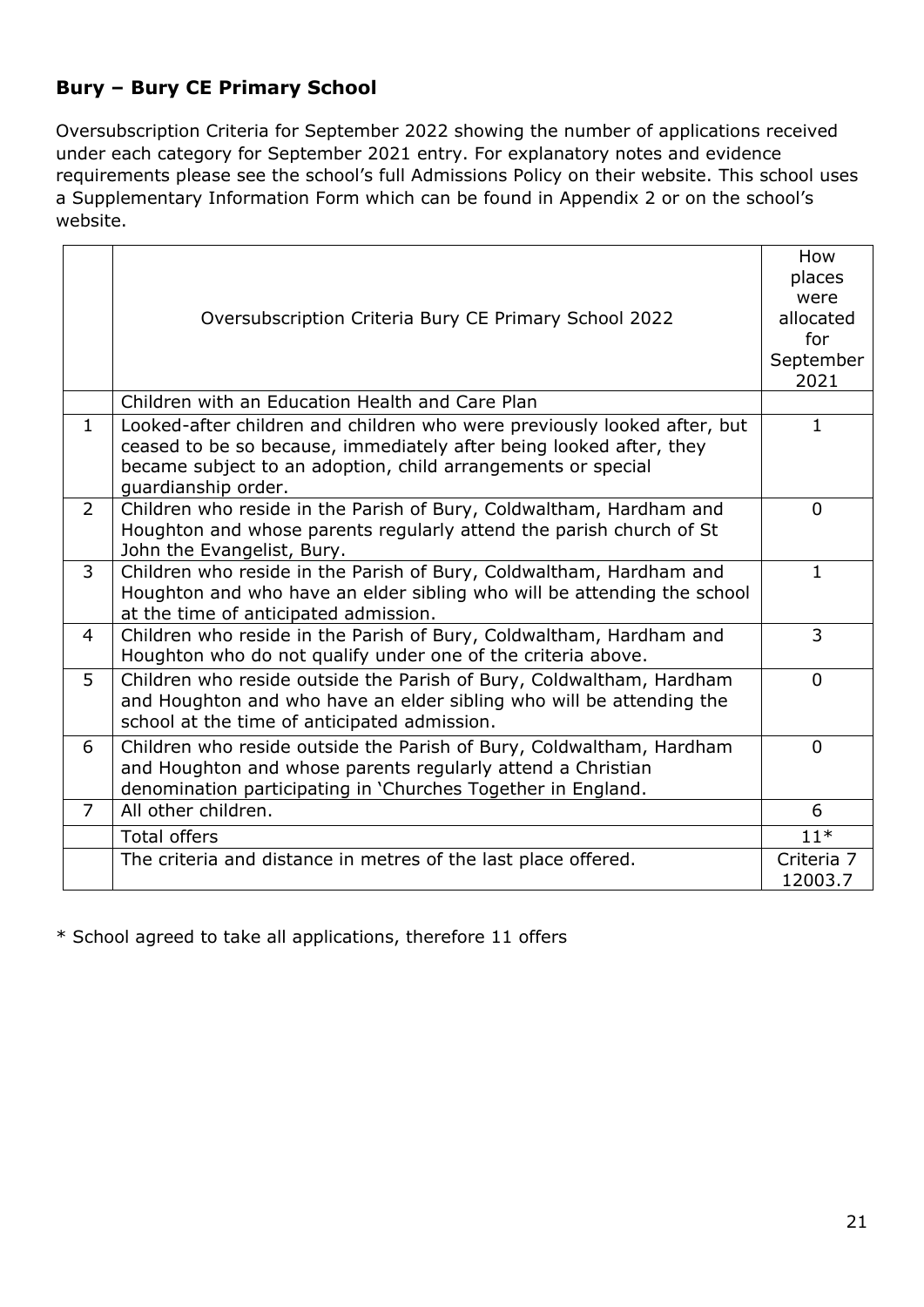#### <span id="page-21-0"></span>**Chichester – Chichester Free School**

Oversubscription Criteria for September 2022 showing the number of applications received under each category for September 2021 entry. For explanatory notes and evidence requirements please see the school's full Admissions Policy on their website.

|              | Oversubscription Criteria Chichester Free School 2022                                                                                                                                                                                                                                                                                                                                                                                                                                                                                                                                                                                                                                                                                                                                                                                                                                                                                                                                                                                                                                          | How<br>places<br>were<br>allocated<br>for<br>September<br>2021* |
|--------------|------------------------------------------------------------------------------------------------------------------------------------------------------------------------------------------------------------------------------------------------------------------------------------------------------------------------------------------------------------------------------------------------------------------------------------------------------------------------------------------------------------------------------------------------------------------------------------------------------------------------------------------------------------------------------------------------------------------------------------------------------------------------------------------------------------------------------------------------------------------------------------------------------------------------------------------------------------------------------------------------------------------------------------------------------------------------------------------------|-----------------------------------------------------------------|
|              | Children with an Education Health and Care Plan                                                                                                                                                                                                                                                                                                                                                                                                                                                                                                                                                                                                                                                                                                                                                                                                                                                                                                                                                                                                                                                |                                                                 |
| A            | A 'looked after child' or a child who was previously looked after but<br>immediately became subject to an adoption, residence or special<br>quardianship order. A 'looked after child' is a child who is either in the<br>care of a local authority or being provided with accommodation by a local<br>authority as part of their social services function (Section 22 of the<br>Children Act 1989). Evidence is required to support applications for<br>looked after children or previously looked after children who ceased to<br>be so because they were adopted (or become subject to a residency<br>order or special guardianship order). Applications for looked after<br>children should be made by the relevant social worker. Applications for<br>children who are adopted should be supported by a copy of the adoption<br>order and the new birth certificate. Applications for children who are<br>subject to a residency order or special quardianship order should be<br>supported by a letter from social services confirming the details of the<br>arrangements for the child. |                                                                 |
| b            | Children whose parents are founders of Chichester Free School and who<br>have been granted this provision by the Secretary of State for Education.<br>The founders are those individuals who have played a major role in<br>establishing the school, undertaking activities during the application and<br>who continued to play a significant role in the pre-opening stage and in<br>the running of the school upon opening. A list of relevant founders is<br>available from the school on request.                                                                                                                                                                                                                                                                                                                                                                                                                                                                                                                                                                                          |                                                                 |
| $\mathsf{C}$ | Children for whom it is essential to be admitted to this school because of<br>special circumstances to do with significant medical, social, pastoral or<br>psychological needs evidenced by written professional advice, explaining<br>why these needs can realistically only be met by Chichester Free School.<br>Decisions relating to admissions based on these needs will be made by<br>the Board of Governors following advice from the Admissions Panel and<br>in consultation with an appropriately qualified professional who is<br>deemed expert in the particular field concerned.                                                                                                                                                                                                                                                                                                                                                                                                                                                                                                   |                                                                 |
| d            | Children who, on the date of admission, will have a sibling attending<br>Chichester Free School. Sibling means a full, step, half, adopted or<br>fostered brother or sister, but not cousin, who will be living permanently                                                                                                                                                                                                                                                                                                                                                                                                                                                                                                                                                                                                                                                                                                                                                                                                                                                                    |                                                                 |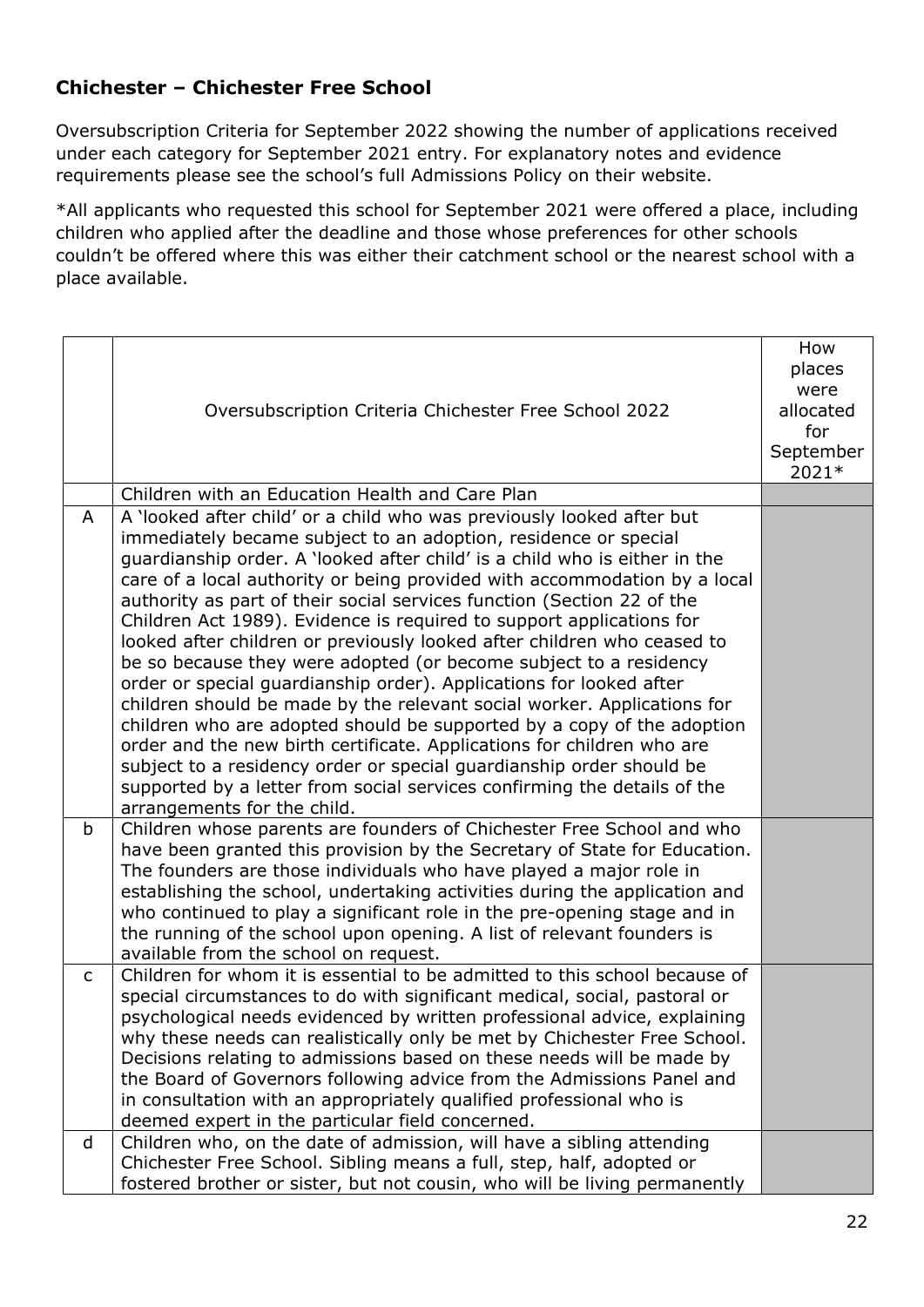|   | with them at the same address at the date of their entry to the school;<br>the school may require proof of relationship.                                                                                                                                                                                                                                                                                                                                                                                                                                                                                                                                                                                                                                                                                                                                                                                                                                                           |  |
|---|------------------------------------------------------------------------------------------------------------------------------------------------------------------------------------------------------------------------------------------------------------------------------------------------------------------------------------------------------------------------------------------------------------------------------------------------------------------------------------------------------------------------------------------------------------------------------------------------------------------------------------------------------------------------------------------------------------------------------------------------------------------------------------------------------------------------------------------------------------------------------------------------------------------------------------------------------------------------------------|--|
|   | Note - At the discretion of the Chairman of Governors and the Principal<br>acting together on behalf of the Governing Body, in the event of<br>oversubscription, siblings with the same date of birth, such as twins and<br>triplets or same-year siblings may be deemed to conform to a single<br>admission and places will be offered to all those children (where<br>necessary, taking the school over its published admission number). The<br>school will only exceed its PAN if, in the Governing Body's opinion, there<br>is sufficient space to do so without any detrimental effect on the overall<br>quality of the education provided on balance to all students within the<br>school. The legal maximum PAN is 30 pupils for infant classes (reception<br>and years one and two), however if the 30th pupil admitted is a twin<br>triplet etc. all the children will be admitted and will be classified as<br>permitted exceptions under Infant class size legislation. |  |
| e | Children of staff in the following circumstances:                                                                                                                                                                                                                                                                                                                                                                                                                                                                                                                                                                                                                                                                                                                                                                                                                                                                                                                                  |  |
|   | i. Where they have been employed at the school for two or more years,                                                                                                                                                                                                                                                                                                                                                                                                                                                                                                                                                                                                                                                                                                                                                                                                                                                                                                              |  |
|   | at the time at which the application for admission to the school is made.                                                                                                                                                                                                                                                                                                                                                                                                                                                                                                                                                                                                                                                                                                                                                                                                                                                                                                          |  |
|   | ii. Where the member of staff is recruited to fill a vacant post for which<br>there is a demonstrable skill shortage.                                                                                                                                                                                                                                                                                                                                                                                                                                                                                                                                                                                                                                                                                                                                                                                                                                                              |  |
| f | If there are still places to be filled after the above five criteria have been<br>applied, and there are still more applicants than places, then the<br>remaining places will be filled by random allocation. Those applicants<br>unsuccessful after random allocation would then be offered a place on                                                                                                                                                                                                                                                                                                                                                                                                                                                                                                                                                                                                                                                                            |  |
|   | the waiting list.                                                                                                                                                                                                                                                                                                                                                                                                                                                                                                                                                                                                                                                                                                                                                                                                                                                                                                                                                                  |  |
|   | Total offers                                                                                                                                                                                                                                                                                                                                                                                                                                                                                                                                                                                                                                                                                                                                                                                                                                                                                                                                                                       |  |
|   | The criteria and distance in metres of the last place offered.                                                                                                                                                                                                                                                                                                                                                                                                                                                                                                                                                                                                                                                                                                                                                                                                                                                                                                                     |  |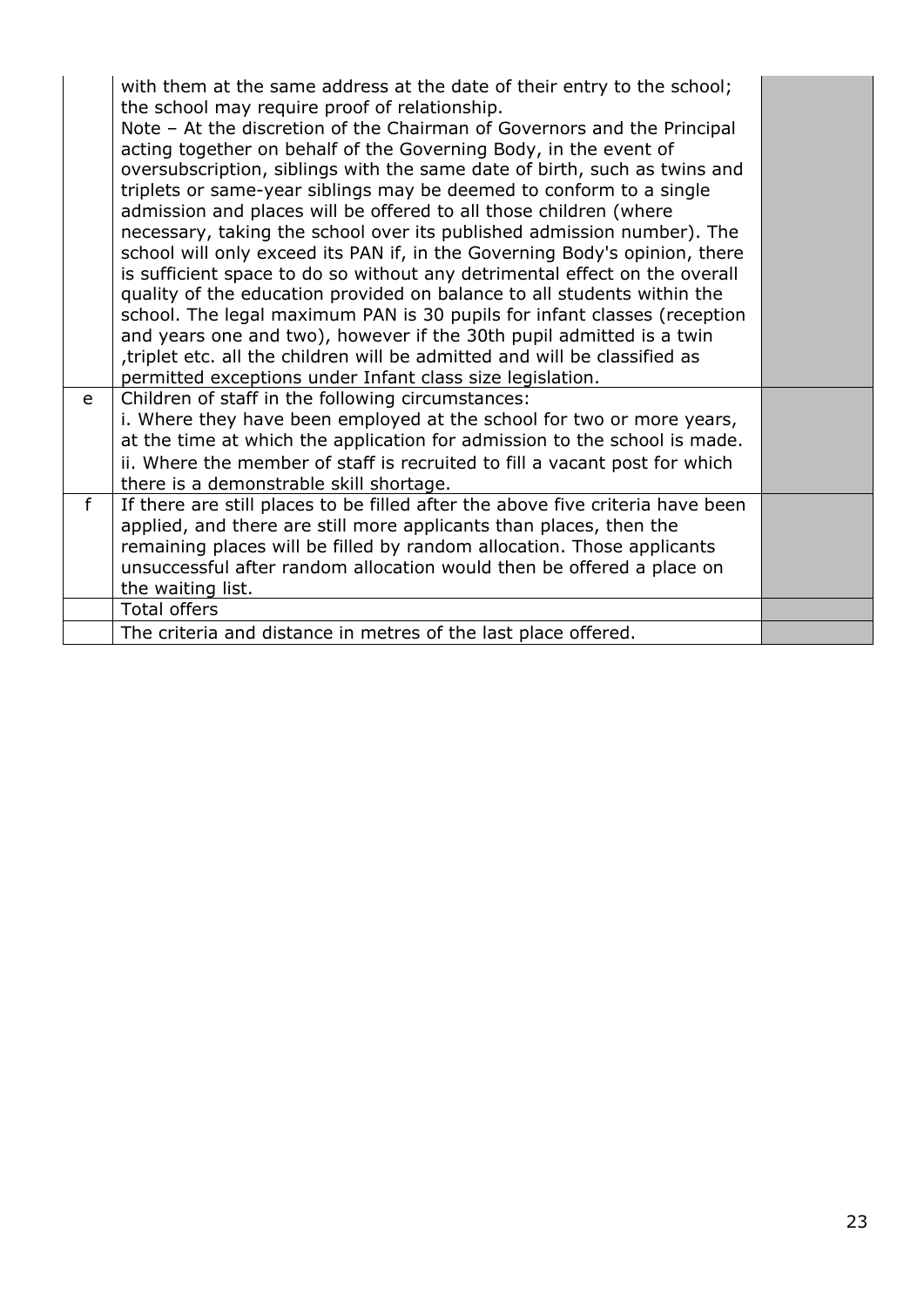### <span id="page-23-0"></span>**Chichester – Kingsham Primary School**

Oversubscription Criteria for September 2022 showing the number of applications received under each category for September 2021 entry. For explanatory notes and evidence requirements please see the school's full Admissions Policy on their website.

|                | Oversubscription Criteria Kingsham Primary School 2022                                                                                                                                                                                                                                                                                                                                                                                                                                                                                                 | How<br>places<br>were<br>allocated<br>for<br>September<br>2021* |
|----------------|--------------------------------------------------------------------------------------------------------------------------------------------------------------------------------------------------------------------------------------------------------------------------------------------------------------------------------------------------------------------------------------------------------------------------------------------------------------------------------------------------------------------------------------------------------|-----------------------------------------------------------------|
|                | Children with an Education Health and Care Plan                                                                                                                                                                                                                                                                                                                                                                                                                                                                                                        |                                                                 |
| $\mathbf{1}$   | Children who are looked after by a local authority (i.e. in their care or<br>provided with accommodation by the authority for a continuous period of<br>more than 24 hours). Children who were previously looked after but<br>immediately following being looked after became subject to an adoption<br>order, residence or special guardianship order.                                                                                                                                                                                                |                                                                 |
| $\overline{2}$ | Children or families with significant, physical, psychological or social<br>need. Evidence must be attached with the application. Applications under<br>this criterion must be supported by written evidence from an appropriate<br>professional involved stating clearly why the preferred school is the most<br>appropriate for the child and reasons why other schools in the local<br>authority are inappropriate.                                                                                                                                 |                                                                 |
| 3              | Children of a member of staff who has been employed at the school for<br>two or more years at the time at which the application is made and/or<br>the member of staff is recruited to fill a vacant post for which there is a<br>demonstrable skill shortage.                                                                                                                                                                                                                                                                                          |                                                                 |
| 4              | Children who have a brother or sister (living within the same household)<br>already on roll and who will still be attending the school or a linked<br>school (see table below) the following academic year. This does include<br>step-brothers/step-sisters/foster brothers/sisters living within the same<br>household or children whose parents are married or cohabiting and live<br>together within the same household.                                                                                                                            |                                                                 |
| 5              | Children living within the school's designated catchment area. If the<br>school cannot admit all applications from the catchment area, priorities<br>6(i) to 6 (iii), will be used to allocate places.                                                                                                                                                                                                                                                                                                                                                 |                                                                 |
| 6              | Children living outside the school's catchment area in the following<br>priority order:<br>i) children attending, at the time of application, a named linked school<br>(see table below)<br>ii) Children eligible for the service premium at the time of application to<br>the school.<br>Note - service premium is paid to eligible children of armed services<br>personnel under S14 of the Education Act 2002<br>iii) Children who live closest to the school, based on the shortest<br>distance from home to school, measured 'as the crow flies'. |                                                                 |
|                | <b>Total offers</b>                                                                                                                                                                                                                                                                                                                                                                                                                                                                                                                                    |                                                                 |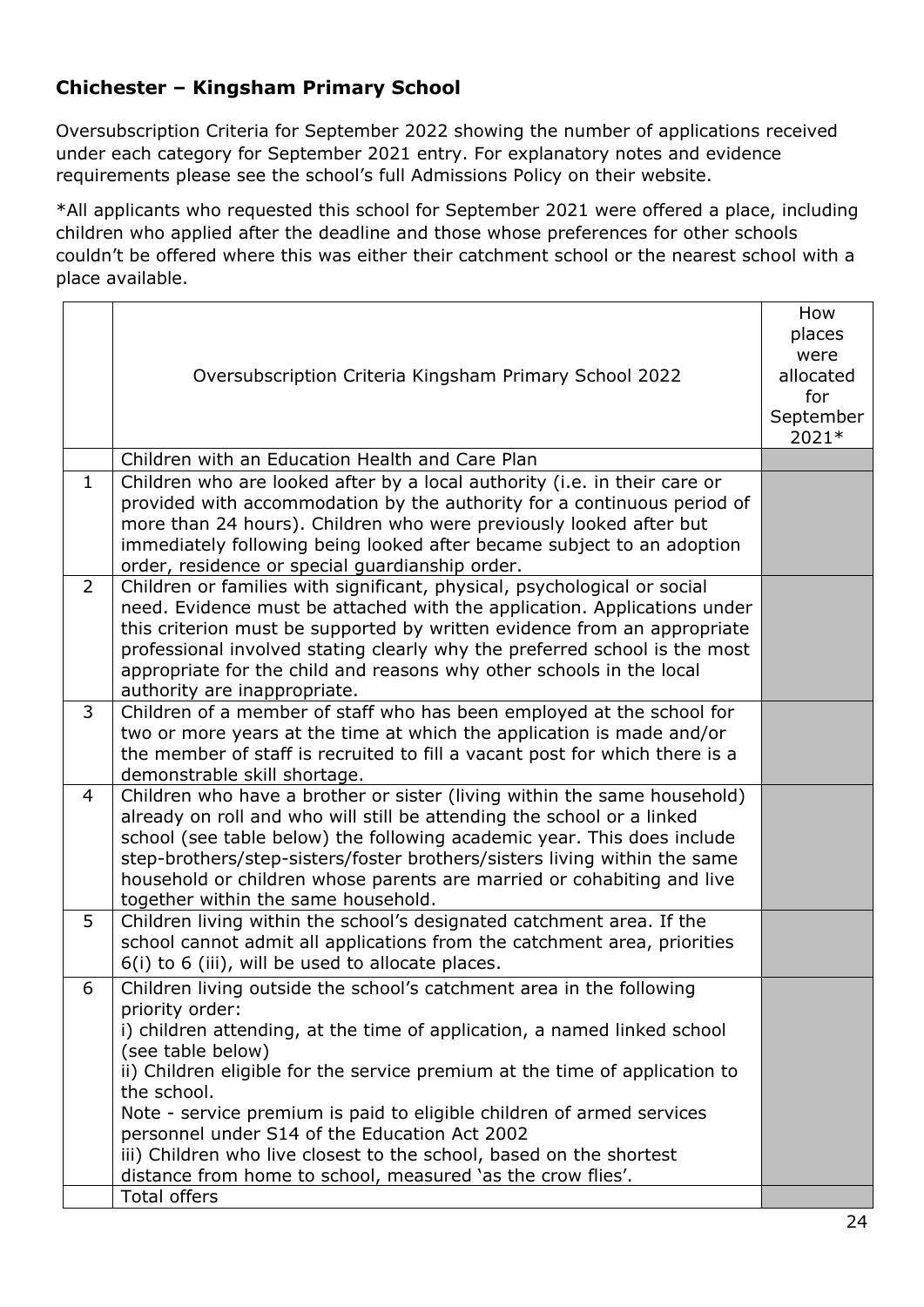#### <span id="page-24-0"></span>**Chichester – Portfield Primary Academy**

Oversubscription Criteria for September 2022 showing the number of applications received under each category for September 2021 entry. For explanatory notes and evidence requirements please see the school's full Admissions Policy on their website.

|                | Oversubscription Criteria Portfield Primary Academy 2022                                              | How<br>places<br>were<br>allocated<br>for<br>September<br>2021 |
|----------------|-------------------------------------------------------------------------------------------------------|----------------------------------------------------------------|
|                | Children with an Education Health and Care Plan                                                       |                                                                |
| $\mathbf{1}$   | Children who need a place for compelling and exceptional social,<br>psychological or medical grounds. |                                                                |
| $\overline{2}$ | Looked after children (children in public care) and previously looked after<br>children.              |                                                                |
| 3              | Children who live in catchment with siblings at the school who will be<br>there when they start.      |                                                                |
| 4              | Children who live out of catchment with siblings at the school who will be<br>there when they start.  |                                                                |
| 5              | Children who live in the catchment.                                                                   |                                                                |
| 6              | Children who live out of catchment.                                                                   |                                                                |
|                | Total offers                                                                                          |                                                                |
|                | The criteria and distance in metres of the last place offered.                                        |                                                                |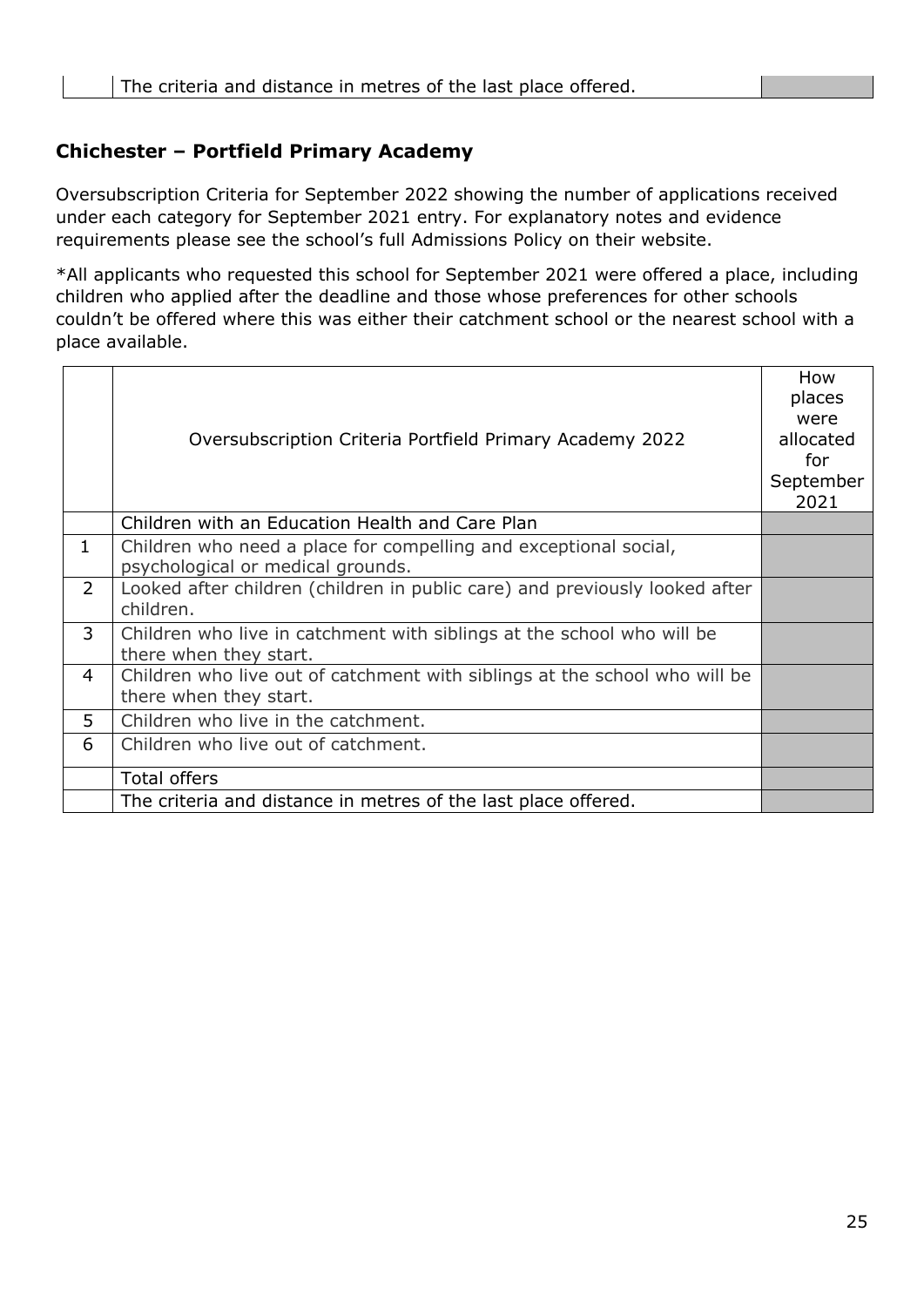#### **Chichester – Rumboldswhyke CE Primary School**

Oversubscription Criteria for September 2022 showing the number of applications received under each category for September 2021 entry. For explanatory notes and evidence requirements please see the school's full Admissions Policy on their website.

|                | Oversubscription Criteria Rumboldswhyke CE Primary School 2022                                                                                                                                                                                                                                                                                                                                                                                     | How<br>places<br>were<br>allocated<br>for<br>September<br>2021 |
|----------------|----------------------------------------------------------------------------------------------------------------------------------------------------------------------------------------------------------------------------------------------------------------------------------------------------------------------------------------------------------------------------------------------------------------------------------------------------|----------------------------------------------------------------|
|                | Children with an Education Health and Care Plan                                                                                                                                                                                                                                                                                                                                                                                                    |                                                                |
| $\mathbf{1}$   | Looked after children (children in public care) and children who were<br>previously looked after who ceased to be so because they were adopted<br>or became subject to a special guardianship order or child arrangements<br>order. This includes children who appear (to the admission authority) to<br>have been in state care outside of England and ceased to be in the state<br>care as a result of being adopted. Evidence must be provided. |                                                                |
| $\overline{2}$ | Children who are subject to a special guardianship order who have not<br>previously been in local authority care. Evidence must be provided.                                                                                                                                                                                                                                                                                                       |                                                                |
| 3              | Children who need a place at the school on exceptional and compelling<br>social, psychological or medical grounds. Evidence must be provided.                                                                                                                                                                                                                                                                                                      |                                                                |
| $\overline{4}$ | Children with brothers or sisters already attending the school and who<br>will still be there when the child starts.                                                                                                                                                                                                                                                                                                                               |                                                                |
| 5              | Children of staff in either or both of the following circumstances: where<br>the member of staff has been employed at the school for two or more<br>years at the time which the admission to the school is made; and/or the<br>member of staff is recruited to fill a vacant post for which there is a<br>demonstrable skill shortage.                                                                                                             |                                                                |
| 6              | All other children.                                                                                                                                                                                                                                                                                                                                                                                                                                |                                                                |
|                | <b>Total offers</b>                                                                                                                                                                                                                                                                                                                                                                                                                                |                                                                |
|                | The criteria and distance in metres of the last place offered.                                                                                                                                                                                                                                                                                                                                                                                     |                                                                |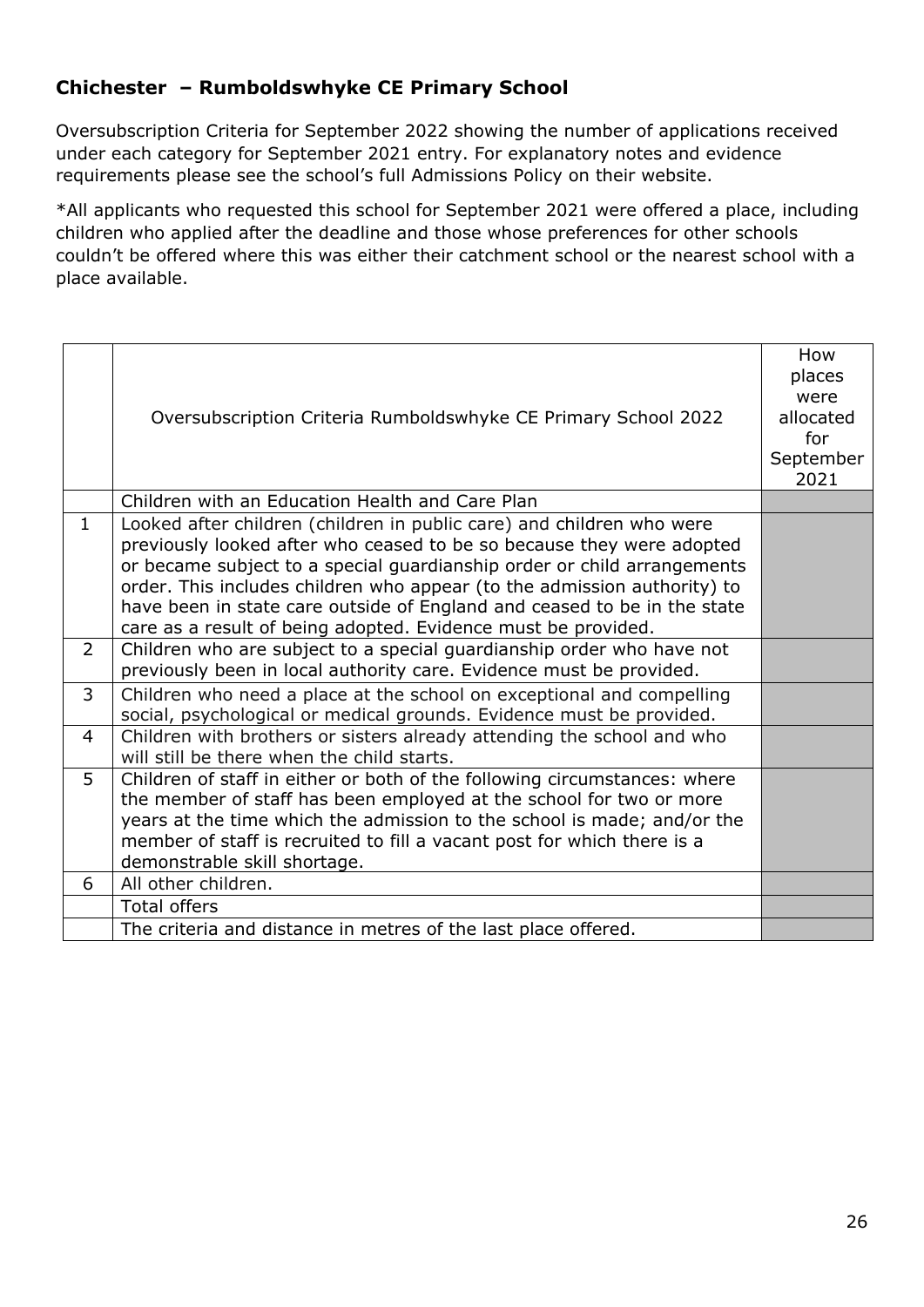#### <span id="page-26-0"></span>**Chichester – St Joseph's Infant School (previously known as Lancastrian Infant School)**

Oversubscription Criteria for September 2022 showing the number of applications received under each category for September 2021 entry. For explanatory notes and evidence requirements please see the school's full Admissions Policy on their website.

|                | Oversubscription Criteria St Joseph's Infant School 2022<br>(Previously known as Lancastrian Infant School)                                                                                                                                                                                                                                                                                                                                                                                                                                                                                                                                          | How<br>places<br>were<br>allocated<br>for<br>September<br>2021* |
|----------------|------------------------------------------------------------------------------------------------------------------------------------------------------------------------------------------------------------------------------------------------------------------------------------------------------------------------------------------------------------------------------------------------------------------------------------------------------------------------------------------------------------------------------------------------------------------------------------------------------------------------------------------------------|-----------------------------------------------------------------|
|                | Children with an Education Health and Care Plan                                                                                                                                                                                                                                                                                                                                                                                                                                                                                                                                                                                                      |                                                                 |
| $\mathbf{1}$   | A 'looked after child' or a child who was previously looked after but<br>immediately after being looked after became subject to an adoption,<br>child arrangements, or special guardianship order including those who<br>appear [to the admission authority] to have been in state care outside of<br>England and ceased to be in state care as a result of being adopted. A<br>looked after child is a child who is (a) in the care of a local authority, or<br>(b) being provided with accommodation by a local authority in the<br>exercise of their social services functions (see the definition in Section<br>22(1) of the Children Act 1989). |                                                                 |
| $\overline{2}$ | Other children who have a sibling in the school or at St Joseph's CE<br>Junior School at the time of admission.                                                                                                                                                                                                                                                                                                                                                                                                                                                                                                                                      |                                                                 |
| 3              | Children of staff who are employed at St Joseph's Infant School or St<br>Joseph's CE Junior School for<br>i. two or more years at the time at which the application for admission to<br>the school is made or<br>ii. have been recruited to fill a vacant post for which there is a<br>demonstrable skill shortage.                                                                                                                                                                                                                                                                                                                                  |                                                                 |
| 4              | Children living within the community area has been designate to the<br>school.                                                                                                                                                                                                                                                                                                                                                                                                                                                                                                                                                                       |                                                                 |
| 5              | Other children who live in the Parishes of Chichester.                                                                                                                                                                                                                                                                                                                                                                                                                                                                                                                                                                                               |                                                                 |
| 6              | Other Children who live in the Deanery of Chichester.                                                                                                                                                                                                                                                                                                                                                                                                                                                                                                                                                                                                |                                                                 |
|                | <b>Total offers</b>                                                                                                                                                                                                                                                                                                                                                                                                                                                                                                                                                                                                                                  |                                                                 |
|                | The criteria and distance in metres of the last place offered.                                                                                                                                                                                                                                                                                                                                                                                                                                                                                                                                                                                       |                                                                 |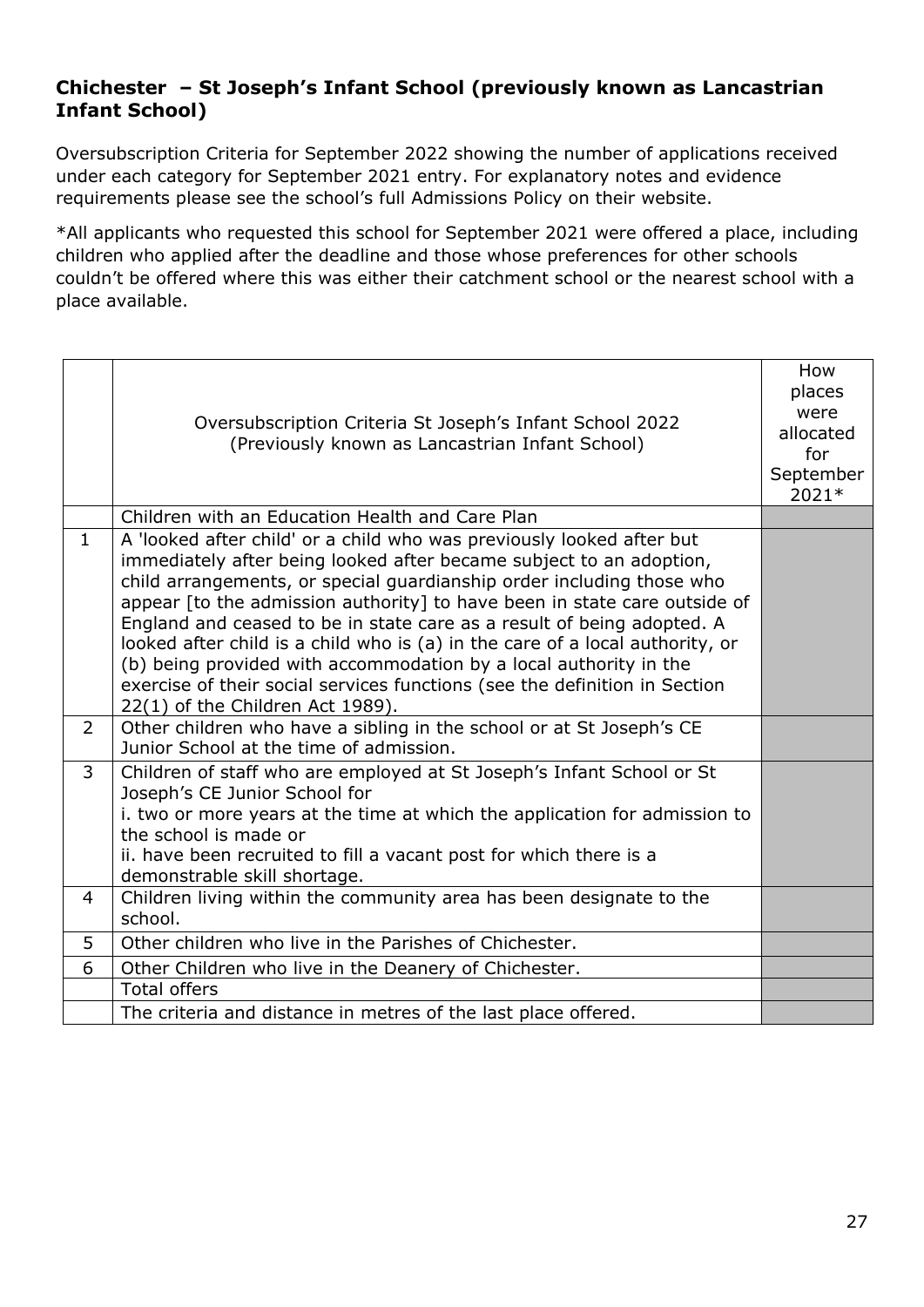### <span id="page-27-0"></span>**Chichester – St Richard's Catholic Primary School**

Oversubscription Criteria for September 2022 showing the number of applications received under each category for September 2021 entry. For explanatory notes and evidence requirements please see the school's full Admissions Policy on their website. This school uses a Supplementary Information Form which can be found in Appendix 2 or on the school's website.

|                | Oversubscription Criteria St Richard's Catholic Primary School 2022                                                                                                                                                                                                                                                                                                                                                                                                                                               | How<br>places<br>were<br>allocated<br>for<br>September<br>2021* |
|----------------|-------------------------------------------------------------------------------------------------------------------------------------------------------------------------------------------------------------------------------------------------------------------------------------------------------------------------------------------------------------------------------------------------------------------------------------------------------------------------------------------------------------------|-----------------------------------------------------------------|
|                | Children with an Education Health and Care Plan                                                                                                                                                                                                                                                                                                                                                                                                                                                                   |                                                                 |
| $\mathbf{1}$   | Catholic looked after children or previously looked after children.                                                                                                                                                                                                                                                                                                                                                                                                                                               |                                                                 |
| $\overline{2}$ | Catholic children with a brother or sister at the school at the time of<br>admission, resident in the parish of Chichester with The Witterings or<br>Selsey whose parent/carer attends Sunday Mass at least once a month.<br>The application must be supported with a certificate of Catholic baptism<br>or reception into the Catholic Church and their parish priest's signature<br>with the parish stamp or seal to confirm that the parent/carer attends<br>Sunday Mass at least once a month.                |                                                                 |
| 3              | Catholic children with a brother or sister at the school at the time of<br>admission, who are not resident in the parish of Chichester with The<br>Witterings or Selsey whose parent/carer attends Sunday Mass at least<br>once a month. The application must be supported with a certificate of<br>Catholic baptism or reception into the Catholic Church and their parish<br>priest's signature with the parish stamp or seal to confirm that the<br>parent/carer attends Sunday Mass at least once a month.    |                                                                 |
| 4              | Catholic children without a brother or sister at the school at the time of<br>admission resident in the parish of Chichester with The Witterings or<br>Selsey whose parent/carer attends Sunday Mass at least once a month<br>The application must be supported with a certificate of Catholic baptism<br>or reception into the Catholic Church, and their parish priest's signature<br>with the parish stamp or seal to confirm that the parent/carer attends<br>Sunday Mass at least once a month.              |                                                                 |
| 5              | Catholic children without a brother or sister at the school at the time of<br>admission, who are not resident in the parish of Chichester with The<br>Witterings or Selsey whose parent/carer attends Sunday Mass at least<br>once a month. The application must be supported with a certificate of<br>Catholic baptism or reception into the Catholic Church and their parish<br>priest's signature with the parish stamp or seal to confirm that the<br>parent/carer attends Sunday Mass at least once a month. |                                                                 |
| 6              | Other Catholic children.                                                                                                                                                                                                                                                                                                                                                                                                                                                                                          |                                                                 |
| $\overline{7}$ | Other looked after children or previously looked after children.                                                                                                                                                                                                                                                                                                                                                                                                                                                  |                                                                 |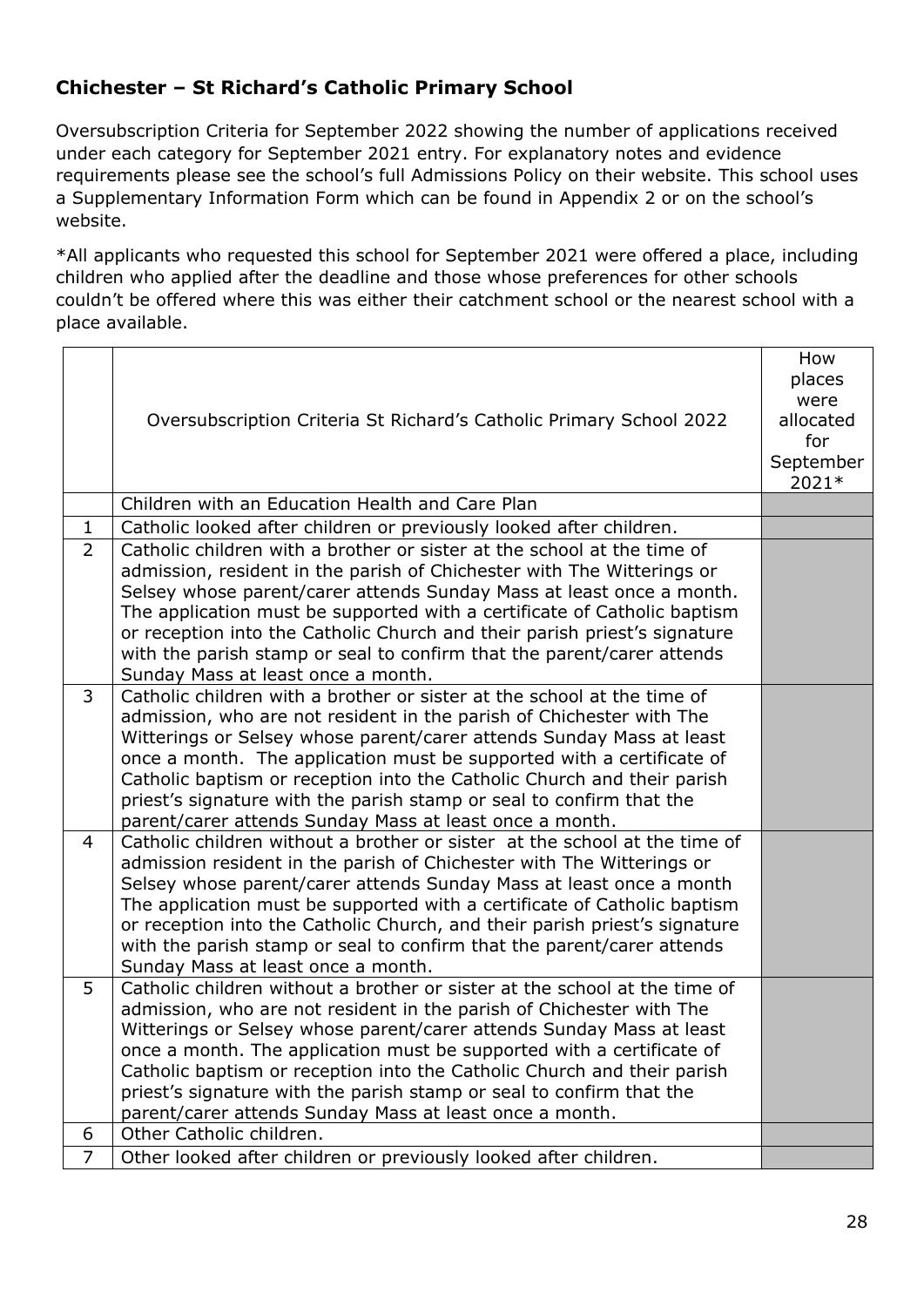|    | Catechumens, Candidates for Reception into the Church and children<br>who are members of an Orthodox Church. If application is being made<br>for a place at the school where the parent/carer is a Catechumen or<br>Candidate for reception into the Church, evidence of their being a<br>member of the Catechumenate of a Catholic Church or a Candidate for<br>reception will be required. Proof of acceptance into the catechumenate,<br>and evidence for a candidate, should be by letter from the appropriate<br>priest .Applications for children from an Orthodox Church must be<br>supported with a certificate of baptism and a letter confirming<br>membership of the applicable Orthodox Church, signed by the<br>appropriate priest. |  |
|----|--------------------------------------------------------------------------------------------------------------------------------------------------------------------------------------------------------------------------------------------------------------------------------------------------------------------------------------------------------------------------------------------------------------------------------------------------------------------------------------------------------------------------------------------------------------------------------------------------------------------------------------------------------------------------------------------------------------------------------------------------|--|
| 9  | Other children with a brother or sister at the school at the time of<br>admission.                                                                                                                                                                                                                                                                                                                                                                                                                                                                                                                                                                                                                                                               |  |
| 10 | Children of other Christian denominations whose membership is<br>evidenced by a minister of religion. The application must be supported<br>by a letter confirming membership of the Christian denomination, signed<br>by the minister of religion.                                                                                                                                                                                                                                                                                                                                                                                                                                                                                               |  |
| 11 | Children of other faiths whose membership is evidenced by a religious<br>leader. The application must be supported by a letter confirming<br>membership of that faith, signed by the faith leader.                                                                                                                                                                                                                                                                                                                                                                                                                                                                                                                                               |  |
| 12 | Any other children                                                                                                                                                                                                                                                                                                                                                                                                                                                                                                                                                                                                                                                                                                                               |  |
|    | <b>Total offers</b>                                                                                                                                                                                                                                                                                                                                                                                                                                                                                                                                                                                                                                                                                                                              |  |
|    | The criteria and distance in metres of the last place offered.                                                                                                                                                                                                                                                                                                                                                                                                                                                                                                                                                                                                                                                                                   |  |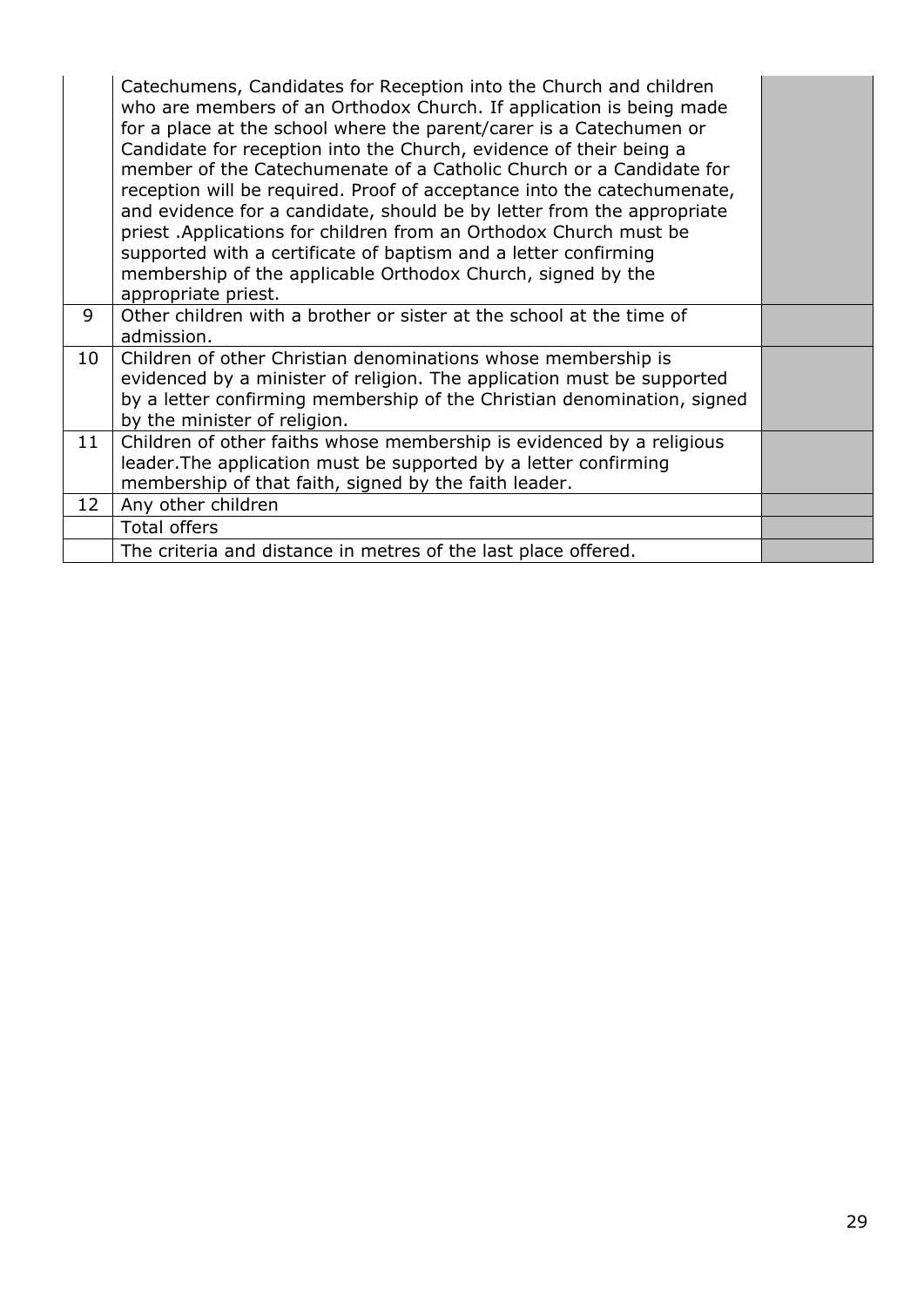## <span id="page-29-0"></span>**Clapham & Patching – Clapham & Patching CE Primary School**

Oversubscription Criteria for September 2022 showing the number of applications received under each category for September 2021 entry. For explanatory notes and evidence requirements please see the school's full Admissions Policy on their website.

|                | Oversubscription Criteria Clapham & Patching CE Primary School 2022                                                                                                                            | How<br>places<br>were<br>allocated<br>for<br>September<br>2021* |
|----------------|------------------------------------------------------------------------------------------------------------------------------------------------------------------------------------------------|-----------------------------------------------------------------|
|                | Children with an Education Health and Care Plan                                                                                                                                                |                                                                 |
| $\mathbf{1}$   | Looked after children (children in public care) and children who were<br>previously looked after who leave care under a special quardianship or<br>residence order. Evidence must be provided. |                                                                 |
| $\overline{2}$ | Children who need a place at the school on exceptional and compelling<br>social, psychological or medical grounds. Evidence must be provided.                                                  |                                                                 |
| 3              | Children who live in the catchment area with brothers or sisters already<br>at the school.                                                                                                     |                                                                 |
| 4              | Other children who live in the catchment area.                                                                                                                                                 |                                                                 |
| 5              | Children who live outside the catchment area with brothers or sisters<br>already at the school.                                                                                                |                                                                 |
| 6              | Other children who live outside the catchment area.                                                                                                                                            |                                                                 |
|                | <b>Total offers</b>                                                                                                                                                                            |                                                                 |
|                | The criteria and distance in metres of the last place offered.                                                                                                                                 |                                                                 |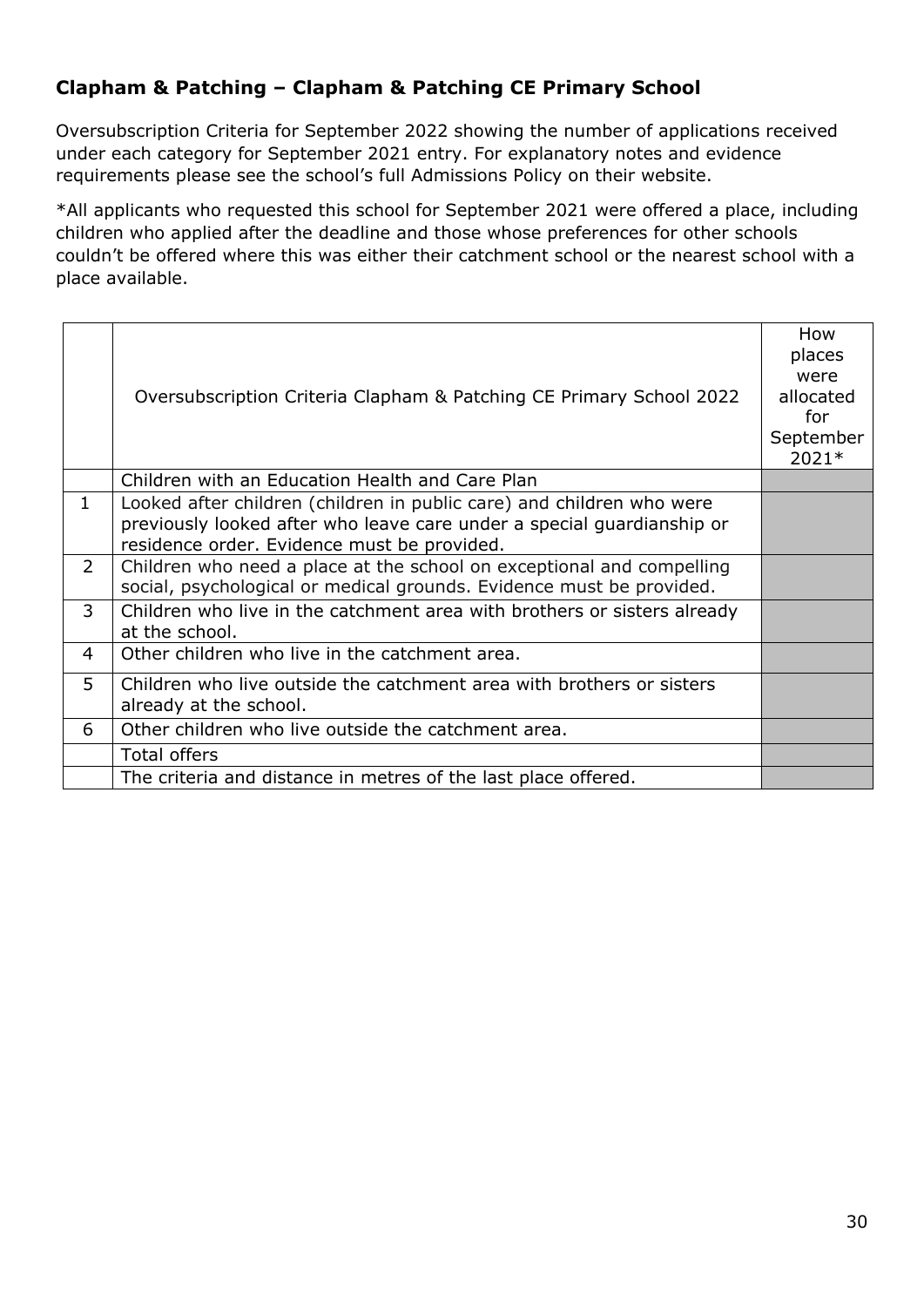## <span id="page-30-0"></span>**Clymping – St Mary's CE Primary School**

Oversubscription Criteria for September 2022 showing the number of applications received under each category for September 2021 entry. For explanatory notes and evidence requirements please see the school's full Admissions Policy on their website. This school uses a Supplementary Information Form which can be found in Appendix 2 or on the school's website.

|                |                                                                                | How            |
|----------------|--------------------------------------------------------------------------------|----------------|
|                |                                                                                | places         |
|                |                                                                                | were           |
|                | Oversubscription Criteria St Mary's CE Primary School 2022                     | allocated      |
|                |                                                                                | for            |
|                |                                                                                | September      |
|                |                                                                                | 2021           |
|                | Children with an Education Health and Care Plan                                | $\Omega$       |
| $\mathbf{1}$   | A 'looked after child' or a child who was previously looked after but          | $\mathbf{1}$   |
|                | immediately after being looked after became subject to an adoption,            |                |
|                | child arrangements, or special guardianship order. A looked after child is     |                |
|                | a child who, at the time of application, is (a) in the care of a local         |                |
|                | authority, or (b) being provided with accommodation by a local authority       |                |
|                | in the exercise of their social services functions (section 22 (1) of the      |                |
|                | Children Act 1989 applies).                                                    |                |
| $\overline{2}$ | The child resides in the civil or ecclesiastical parishes of Clymping.         | 3              |
| $\overline{3}$ | The child already has a sibling who is attending St Mary's School              | 3              |
|                | Clymping at the time of application.                                           |                |
| 4              | A parent of the child is a regular attendee and is on the Electoral Roll for   | $\Omega$       |
|                | the parish of St Mary at Clymping.                                             |                |
| 5              | A parent of the child is a regular attendee and is on the Church Electoral     | $\Omega$       |
|                | Roll of any other Church of England parish.                                    |                |
| 6              | A parent of the child has regular attendance as confirmed by a church          | $\mathbf{1}$   |
|                | leader at a church of a Christian denomination.                                |                |
| $\overline{7}$ |                                                                                | $\Omega$       |
|                | There is exceptional reason, i.e. medical, social or educational (with         |                |
| 8              | written professional support) for admission to this school.<br>Other children. | $\overline{7}$ |
|                |                                                                                |                |
|                | <b>Total offers</b>                                                            | 15             |
|                | The criteria and distance in metres of the last place offered.                 | Criteria 8     |
|                |                                                                                | 2519.43        |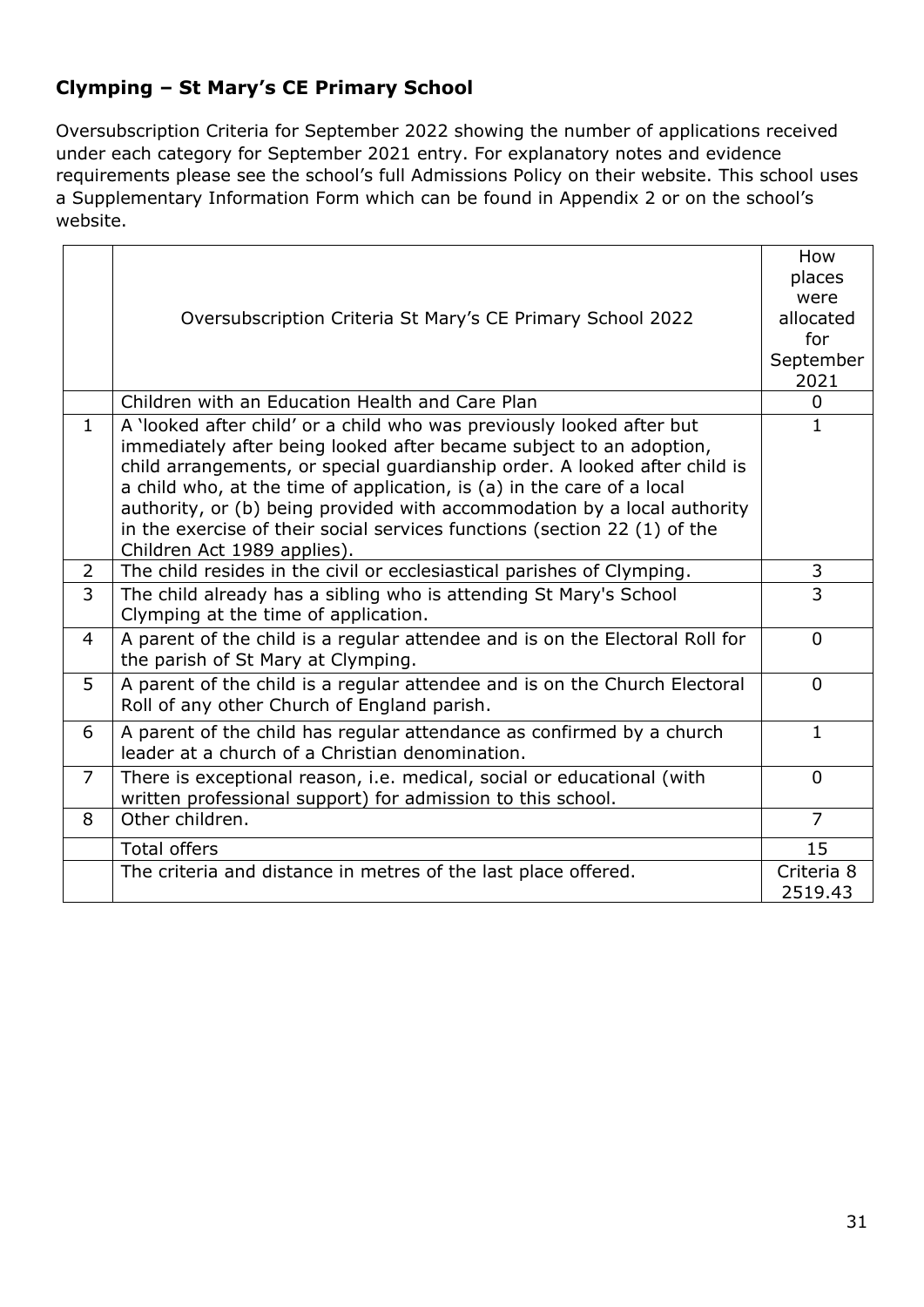### <span id="page-31-0"></span>**Felpham – Bishop Tufnell CE Primary School**

Oversubscription Criteria for September 2022 showing the number of applications received under each category for September 2021 entry. For explanatory notes and evidence requirements please see the school's full Admissions Policy on their website. This school uses a Supplementary Information Form which can be found in Appendix 2 or on the school's website.

|                | Oversubscription Criteria Bishop Tufnell CE Primary School 2022                                                                                                                                                                                                                                                                        | How<br>places<br>were<br>allocated<br>for<br>September<br>2021* |
|----------------|----------------------------------------------------------------------------------------------------------------------------------------------------------------------------------------------------------------------------------------------------------------------------------------------------------------------------------------|-----------------------------------------------------------------|
| $\mathbf{1}$   | Children with an Education Health and Care Plan                                                                                                                                                                                                                                                                                        |                                                                 |
| $\overline{2}$ | Children of parents/legal guardians (one or both) who are regular (at<br>least once fortnightly) worshippers at St. Mary's or St. Nicholas'<br>Churches for a period of at least 2 years, and who live in the<br>ecclesiastical parishes of Felpham and Middleton.                                                                     |                                                                 |
| $\overline{3}$ | Children who will have a sibling already in the School at the time of<br>admission.                                                                                                                                                                                                                                                    |                                                                 |
| 4              | Children of parents who are regular worshippers at St. Mary's or St.<br>Nicholas' and who are not resident in the ecclesiastical parishes of<br>Felpham and Middleton.                                                                                                                                                                 |                                                                 |
| 5              | Children of parents who are resident in the parishes, and who regularly<br>worship at another church - that is a full member of Churches Together<br>in Britain and Ireland or of the Evangelical Alliance.                                                                                                                            |                                                                 |
| 6              | Children with medical or social needs, who are referred to us by the<br>relevant agencies, if this is the only school that can cater for their<br>specific condition (assessed by the local authority). Documentary<br>evidence from a doctor, social worker or educational psychologist should<br>be submitted with this application. |                                                                 |
| $\overline{7}$ | Children of parents who are resident in the ecclesiastical parishes of<br>Felpham or Middleton.                                                                                                                                                                                                                                        |                                                                 |
| 8              | Other children.                                                                                                                                                                                                                                                                                                                        |                                                                 |
|                | <b>Total offers</b>                                                                                                                                                                                                                                                                                                                    |                                                                 |
|                | The criteria and distance in metres of the last place offered.                                                                                                                                                                                                                                                                         |                                                                 |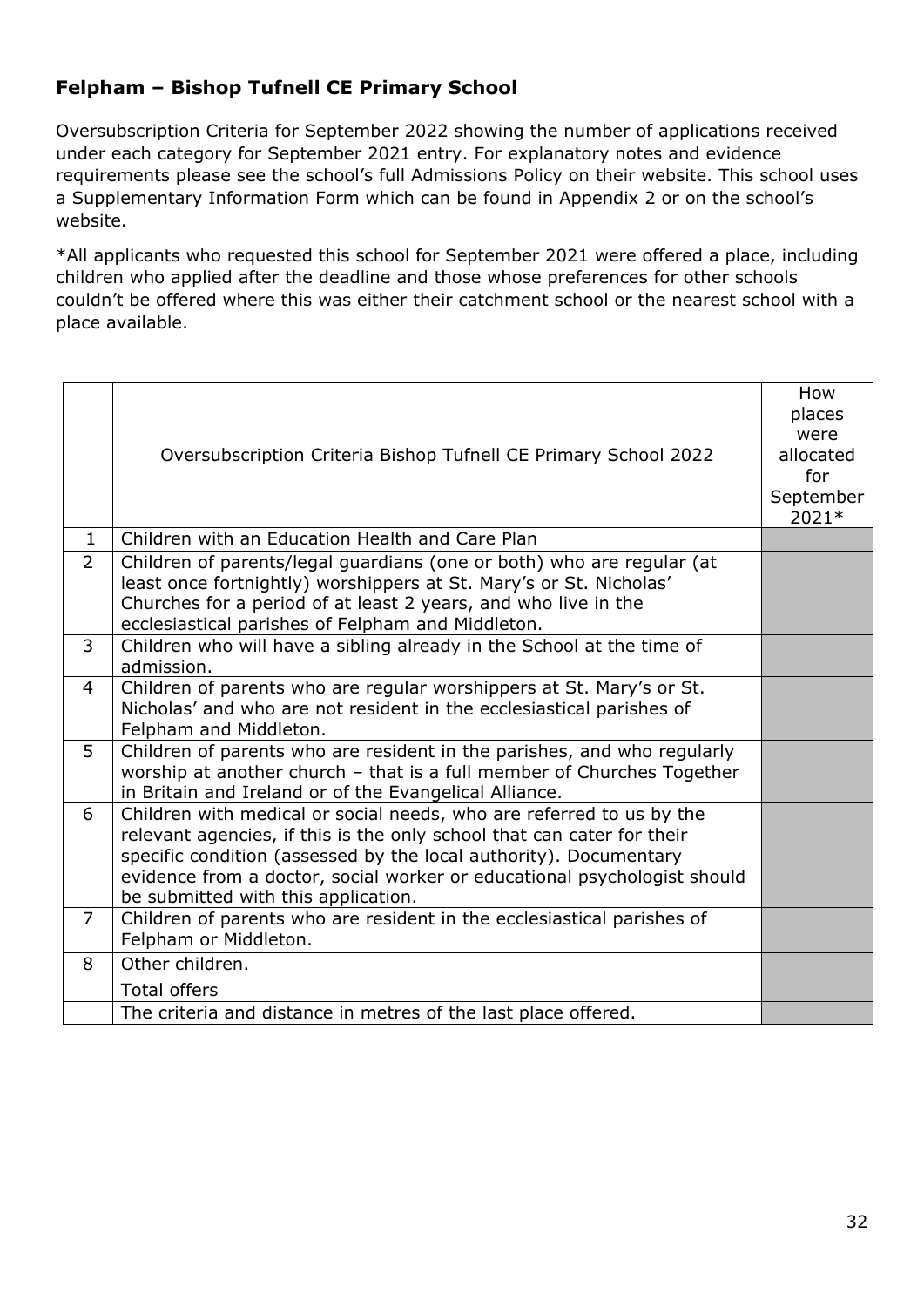#### <span id="page-32-0"></span>**Felpham – Downview Primary School**

Oversubscription Criteria for September 2022 showing the number of applications received under each category for September 2021 entry. For explanatory notes and evidence requirements please see the school's full Admissions Policy on their website.

|                | <b>Oversubscription Criteria Downview Primary School 2022</b>                                                                                                           | How<br>places<br>were<br>allocated<br>for<br>September<br>2021 |
|----------------|-------------------------------------------------------------------------------------------------------------------------------------------------------------------------|----------------------------------------------------------------|
| $\mathbf{1}$   | Any child with a statement of special educational need naming the school<br>will automatically be admitted to a school, under Section 324 of the<br>Education Act 1996. |                                                                |
| $\overline{2}$ | Looked after children and previously looked after children, children of<br>service personnel (UK armed forces).                                                         | $\mathbf{1}$                                                   |
| 3              | Children who live in the catchment area with brothers and sisters already<br>at the school and who will still be attending when the child starts.                       | 38                                                             |
| 4              | Other children that live in the catchment area.                                                                                                                         | 45                                                             |
| 5              | Children who live outside the catchment area with brothers and sisters<br>already at the school and who will still be attending when the child<br>starts.               | 3                                                              |
| 6              | Other children who live outside the catchment area.                                                                                                                     | 3                                                              |
|                | <b>Total offers</b>                                                                                                                                                     | 90                                                             |
|                | The criteria and distance in metres of the last place offered.                                                                                                          | Criteria 6<br>1927.44                                          |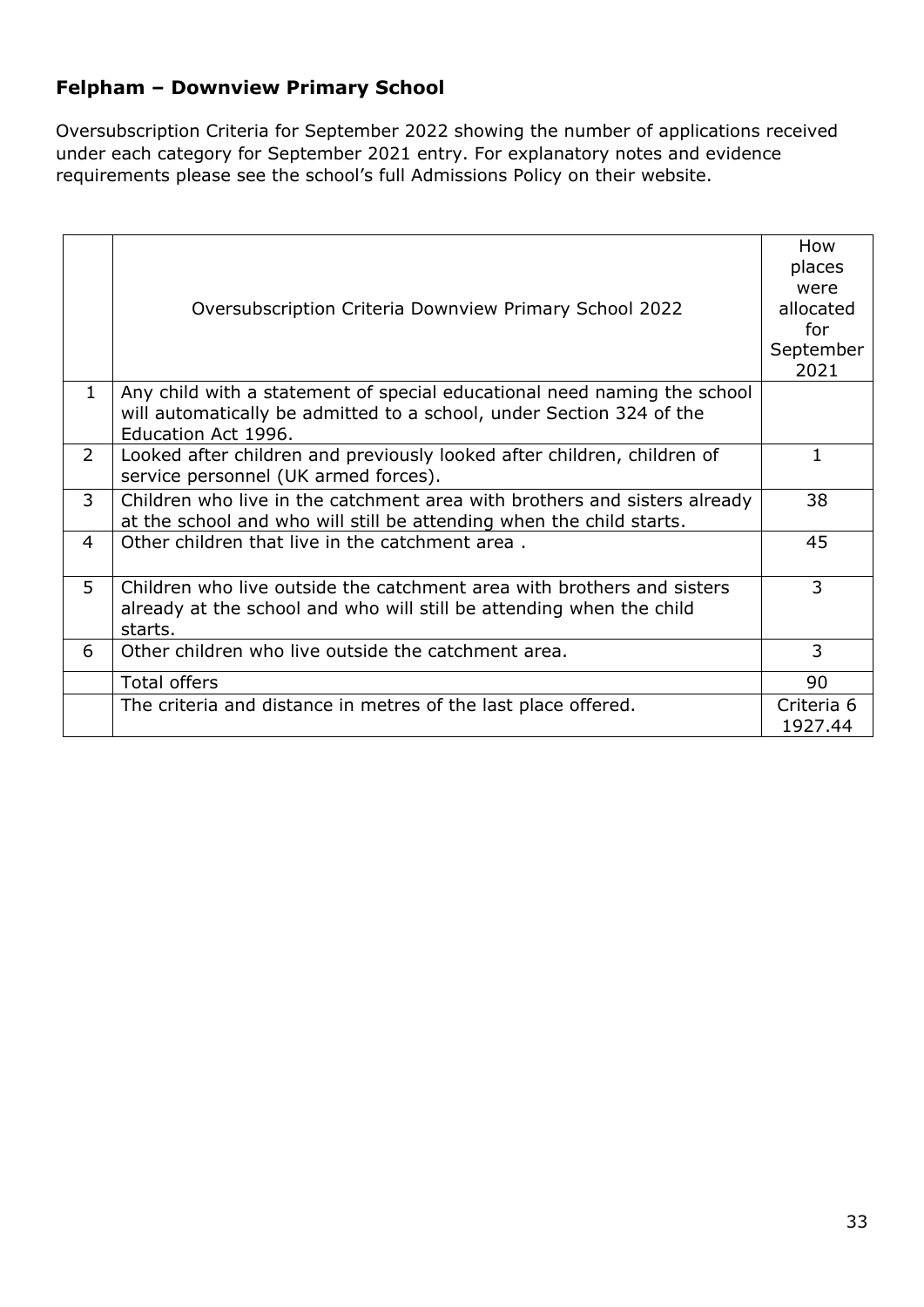#### <span id="page-33-0"></span>**Fernhurst – Fernhurst Primary School**

Oversubscription Criteria for September 2022 showing the number of applications received under each category for September 2021 entry. For explanatory notes and evidence requirements please see the school's full Admissions Policy on their website.

|                | Oversubscription Criteria Fernhurst Primary School 2022                                                                                                                                                                                                                                                                                                                                                                                                                                                                                                      | How<br>places<br>were<br>allocated<br>for<br>September<br>2021* |
|----------------|--------------------------------------------------------------------------------------------------------------------------------------------------------------------------------------------------------------------------------------------------------------------------------------------------------------------------------------------------------------------------------------------------------------------------------------------------------------------------------------------------------------------------------------------------------------|-----------------------------------------------------------------|
|                | Children with an Education Health and Care Plan                                                                                                                                                                                                                                                                                                                                                                                                                                                                                                              |                                                                 |
| $\mathbf{1}$   | Children who are looked after by a local authority (i.e. in their care or<br>provided with accommodation by the authority for a continuous period of<br>more than 24 hours). Children who were previously looked after but<br>immediately following being looked after became subject to an adoption<br>order, residence or special guardianship order. Please see additional<br>information.                                                                                                                                                                |                                                                 |
| $\overline{2}$ | Children or families with significant, physical, psychological or social<br>need. Evidence must be attached with the application. Applications under<br>this criterion must be supported by written evidence from an appropriate<br>professional involved stating clearly why the preferred school is the most<br>appropriate for the child and reasons why other schools in the local<br>authority are inappropriate.                                                                                                                                       |                                                                 |
| 3              | Children of a member of staff who has been employed at the school for<br>two or more years at the time at which the application is made and/or<br>the member of staff is recruited to fill a vacant post for which there is a<br>demonstrable skill shortage.                                                                                                                                                                                                                                                                                                |                                                                 |
| $\overline{4}$ | Children who have a brother or sister (living within the same household)<br>already on roll and who will still be attending the school or a linked<br>school (see table below) the following academic year. This does include<br>step-brothers/step-sisters/foster brothers/sisters living within the same<br>household or children whose parents are married or cohabiting and live<br>together within the same household.                                                                                                                                  |                                                                 |
| 5              | Children living within the school's designated catchment area.                                                                                                                                                                                                                                                                                                                                                                                                                                                                                               |                                                                 |
| 6              | Children living outside the school's catchment area in the following<br>priority order:<br>i) children attending, at the time of application, a named linked school<br>(see table below)<br>ii) Children eligible for the service premium at the time of application to<br>the school.<br>Note - service premium is paid to eligible children of armed services<br>personnel under S14 of the Education Act 2002<br>iii) Children who live closest to the school, based on the shortest<br>distance from home to school, measured 'as the crow flies'. (This |                                                                 |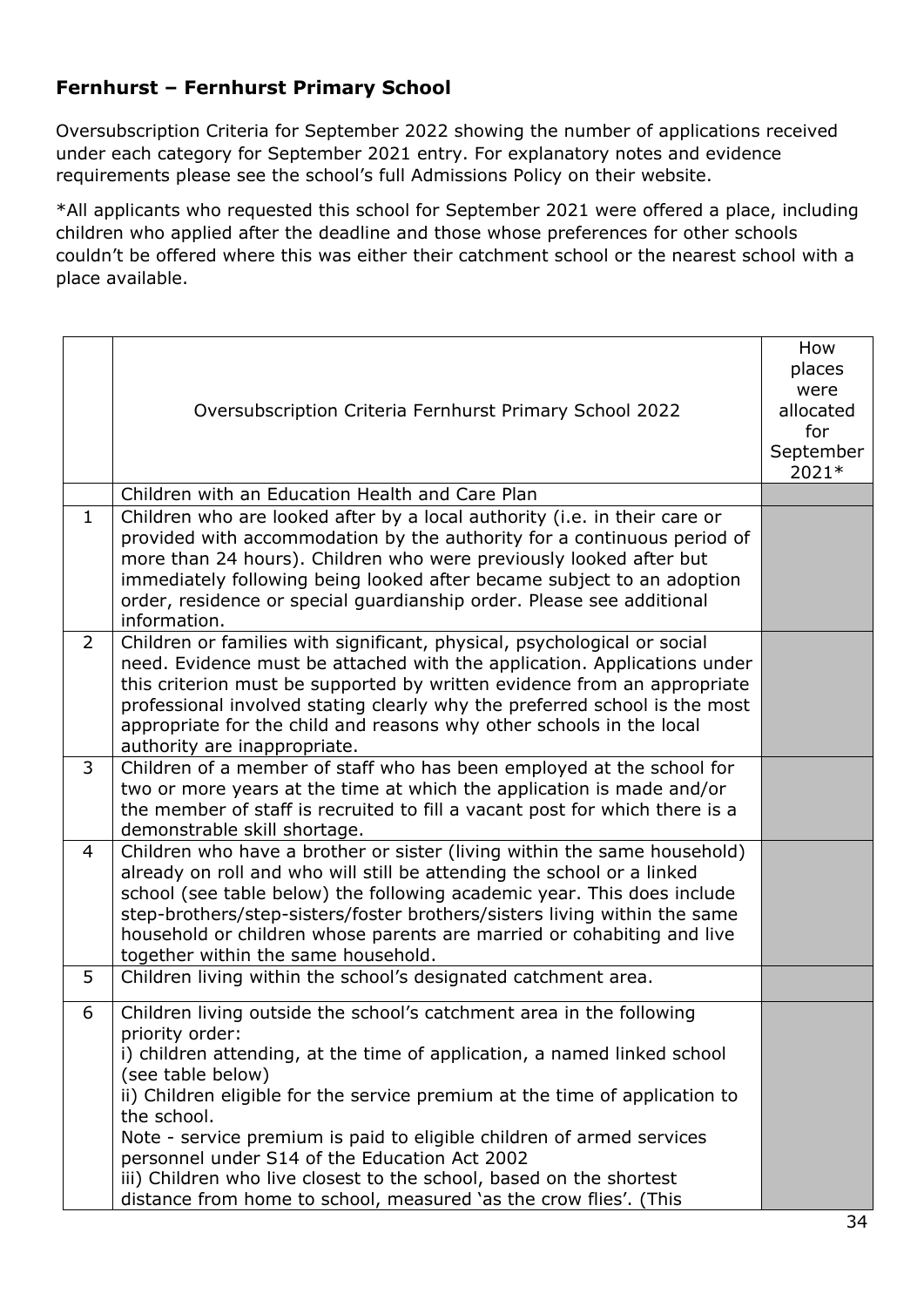| distance will be used where necessary to prioritise applications- see<br>additional information).<br>Should there be two or more identical distances requiring prioritisation,<br>this will be done by casting lots. |  |
|----------------------------------------------------------------------------------------------------------------------------------------------------------------------------------------------------------------------|--|
| Total offers                                                                                                                                                                                                         |  |
| The criteria and distance in metres of the last place offered.                                                                                                                                                       |  |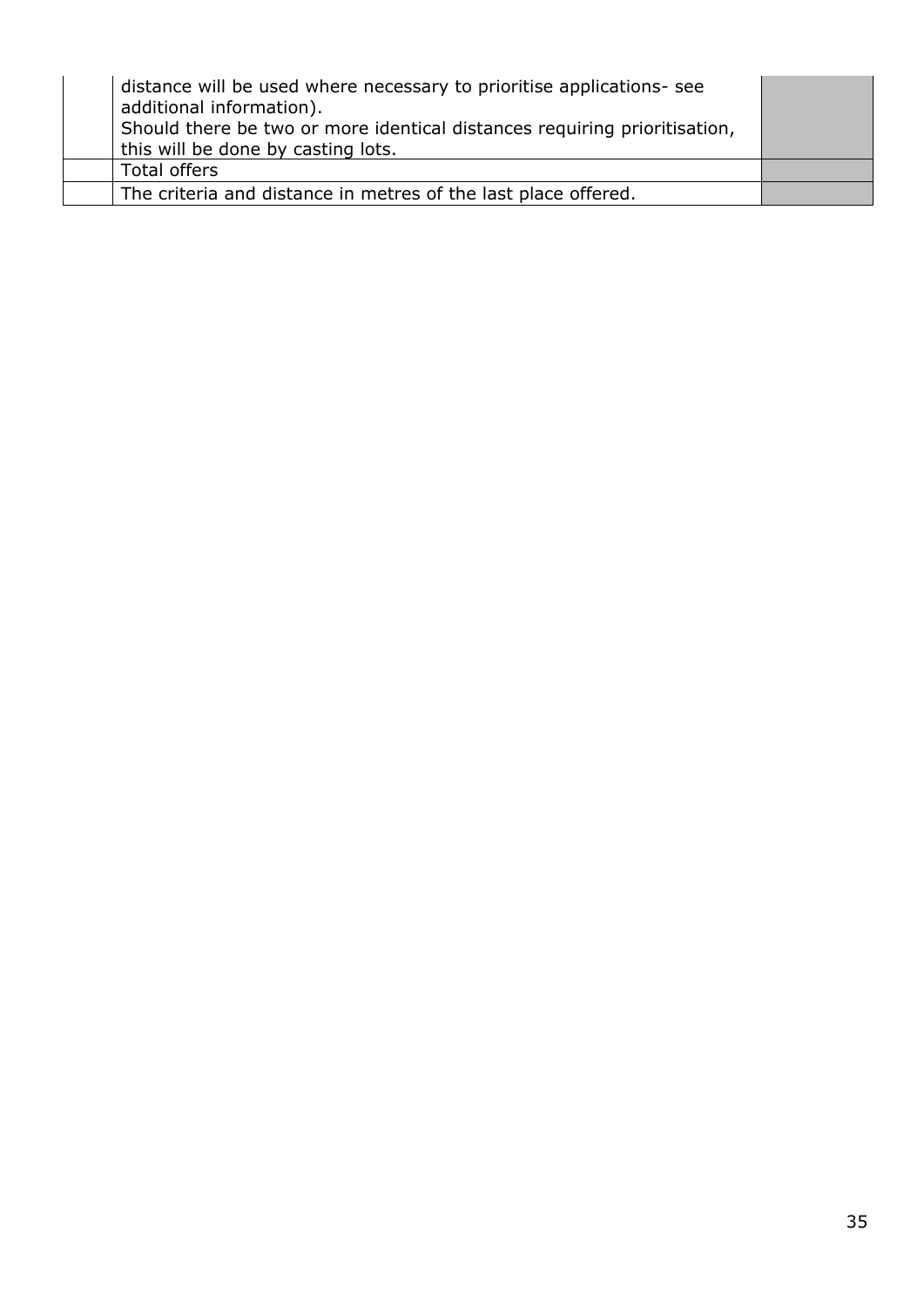### <span id="page-35-0"></span>**Findon – St John The Baptist CE Primary School**

Oversubscription Criteria for September 2022 showing the number of applications received under each category for September 2021 entry. For explanatory notes and evidence requirements please see the school's full Admissions Policy on their website. This school uses a Supplementary Information Form which can be found in Appendix 2 or on the school's website.

|                | Oversubscription Criteria St John The Baptist CE Primary School 2022                                                                                                                                                                                                                                                                                                                                                                                                                         | How<br>places<br>were<br>allocated<br>for<br>September<br>2021 |
|----------------|----------------------------------------------------------------------------------------------------------------------------------------------------------------------------------------------------------------------------------------------------------------------------------------------------------------------------------------------------------------------------------------------------------------------------------------------------------------------------------------------|----------------------------------------------------------------|
|                | Children with an Education Health and Care Plan                                                                                                                                                                                                                                                                                                                                                                                                                                              |                                                                |
| $\mathbf{1}$   | A 'looked after child' or a child who was previously looked after but<br>immediately after being looked after became subject to an adoption,<br>child arrangements, or special guardianship order. A looked after child is<br>a child who, at the time of application, is (a) in the care of a local<br>authority, or (b) being provided with accommodation by a local authority<br>in the exercise of their social services functions (section 22 (1) of the<br>Children Act 1989 applies). |                                                                |
| $\overline{2}$ | Children who live with their families in the civil Parish of Findon and who<br>have a sibling on the School Roll at time of admission.                                                                                                                                                                                                                                                                                                                                                       |                                                                |
| 3              | Children with social, emotional, or medical needs that can only be met<br>by attendance at the school.                                                                                                                                                                                                                                                                                                                                                                                       |                                                                |
| 4              | Children who live with their families in the civil Parish of Findon.                                                                                                                                                                                                                                                                                                                                                                                                                         |                                                                |
| 5              | Children whose families regularly worship at St John the Baptist Church<br>Findon and live outside the civil parish of Findon.                                                                                                                                                                                                                                                                                                                                                               |                                                                |
| 6              | Children whose parents worship regularly at a Church affiliated to<br>Churches Together in Britain and Ireland or the Evangelical Alliance and<br>live outside the civil parish of Findon.                                                                                                                                                                                                                                                                                                   |                                                                |
| $\overline{7}$ | Children who live outside the civil Parish of Findon and who have a<br>sibling on the School Roll at time of admission.                                                                                                                                                                                                                                                                                                                                                                      |                                                                |
| 8              | Children who have been baptised into the Church of England.                                                                                                                                                                                                                                                                                                                                                                                                                                  |                                                                |
| 9              | Any other children.                                                                                                                                                                                                                                                                                                                                                                                                                                                                          |                                                                |
|                | <b>Total offers</b>                                                                                                                                                                                                                                                                                                                                                                                                                                                                          |                                                                |
|                | The criteria and distance in metres of the last place offered.                                                                                                                                                                                                                                                                                                                                                                                                                               |                                                                |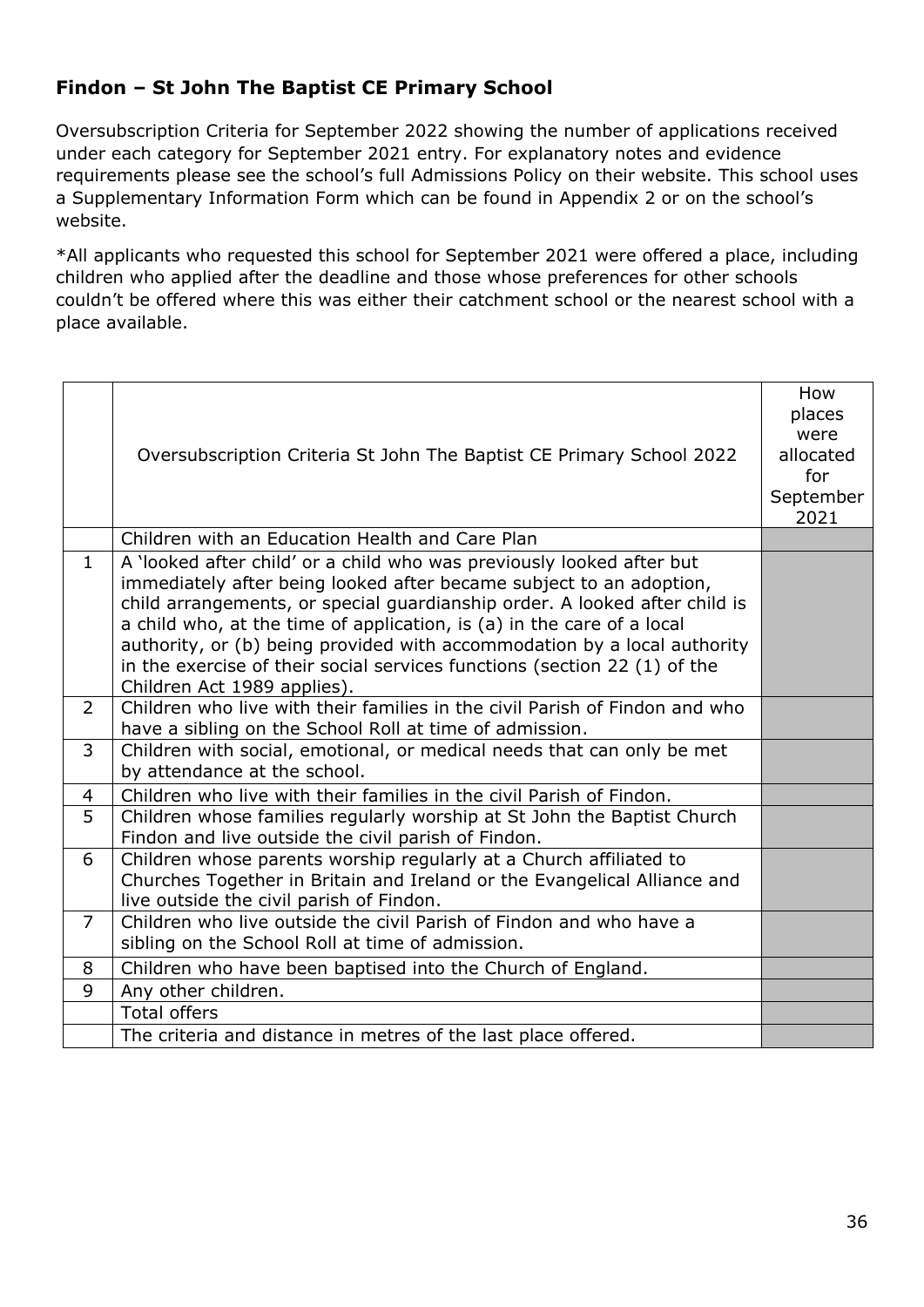## <span id="page-36-0"></span>**Henfield – St Peter's CE Primary School**

Oversubscription Criteria for September 2022 showing the number of applications received under each category for September 2021 entry. For explanatory notes and evidence requirements please see the school's full Admissions Policy on their website. This school uses a Supplementary Information Form which can be found in Appendix 2 or on the school's website.

|                |                                                                                                                                                                                                                                                                                                                                                                                                                                        | How            |
|----------------|----------------------------------------------------------------------------------------------------------------------------------------------------------------------------------------------------------------------------------------------------------------------------------------------------------------------------------------------------------------------------------------------------------------------------------------|----------------|
|                |                                                                                                                                                                                                                                                                                                                                                                                                                                        | places         |
|                |                                                                                                                                                                                                                                                                                                                                                                                                                                        | were           |
|                | Oversubscription Criteria St Peter's CE Primary School 2022                                                                                                                                                                                                                                                                                                                                                                            | allocated      |
|                |                                                                                                                                                                                                                                                                                                                                                                                                                                        | for            |
|                |                                                                                                                                                                                                                                                                                                                                                                                                                                        | September      |
|                |                                                                                                                                                                                                                                                                                                                                                                                                                                        | 2021           |
|                | Children with an Education Health and Care Plan                                                                                                                                                                                                                                                                                                                                                                                        | $\overline{0}$ |
| $\mathbf{1}$   | Looked after children and all previously looked after children.                                                                                                                                                                                                                                                                                                                                                                        | $\Omega$       |
| $\overline{2}$ | Children from families whose home address is in the Ecclesiastical Parish<br>of Henfield with Shermanbury and Woodmancote, where at least one<br>parent is committed to regular worship at St Peter's Church, Henfield, St<br>Giles' Church, Shermanbury or St Peter's Church, Woodmancote over 6<br>consecutive months within the determination year and have a sibling<br>who will be attendance at the time of entry to the school. | $\overline{0}$ |
| 3              | Children from families whose home address is in the Ecclesiastical Parish<br>of Henfield with Shermanbury and Woodmancote where at least one<br>parent is committed to regular worship at St Peter's Church, Henfield, St<br>Giles' Church, Shermanbury or St Peter's Church, Woodmancote over 6<br>consecutive months within the determination year.                                                                                  | $\Omega$       |
| $\overline{4}$ | Children whose families attend worship at a Church, that is a full<br>member of the Churches together in Britain and Ireland or of the<br>Evangelical Alliance, where at least one parent is a committed to regular<br>worship over 6 consecutive months within the determination year and<br>whose home address is in the Ecclesiastical Parish of Henfield with<br>Shermanbury and Woodmancote.                                      | $\Omega$       |
| 5              | Children who already have a sibling or siblings who are attending the<br>school in the term for which a place has been applied for.                                                                                                                                                                                                                                                                                                    | 36             |
| 6              | Children from families whose home address is in the Ecclesiastical Parish<br>of Henfield with Shermanbury and Woodmancote.                                                                                                                                                                                                                                                                                                             | 24             |
| $\overline{7}$ | Any other children whose families make an application.                                                                                                                                                                                                                                                                                                                                                                                 | $\overline{0}$ |
|                | <b>Total offers</b>                                                                                                                                                                                                                                                                                                                                                                                                                    | 60             |
|                | The criteria and distance in metres of the last place offered.                                                                                                                                                                                                                                                                                                                                                                         | Criteria 60    |
|                |                                                                                                                                                                                                                                                                                                                                                                                                                                        | 834.74         |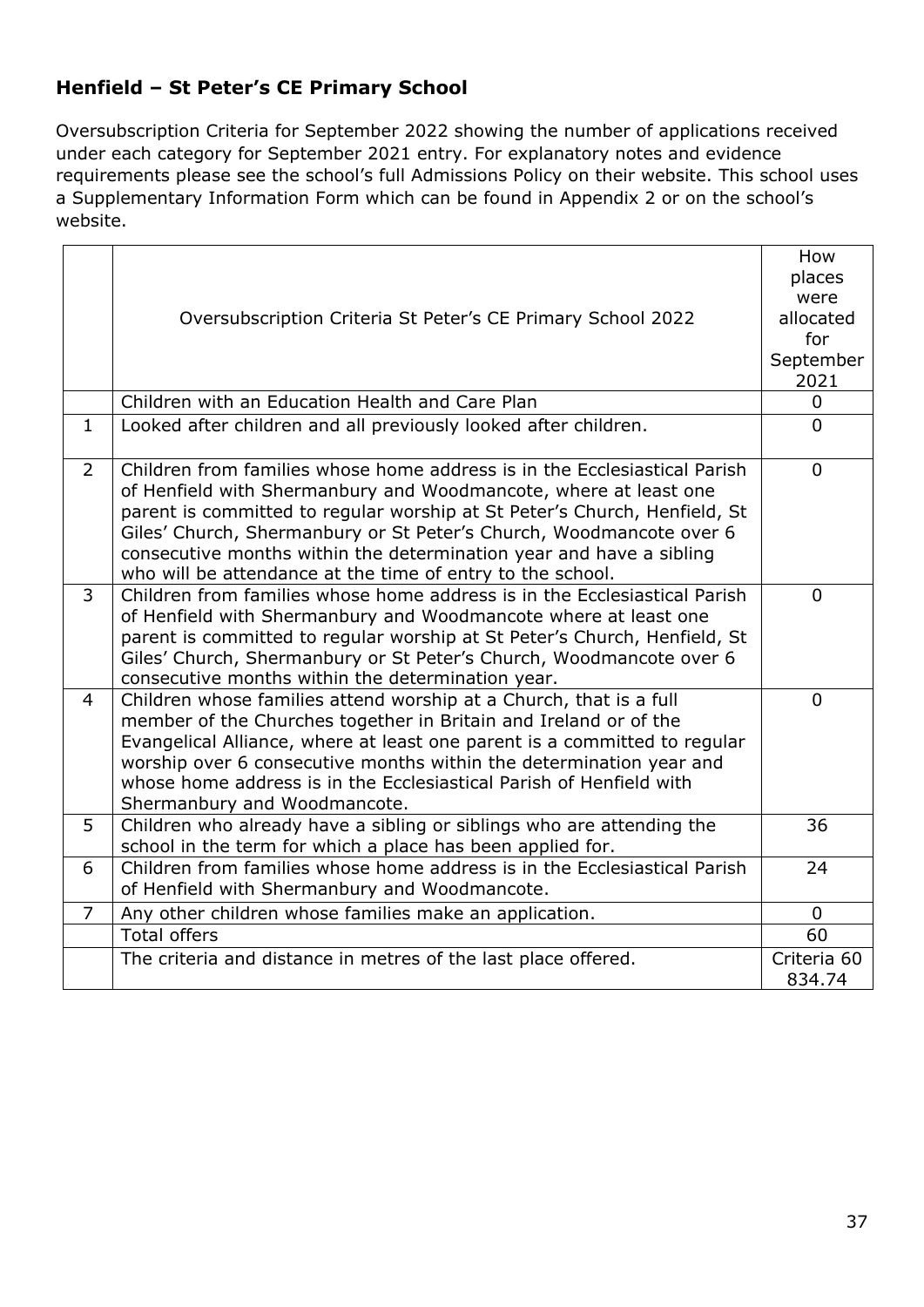### <span id="page-37-0"></span>**Lancing – Seaside Primary School**

Oversubscription Criteria for September 2022 showing the number of applications received under each category for September 2021 entry. For explanatory notes and evidence requirements please see the school's full Admissions Policy on their website.

|                | Oversubscription Criteria Seaside Primary School 2022                                                                                                 | How<br>places<br>were<br>allocated<br>for<br>September<br>2021 |
|----------------|-------------------------------------------------------------------------------------------------------------------------------------------------------|----------------------------------------------------------------|
|                | Children with an Education Health and Care Plan                                                                                                       |                                                                |
| $\mathbf{1}$   | Looked after children and previously looked after children                                                                                            | $\mathbf{1}$                                                   |
| $\overline{2}$ | Children who live in the catchment area with brothers and sisters already<br>at the school and who will still be attending when the child starts      | 34                                                             |
| 3              | Other children that live in the catchment area                                                                                                        | 45                                                             |
| 4              | Children who live outside the catchment area with brothers and sisters<br>already at the school and who will still be attending when the child starts | 10                                                             |
| 5              | Children of staff who have been employed by the school for at least two<br>years                                                                      | $\Omega$                                                       |
| 6              | Other children who live outside the catchment area                                                                                                    | $\Omega$                                                       |
|                | <b>Total offers</b>                                                                                                                                   | 90                                                             |
|                | The criteria and distance in metres of the last place offered.                                                                                        | Criteria 4<br>1616.77                                          |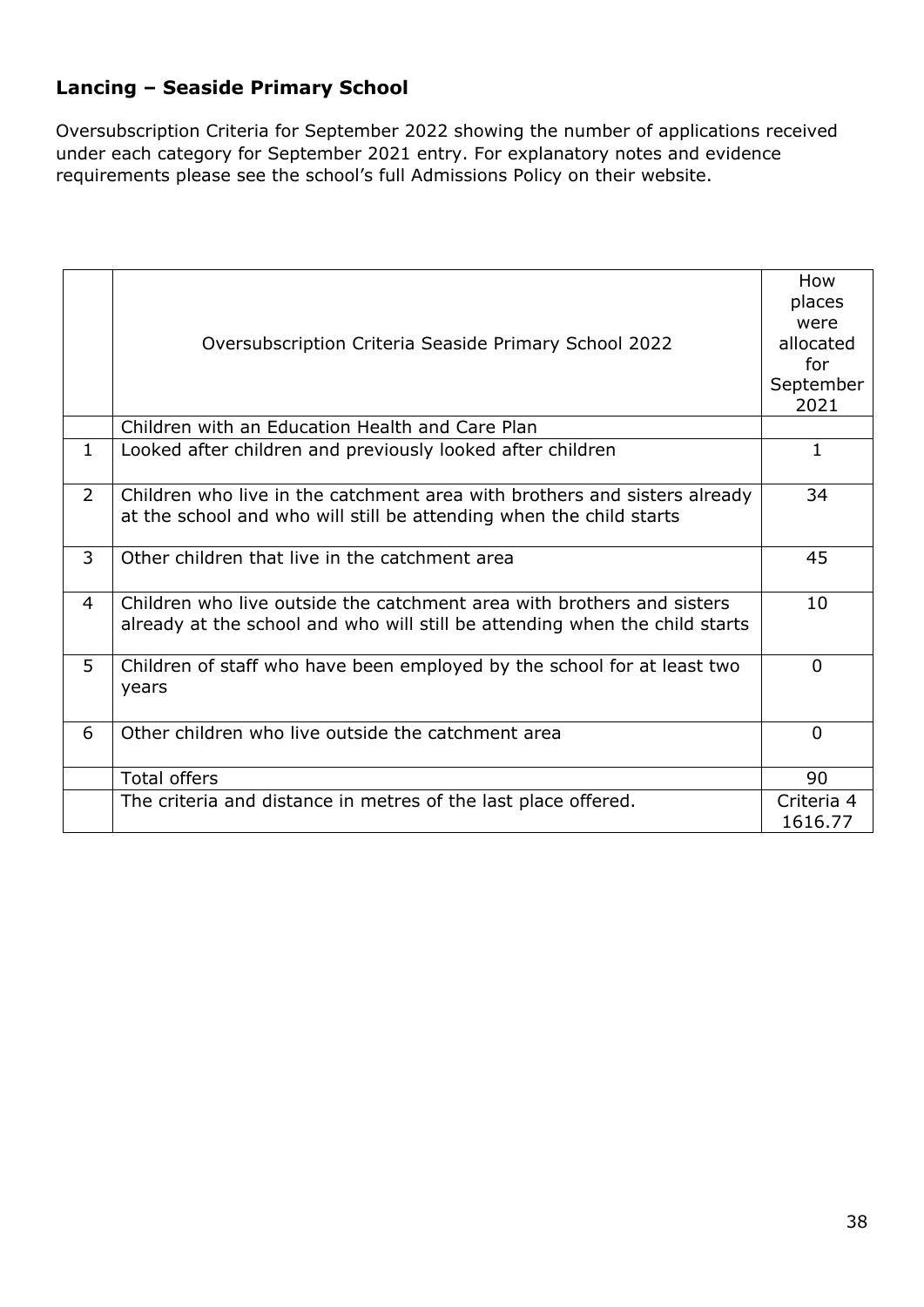#### <span id="page-38-0"></span>**Lancing – The Globe Primary Academy**

Oversubscription Criteria for September 2022 showing the number of applications received under each category for September 2021 entry. For explanatory notes and evidence requirements please see the school's full Admissions Policy on their website.

|                | Oversubscription Criteria The Globe Primary Academy 2022       | How<br>places<br>were<br>allocated<br>for<br>September<br>2021* |
|----------------|----------------------------------------------------------------|-----------------------------------------------------------------|
|                | Children with an Education Health and Care Plan                |                                                                 |
| 1              | Looked after children and previously looked after children,.   |                                                                 |
| $\overline{2}$ | Previously looked after children outside of England.           |                                                                 |
| 3              | Children with siblings in the school.                          |                                                                 |
| $\overline{4}$ | Children of school staff fulfilling a skills shortage role.    |                                                                 |
| 5              | All other children.                                            |                                                                 |
|                | <b>Total offers</b>                                            |                                                                 |
|                | The criteria and distance in metres of the last place offered. |                                                                 |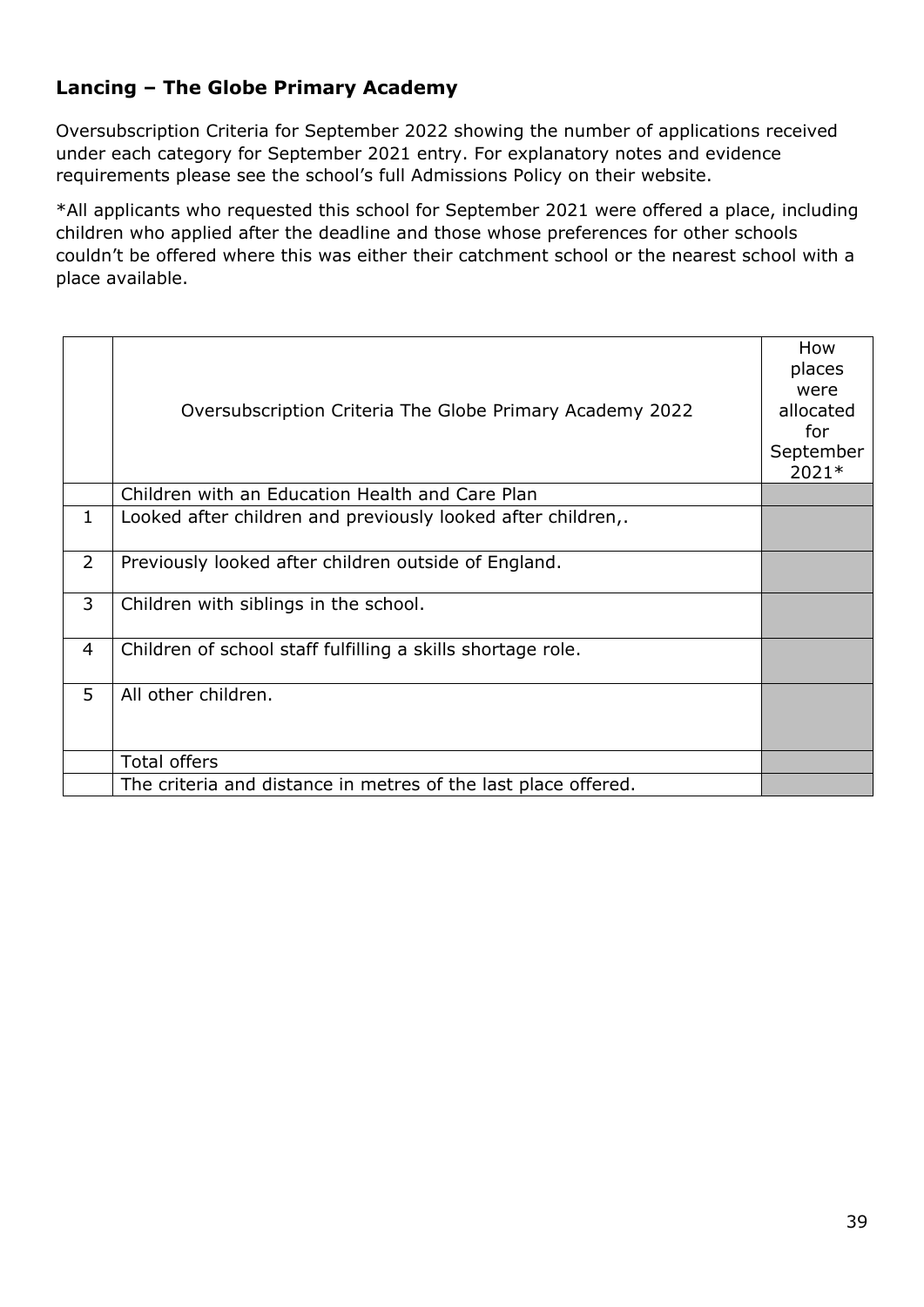### <span id="page-39-0"></span>**Littlehampton – River Beach Primary School**

Oversubscription Criteria for September 2022 showing the number of applications received under each category for September 2021 entry. For explanatory notes and evidence requirements please see the school's full Admissions Policy on their website.

|                |                                                                          | How            |
|----------------|--------------------------------------------------------------------------|----------------|
|                |                                                                          | places         |
|                |                                                                          | were           |
|                | Oversubscription Criteria River Beach Primary School 2022                | allocated      |
|                |                                                                          | for            |
|                |                                                                          | September      |
|                |                                                                          | 2021           |
|                | Children with an Education Health and Care Plan                          | $\Omega$       |
| $\mathbf{1}$   | Looked after children and children who are previously looked after but   | 5              |
|                | immediately after being looked after became subject to adoption, a child |                |
|                | arrangements order, or special guardianship order.                       |                |
|                |                                                                          |                |
| $\overline{2}$ | Children with a sibling attending the school.                            | 42             |
| 3              | Children of staff who have been employed by the school for at least two  | $\overline{0}$ |
|                | years.                                                                   |                |
| 4              | Other children that live in the catchment area.                          | 36             |
| 5              | Other children who live outside the catchment area.                      |                |
|                | Total offers                                                             | 90             |
|                | The criteria and distance in metres of the last place offered.           | Criteria 5     |
|                |                                                                          | 847.22         |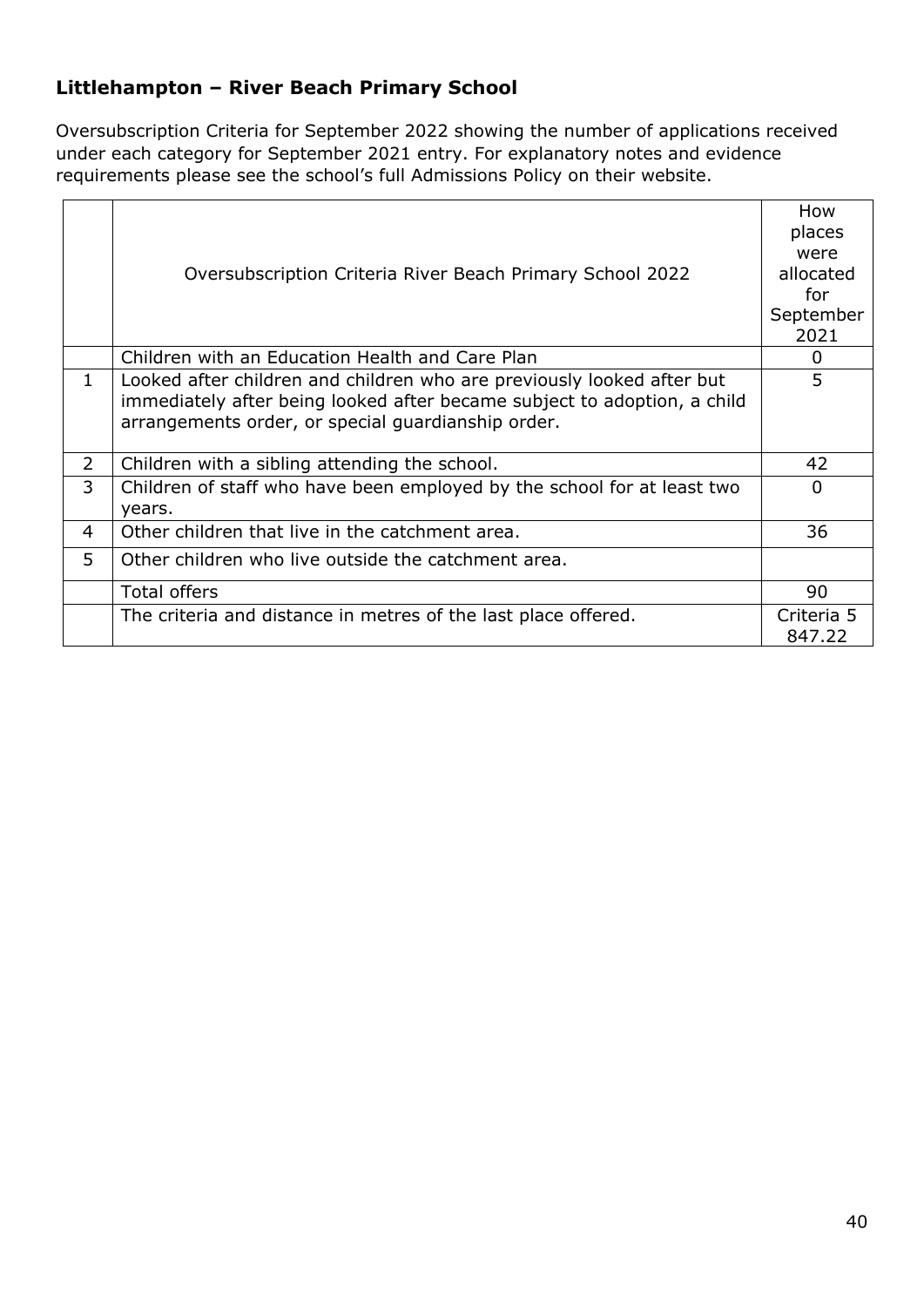### <span id="page-40-0"></span>**Littlehampton – St Catherine's Catholic Primary School**

Oversubscription Criteria for September 2022 showing the number of applications received under each category for September 2021 entry. For explanatory notes and evidence requirements please see the school's full Admissions Policy on their website. This school uses a Supplementary Information Form which can be found in Appendix 2 or on the school's website.

|                | Oversubscription Criteria St Catherine's Catholic Primary School 2022                                                                          | How<br>places<br>were<br>allocated<br>for<br>September<br>2021* |
|----------------|------------------------------------------------------------------------------------------------------------------------------------------------|-----------------------------------------------------------------|
|                | Children with an Education Health and Care Plan                                                                                                |                                                                 |
| 1              | Catholic looked after children or previously looked after children                                                                             |                                                                 |
| $\overline{2}$ | Catholic children with a brother or sister (see note f.) at the school at                                                                      |                                                                 |
|                | the time of admission. The application must be supported with a                                                                                |                                                                 |
|                | certificate of Catholic baptism or reception into the Catholic Church.                                                                         |                                                                 |
| 3              | Catholic children without a brother or sister (see note f.) at the school at                                                                   |                                                                 |
|                | the time of admission. The application must be supported with a                                                                                |                                                                 |
|                | certificate of Catholic baptism or reception into the Catholic Church.                                                                         |                                                                 |
| 4              | Other looked after children or previously looked after children.                                                                               |                                                                 |
| 5              | Catechumens, Candidates for Reception into the Church and children                                                                             |                                                                 |
|                | who are members of an Orthodox Church (see note d. & e.). If                                                                                   |                                                                 |
|                | application is being made for a place at the school where the                                                                                  |                                                                 |
|                | parent/carer is a Catechumen or Candidate for reception into the                                                                               |                                                                 |
|                | Church, evidence of their being a member of the Catechumenate of a                                                                             |                                                                 |
|                | Catholic Church or a Candidate for reception will be required. Proof of                                                                        |                                                                 |
|                | acceptance into the catechumenate, and evidence for a candidate,<br>should be by letter from the appropriate priest. Applications for children |                                                                 |
|                | from an Orthodox Church must be supported. Applications for children                                                                           |                                                                 |
|                | from an Orthodox Church must be supported with a certificate of                                                                                |                                                                 |
|                | baptism and a letter confirming membership of the applicable Orthodox                                                                          |                                                                 |
|                | Church, signed by the appropriate priest.                                                                                                      |                                                                 |
| 6              | Other children with a brother or sister at the school at the time of                                                                           |                                                                 |
|                | admission.                                                                                                                                     |                                                                 |
| $\overline{7}$ | Children of other Christian denominations (see note k.) whose                                                                                  |                                                                 |
|                | membership is evidenced by a minister of religion.                                                                                             |                                                                 |
|                | The application must be supported by a letter confirming membership of                                                                         |                                                                 |
|                | the Christian denomination, signed by the minister of religion.                                                                                |                                                                 |
| 8              | Children of other faiths (see note I.) whose membership is evidenced by                                                                        |                                                                 |
|                | a religious leader. The application must be supported by a letter                                                                              |                                                                 |
|                | confirming membership of that faith, signed by the faith leader.                                                                               |                                                                 |
| 9              | Any other children.                                                                                                                            |                                                                 |
|                | <b>Total offers</b>                                                                                                                            |                                                                 |
|                | The criteria and distance in metres of the last place offered.                                                                                 |                                                                 |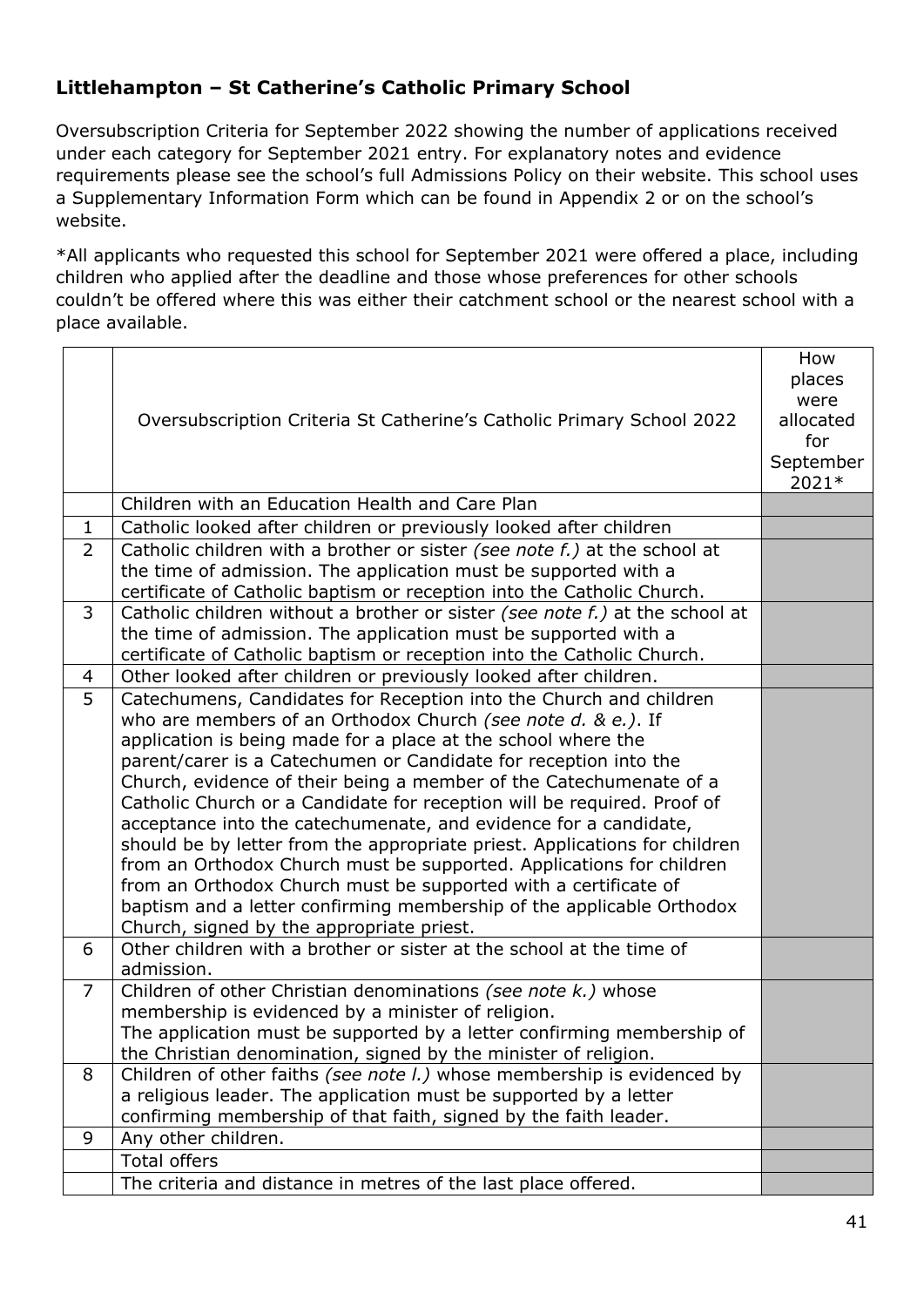#### <span id="page-41-0"></span>**Littlehampton – White Meadows Primary Academy**

Oversubscription Criteria for September 2022 showing the number of applications received under each category for September 2021 entry. For explanatory notes and evidence requirements please see the school's full Admissions Policy on their website.

|   | Oversubscription Criteria White Meadows Primary Academy 2022   | How<br>places<br>were<br>allocated<br>for<br>September<br>2021* |
|---|----------------------------------------------------------------|-----------------------------------------------------------------|
|   | Children with an Education Health and Care Plan                |                                                                 |
|   | Looked after children and previously looked after children.    |                                                                 |
| 2 | Previously looked after children outside of England.           |                                                                 |
| 3 | Children with siblings in the school.                          |                                                                 |
| 4 | Children of school staff fulfilling a skills shortage role.    |                                                                 |
| 5 | All other children.                                            |                                                                 |
|   | <b>Total offers</b>                                            |                                                                 |
|   | The criteria and distance in metres of the last place offered. |                                                                 |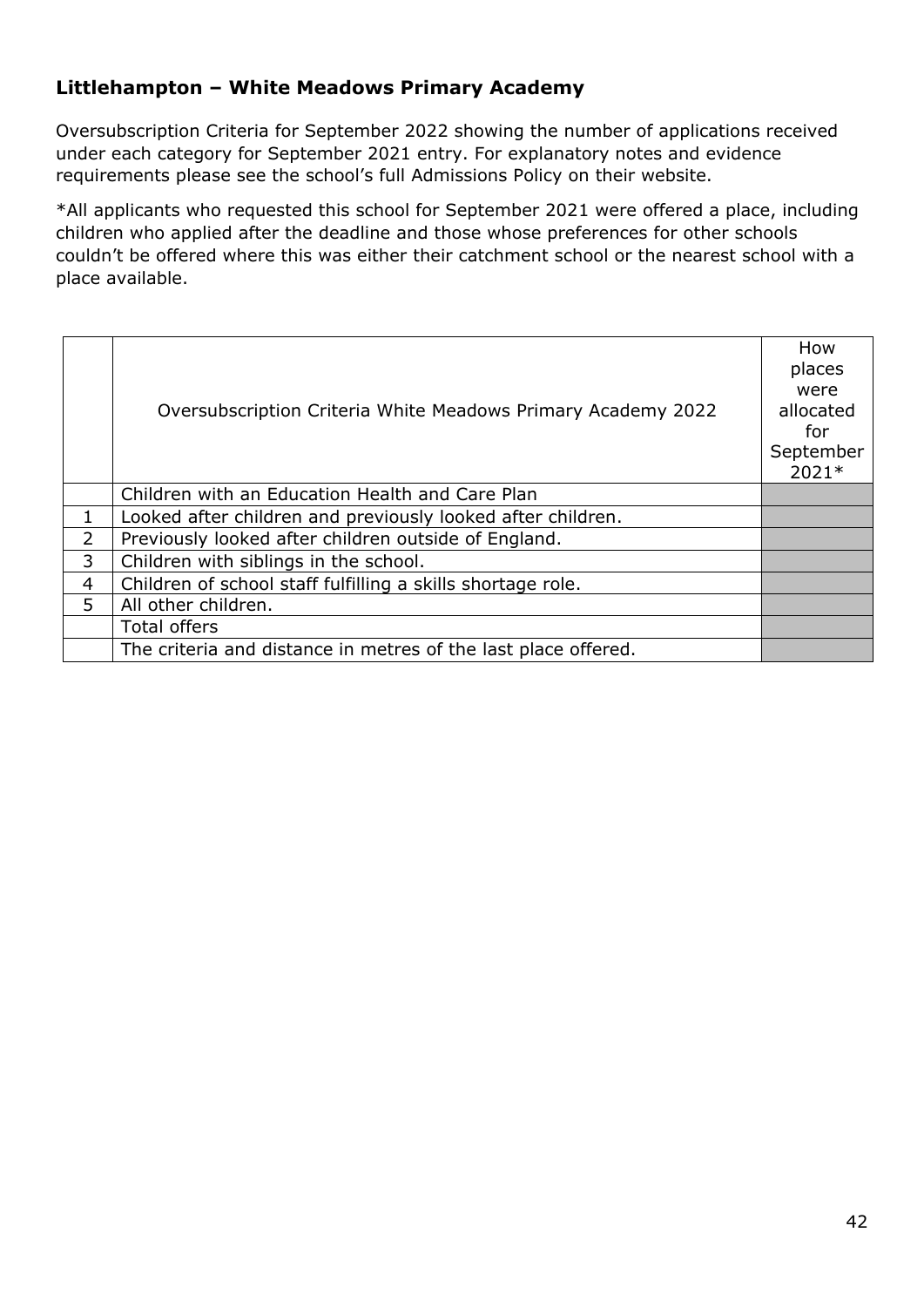### <span id="page-42-0"></span>**Rustington – Rustington Community Primary School**

Oversubscription Criteria for September 2022 showing the number of applications received under each category for September 2021 entry. For explanatory notes and evidence requirements please see the school's full Admissions Policy on their website.

|                |                                                                             | How        |
|----------------|-----------------------------------------------------------------------------|------------|
|                |                                                                             | places     |
|                |                                                                             | were       |
|                | Oversubscription Criteria Rustington Community Primary School 2022          | allocated  |
|                |                                                                             | for        |
|                |                                                                             | September  |
|                |                                                                             | 2021       |
|                | Children with an Education Health and Care Plan                             | $\Omega$   |
| 1              | Looked After Children (children in public care).                            | 1          |
| $\overline{2}$ | Children who need a place at the school on exceptional and compelling       | $\Omega$   |
|                | social, psychological or medical grounds.                                   |            |
| 3              | Children who live in the catchment area with brothers or sisters already    | 11         |
|                | at the school and who will still be attending when the child starts         |            |
|                | (brothers or sisters may be half or step-siblings but must be living        |            |
|                | permanently at the same address.                                            |            |
| 4              | Other children who live in the catchment area.                              | 18         |
| 5              | Children who live outside the catchment area with brothers or sisters       | 23         |
|                | already at the school who will still be attending when the child starts     |            |
|                | (brothers or sisters may be half or step-siblings but must be living at the |            |
|                | same address.                                                               |            |
| 6              | Other children who live outside the catchment area.                         | 37         |
|                | <b>Total offers</b>                                                         | 90         |
|                | The criteria and distance in metres of the last place offered.              | Criteria 6 |
|                |                                                                             | 4155.98    |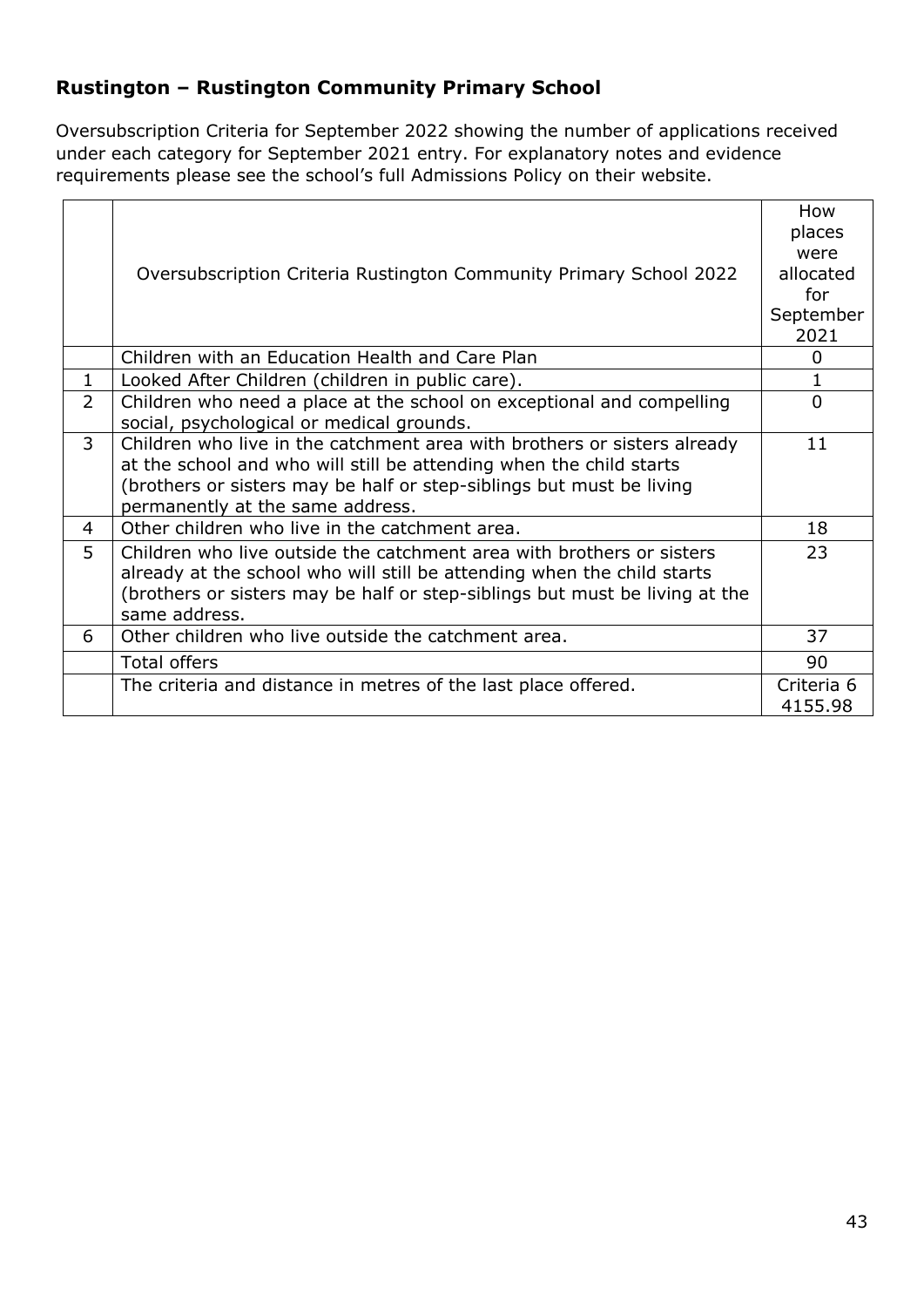### <span id="page-43-0"></span>**Selsey – Medmerry Primary School**

Oversubscription Criteria for September 2022 showing the number of applications received under each category for September 2021 entry. For explanatory notes and evidence requirements please see the school's full Admissions Policy on their website.

|                  |                                                                          | How       |
|------------------|--------------------------------------------------------------------------|-----------|
|                  |                                                                          | places    |
|                  |                                                                          | were      |
|                  | Oversubscription Criteria Medmerry Primary School 2022                   | allocated |
|                  |                                                                          | for       |
|                  |                                                                          | September |
|                  |                                                                          | 2021      |
|                  | Children with an Education Health and Care Plan                          | 0         |
| 3.4a             | Looked after children (children in public care), and children who were   | 1         |
|                  | previously looked after who leave care under a special quardianship,     |           |
|                  | residence, child arrangement or adoption order.                          |           |
| 3.4 <sub>b</sub> | Children who live in the catchment area with brothers or sisters already | 4         |
|                  | in attendance at the school and who will still be attending when the     |           |
|                  | younger sibling joins the school.                                        |           |
| 3.4c             | Children who live outside the catchment area, but who have brothers of   | 11        |
|                  | sisters in attendance at the school who will still be attending when the |           |
|                  | younger sibling joins the school.                                        |           |
| 3.4d             | Other children living in the catchment area.                             | 9         |
| 3.4e             | All other children.                                                      | 5         |
|                  | <b>Total offers</b>                                                      | 30        |
|                  | The criteria and distance in metres of the last place offered.           | Criteria  |
|                  |                                                                          | 3.4e      |
|                  |                                                                          | 583.04    |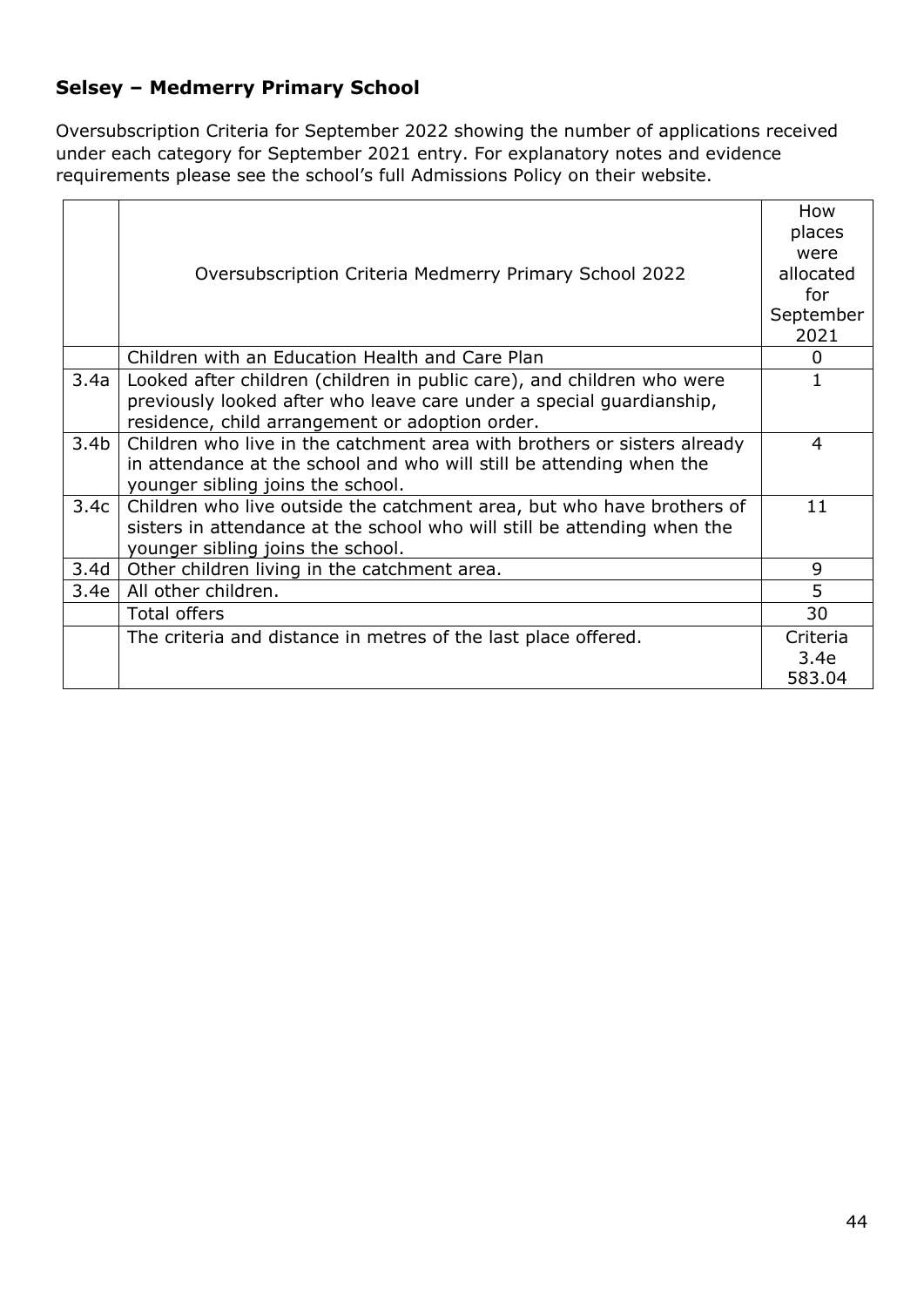#### <span id="page-44-0"></span>**Selsey – Seal Primary Academy**

Oversubscription Criteria for September 2022 showing the number of applications received under each category for September 2021 entry. For explanatory notes and evidence requirements please see the school's full Admissions Policy on their website.

|              | Oversubscription Criteria Seal Primary Academy 2022                                                                                                                                                                                                   | How<br>places<br>were<br>allocated<br>for<br>September<br>2021* |
|--------------|-------------------------------------------------------------------------------------------------------------------------------------------------------------------------------------------------------------------------------------------------------|-----------------------------------------------------------------|
|              | Children with an Education Health and Care Plan                                                                                                                                                                                                       |                                                                 |
| ii.          | Children who are currently or previously have been in public care,<br>children of service personnel (UK Armed Forces) and children of school<br>staff will be given priority.                                                                         |                                                                 |
| iii          | Children living in the catchment area but with brothers and sisters<br>already in school and who will still be attending when the child starts<br>(brothers and sisters may be half or step-siblings but must be living at<br>the same address).      |                                                                 |
| iv           | Children living outside the catchment area but with brothers and sisters<br>already in school and who will still be attending when the child starts<br>(brothers and sisters may be half or step siblings but must be living at<br>the same address). |                                                                 |
| $\mathsf{V}$ | Children living in the same catchment area.                                                                                                                                                                                                           |                                                                 |
| vi           | Children living outside the catchment area.                                                                                                                                                                                                           |                                                                 |
|              | <b>Total offers</b>                                                                                                                                                                                                                                   |                                                                 |
|              | The criteria and distance in metres of the last place offered.                                                                                                                                                                                        |                                                                 |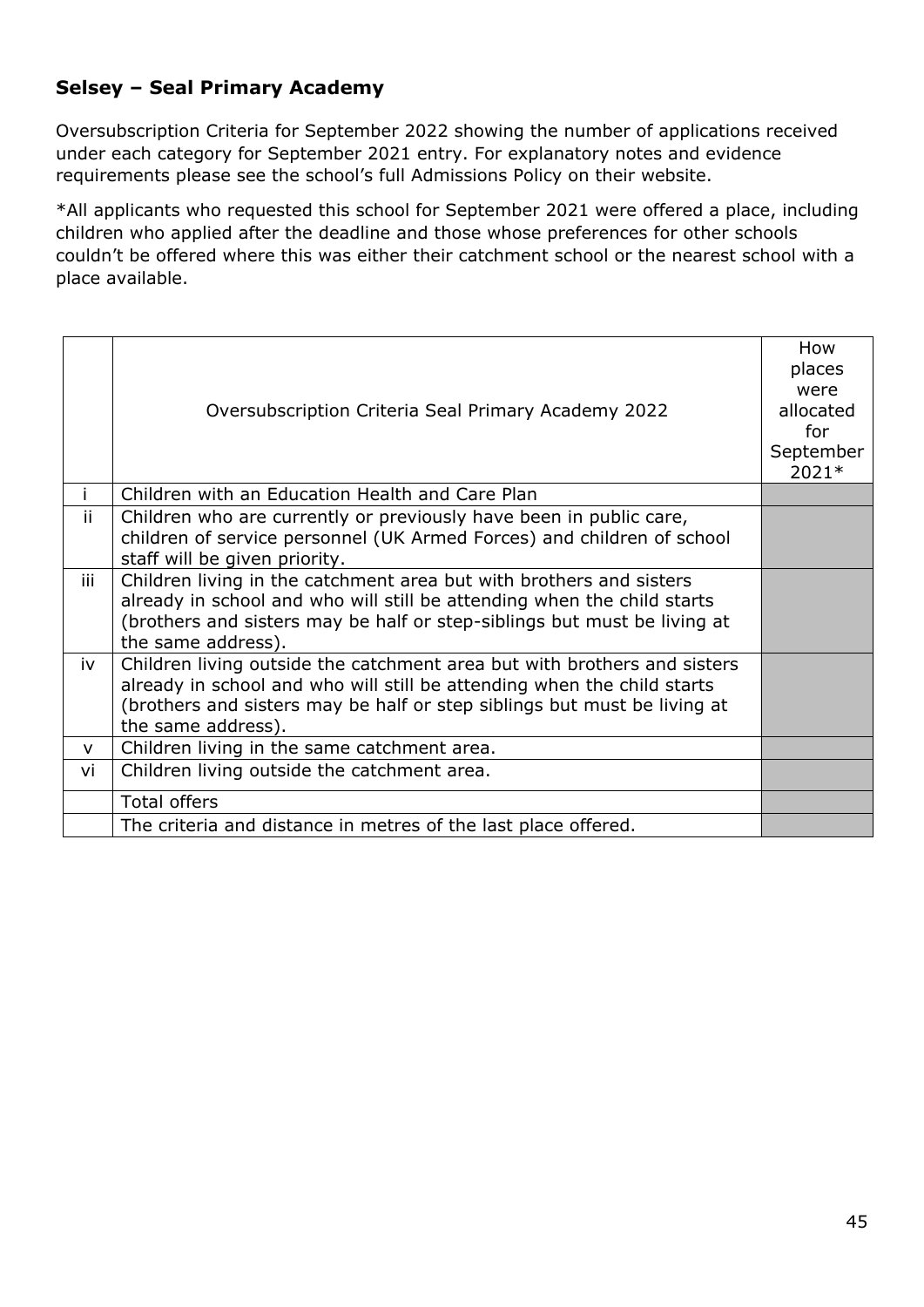### <span id="page-45-0"></span>**Southwick – Eastbrook Primary Academy**

Oversubscription Criteria for September 2022 showing the number of applications received under each category for September 2021 entry. For explainatory notes and evidence requirements please see the school's full Admissions Policy on their website.

|   |                                                                | How        |
|---|----------------------------------------------------------------|------------|
|   |                                                                | places     |
|   |                                                                | were       |
|   | Oversubscription Criteria Eastbrook Primary Academy 2022       | allocated  |
|   |                                                                | for        |
|   |                                                                | September  |
|   |                                                                | 2021       |
|   | Children with an Education Health and Care Plan                | O          |
| 1 | Looked after children and previously looked after children.    | 0          |
| 2 | Previously looked after children outside of England.           | 0          |
| 3 | Children with siblings in the school.                          | 18         |
| 4 | Children of school staff fulfilling a skills shortage role.    | 1          |
| 5 | All other children.                                            | 41         |
|   | <b>Total offers</b>                                            | 60         |
|   | The criteria and distance in metres of the last place offered. | Criteria 5 |
|   |                                                                | 2770.81    |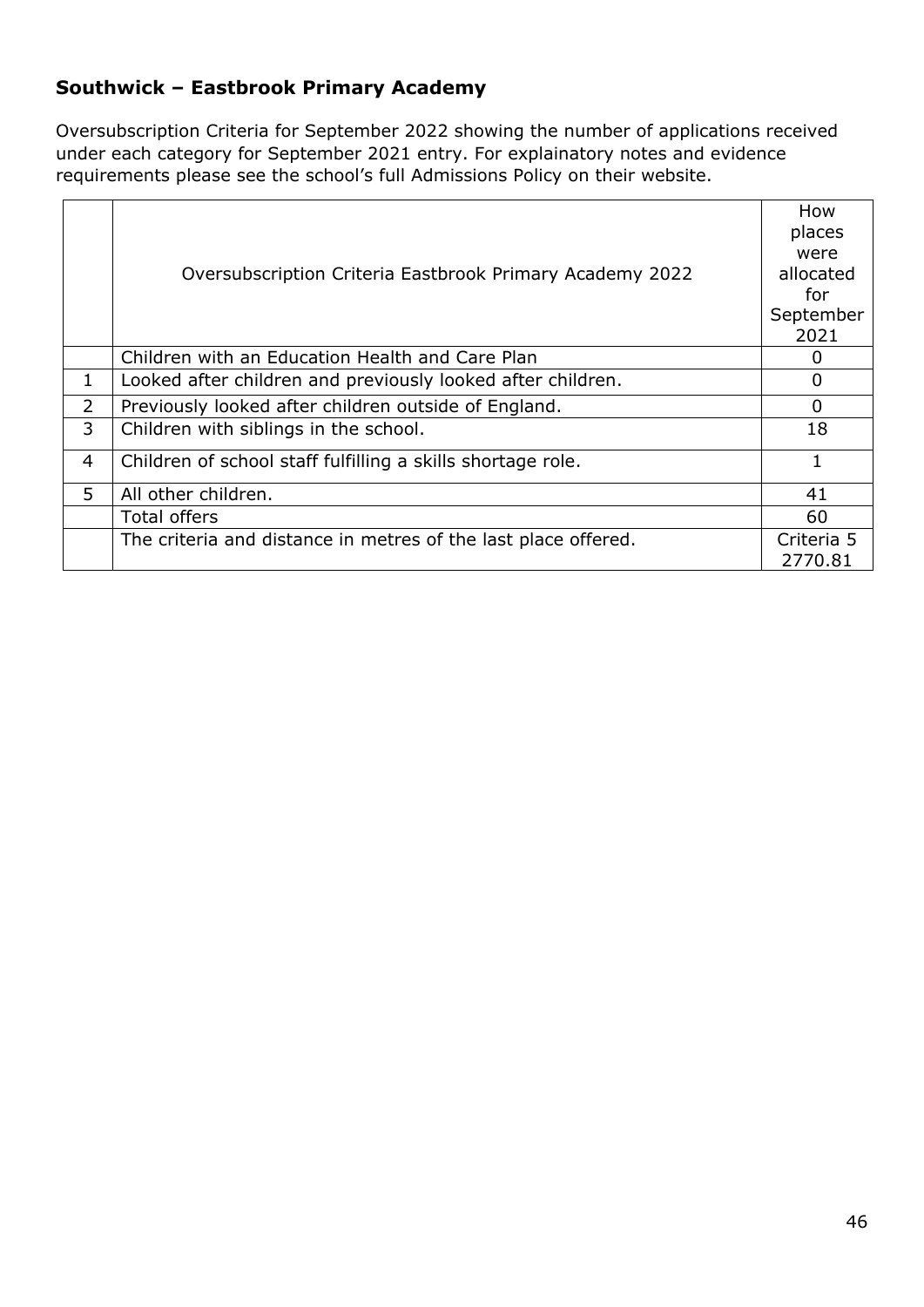### <span id="page-46-0"></span>**Shoreham/Southwick – Holmbush Primary School**

Oversubscription Criteria for September 2022 showing the number of applications received under each category for September 2021 entry. For explanatory notes and evidence requirements please see the school's full Admissions Policy on their website.

|                |                                                                            | How            |
|----------------|----------------------------------------------------------------------------|----------------|
|                |                                                                            | places         |
|                |                                                                            | were           |
|                | Oversubscription Criteria Holmbush Primary School 2022                     | allocated      |
|                |                                                                            | for            |
|                |                                                                            | September      |
|                |                                                                            | 2021           |
|                | Children with an Education Health and Care Plan                            | $\Omega$       |
| $\mathbf{1}$   | Looked After Children (children in public care) and Previously Looked      | $\Omega$       |
|                | After Children.                                                            |                |
| $\overline{2}$ | Children who need a place at the academy on exceptional and                | $\Omega$       |
|                | compelling social, psychological or medical grounds. Evidence must be      |                |
|                | provided.                                                                  |                |
| $\overline{3}$ | Children of staff employed at the academy in either or both of the         | $\Omega$       |
|                | following circumstances: (a) Where the member of staff has been            |                |
|                | employed at the academy for two or more years at the time at which the     |                |
|                | application for admission to the academy is made (b) The member of         |                |
|                | staff is recruited to fill a vacant post for which there is a demonstrable |                |
|                | skill shortage.                                                            |                |
| 4              | Children who have brothers or sisters already at the academy at the        | $\overline{7}$ |
|                | time of application and will still be in the academy at the time of        |                |
|                | admission. Brothers or sisters may be half or step-siblings (by marriage   |                |
|                | or co-habitation) or foster siblings but must be living permanently at the |                |
|                | same address.                                                              |                |
| 5              | Children who live in the catchment area.                                   | 9              |
| 6              | Children who live outside the catchment area.                              | 14             |
|                | <b>Total offers</b>                                                        | 30             |
|                | The criteria and distance in metres of the last place offered.             | Criteria 6     |
|                |                                                                            | 1319.73        |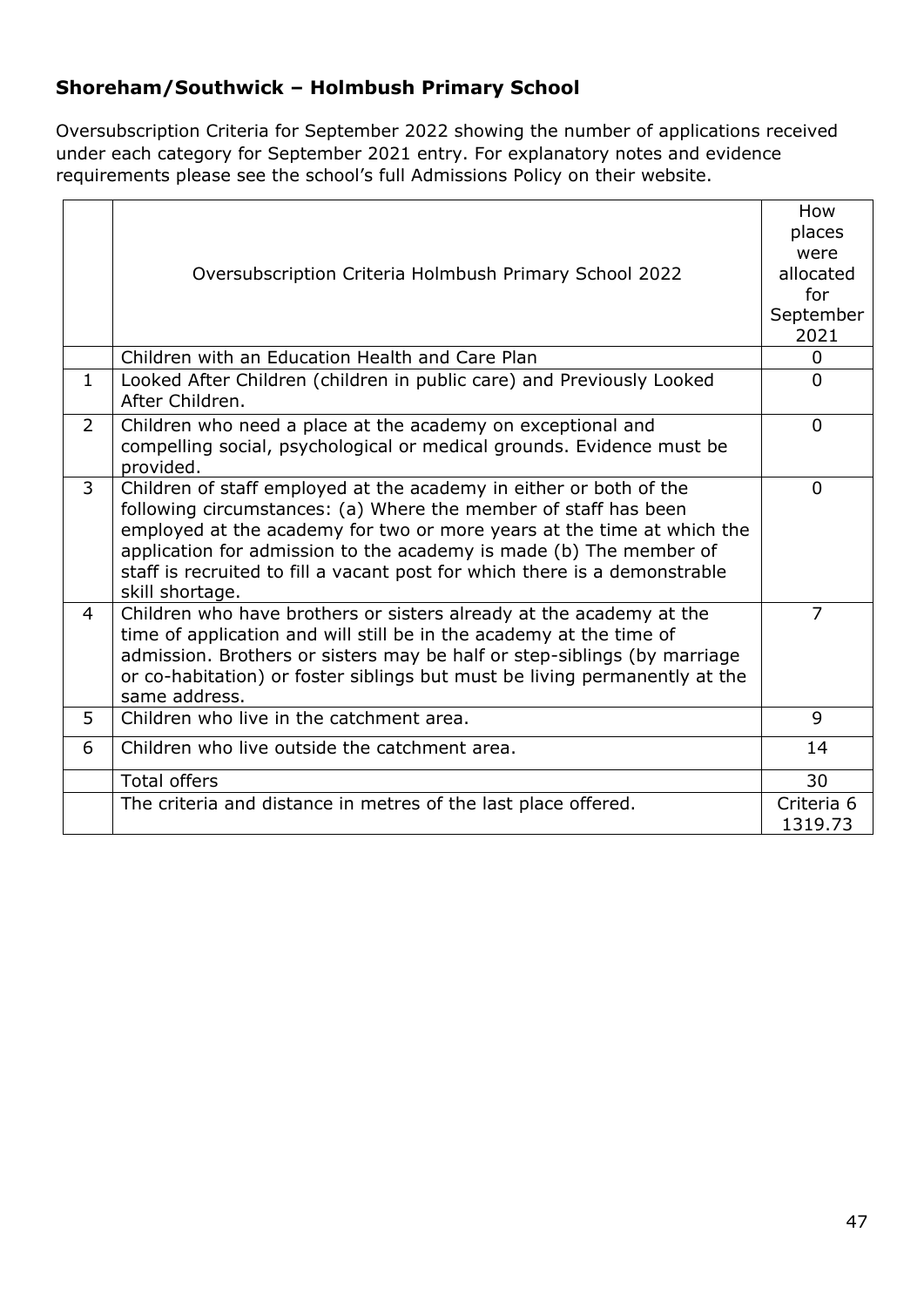#### <span id="page-47-0"></span>**Shoreham – Shoreham Beach Primary School**

Oversubscription Criteria for September 2022 showing the number of applications received under each category for September 2021 entry. For explanatory notes and evidence requirements please see the school's full Admissions Policy on their website. See Map in the Information for Parents booklet.

|                | Oversubscription Criteria Shoreham Beach 2022                                                                                                                                                         | How<br>places<br>were<br>allocated<br>for<br>September<br>2021* |
|----------------|-------------------------------------------------------------------------------------------------------------------------------------------------------------------------------------------------------|-----------------------------------------------------------------|
|                | Children with an Education Health and Care Plan                                                                                                                                                       |                                                                 |
| $\mathbf{1}$   | Children looked after (children in public care), children who were<br>previously looked after who leave care under a special guardianship,<br>residence or adoption order. Evidence must be provided. |                                                                 |
| $\overline{2}$ | Children who are subject to a special guardianship order who were not<br>previously been in local authority care. Evidence must be provided.                                                          |                                                                 |
| 3              | Children who need a place at the school on exceptional and compelling<br>social, psychological or medical grounds. Evidence must be provided.                                                         |                                                                 |
| 4              | Children who live in the catchment area with brothers or sisters already<br>at the school or who will be attending the linked junior school when the<br>child starts.                                 |                                                                 |
| 5              | Children who live in the catchment area for this school to the East of<br>Ferry Road shown on the map in our Information for Parents Booklet on<br>our website.                                       |                                                                 |
| 6              | Children who live in the catchment area for this school to the West and<br>including Ferring Road shown on the map in our Information for Parents<br>Booklet on our website.                          |                                                                 |
| $\overline{7}$ | Children who live outside the catchment area with brothers or sisters<br>already at the school or who will be attending the linked junior school in<br>September 2022.                                |                                                                 |
| 8              | Other children who live outside the catchment area.                                                                                                                                                   |                                                                 |
|                | <b>Total offers</b>                                                                                                                                                                                   |                                                                 |
|                | The criteria and distance in metres of the last place offered.                                                                                                                                        |                                                                 |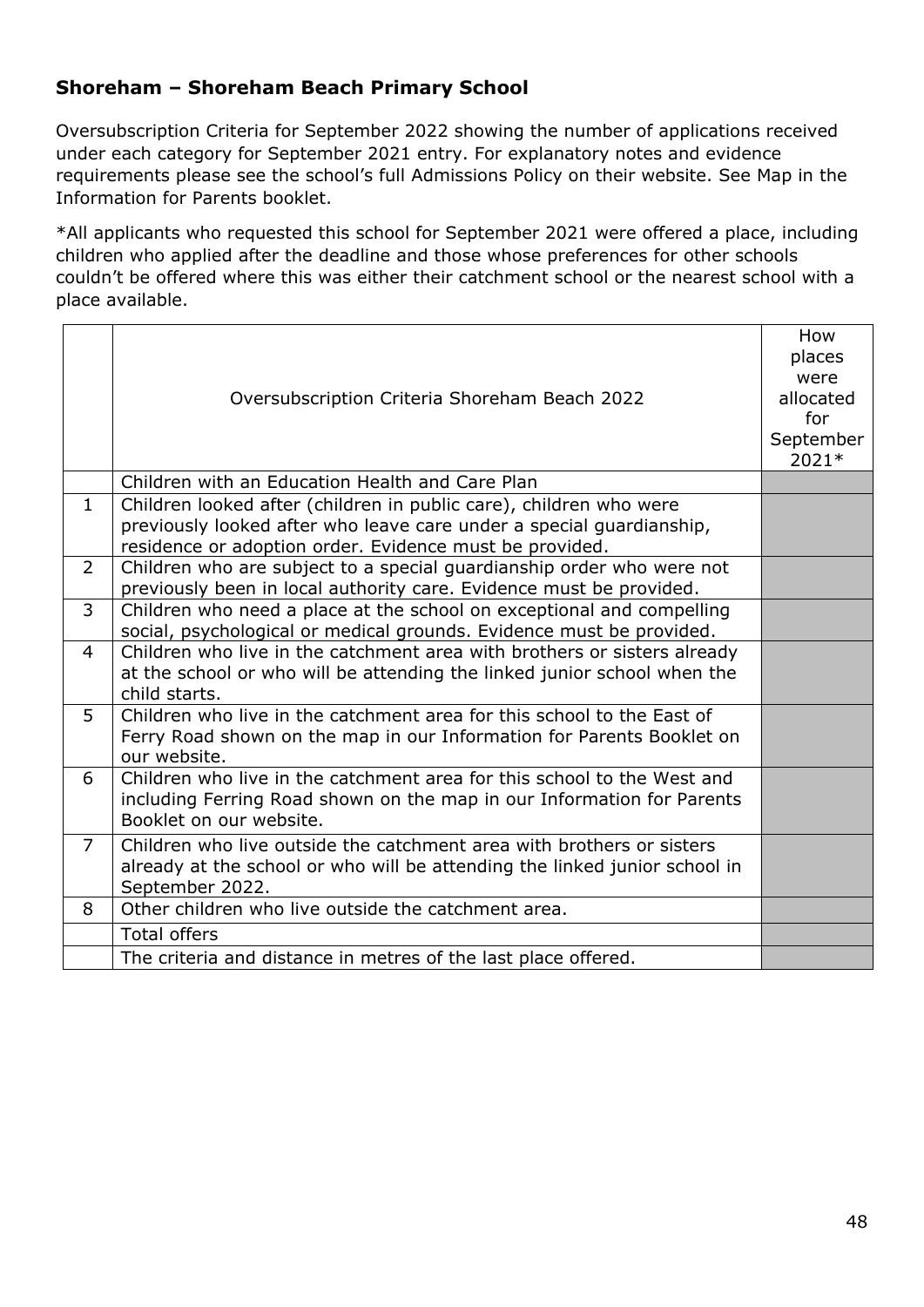### <span id="page-48-0"></span>**Shoreham – St Nicolas & St Mary's CE Primary School**

Oversubscription Criteria for September 2022 showing the number of applications received under each category for September 2021 entry. For explanatory notes and evidence requirements please see the school's full Admissions Policy on their website. This school uses a Supplementary Information Form which can be found in Appendix 2 or on the school's website.

|                | Oversubscription Criteria St Nicolas & St Mary's CE Primary 2022                                                                                                                                                                                                                                                                                               | How<br>places<br>were<br>allocated<br>for<br>September<br>2021* |
|----------------|----------------------------------------------------------------------------------------------------------------------------------------------------------------------------------------------------------------------------------------------------------------------------------------------------------------------------------------------------------------|-----------------------------------------------------------------|
|                | Children with an Education Health and Care Plan                                                                                                                                                                                                                                                                                                                |                                                                 |
| $\mathbf{1}$   | Children Looked After or Previously Looked After Children and all children<br>whose statement of special educational needs and disability (SEND) or<br>Education, Health and Care plan (EHCP) names the school.                                                                                                                                                |                                                                 |
| $\overline{2}$ | Children who will have a sibling at the school at the time of admission<br>and who have a parent who worships regularly at a church which is a<br>member of 'Churches together in England', 'Churches Together in Britain<br>and Ireland' or 'The Evangelical Alliance' and who resides within the Adur<br>District.                                           |                                                                 |
| 3              | Children who have a parent who worships regularly at St Nicolas Old<br>Shoreham or St Mary de Haura New Shoreham and reside within the<br>parishes of St Nicolas Old Shoreham, St Mary de Haura New Shoreham,<br>St Julian's Kingston Buci, St Giles' Kingston Buci, The Church of the Good<br>Shepherd Shoreham Beach or St Michael and All Angels Southwick. |                                                                 |
| $\overline{4}$ | Children who have a parent who worships regularly at St Julian's Church<br>Kingston Buci, St Giles' Church Kingston Buci, the Church of the Good<br>Shepherd, Shoreham Beach or St Michael and All Angels Southwick and<br>residing in the parishes specifically named in criterion 3.                                                                         |                                                                 |
| 5              | Children who have a parent who worships regularly at a church which is<br>a full member of 'Churches together in England', 'Churches Together in<br>Britain and Ireland' or 'The Evangelical Alliance' and who resides in the<br>parishes specifically named in criterion 3.                                                                                   |                                                                 |
| 6              | Children who will have a sibling attending the school at the time of<br>admission and who reside in the parishes specifically mentioned in<br>criterion 3.                                                                                                                                                                                                     |                                                                 |
| 7              | Children where there is an additional reason <i>i.e.</i> medical, social or<br>educational with written professional support for admission to this<br>school, who do not already qualify under categories 1, 2, 3, 4, 5 or 6<br>who reside in the parishes specifically mentioned in criterion 3.                                                              |                                                                 |
| 8              | Any other children.                                                                                                                                                                                                                                                                                                                                            |                                                                 |
|                | <b>Total offers</b>                                                                                                                                                                                                                                                                                                                                            |                                                                 |
|                | The criteria and distance in metres of the last place offered.                                                                                                                                                                                                                                                                                                 |                                                                 |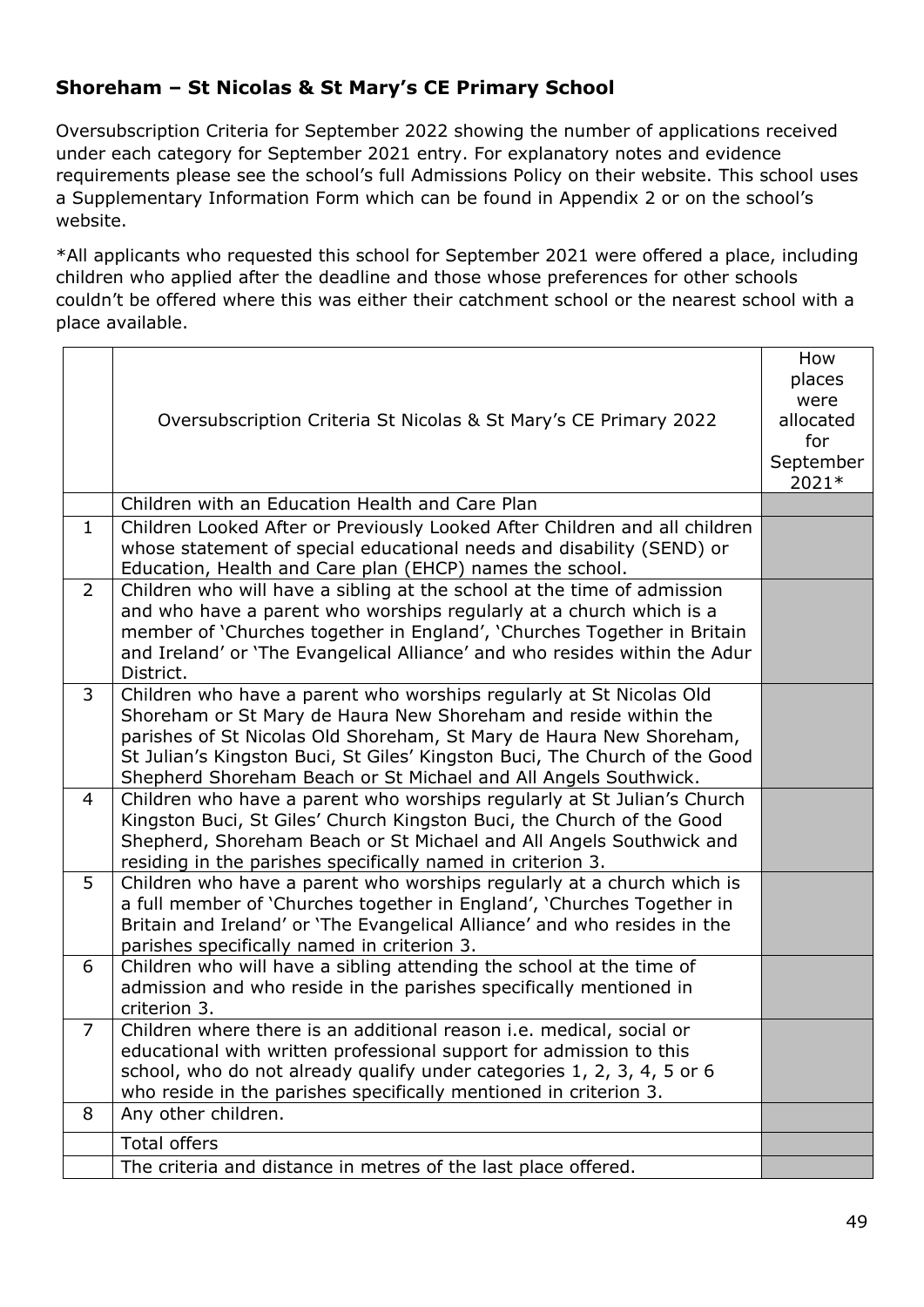### <span id="page-49-0"></span>**Shoreham – St Peter's Catholic Primary School**

Oversubscription Criteria for September 2022 showing the number of applications received under each category for September 2021 entry. For explanatory notes and evidence requirements please see the school's full Admissions Policy on their website This school uses a Supplementary Information Form which can be found in Appendix 2 or on the school's website.

|                |                                                                             | How          |
|----------------|-----------------------------------------------------------------------------|--------------|
|                |                                                                             | places       |
|                |                                                                             | were         |
|                | Oversubscription Criteria St Peter's Catholic Primary School 2022           | allocated    |
|                |                                                                             | for          |
|                |                                                                             | September    |
|                |                                                                             | 2021         |
|                | Children with an Education Health and Care Plan                             | $\mathbf 0$  |
| 1              | Catholic looked after children or previously looked after children.         | 0            |
| $\overline{2}$ | Catholic children with a brother or sister at the school at the time of     | 6            |
|                | admission, resident in the parish of Adur Valley or East Worthing and       |              |
|                | Lancing, whose parent/carer attends Sunday Mass frequently and              |              |
|                | regularly. The application must be supported with a certificate of Catholic |              |
|                | baptism or reception into the Catholic Church, and their parish priest's    |              |
|                | signature with the parish stamp or seal to confirm that the parent/carer    |              |
|                | frequently and regularly attends Sunday Mass.                               |              |
| 3              | Catholic children without a brother or sister at the school at the time of  | 2            |
|                | admission, resident in the parish of Adur Valley or East Worthing and       |              |
|                | Lancing whose parent/carer attends Sunday Mass frequently and               |              |
|                | regularly. The application must be supported with a certificate of Catholic |              |
|                | baptism or reception into the Catholic Church, and their parish priest's    |              |
|                | signature with the parish stamp or seal to confirm that the parent/carer    |              |
|                | frequently and regularly attends Sunday Mass.                               |              |
| $\overline{4}$ | Catholic children with a brother or sister at the school at the time of     | $\mathbf 0$  |
|                | admission, who are not resident in the parish of Adur Valley or East        |              |
|                | Worthing and Lancing, whose parent/carer attends Sunday Mass                |              |
|                | frequently and regularly. The application must be supported with a          |              |
|                | certificate of Catholic baptism or reception into the Catholic Church, and  |              |
|                | their parish priest's signature with the parish stamp or seal to confirm    |              |
|                | that the parent/carer frequently and regularly attends Sunday Mass.         |              |
| 5              | Catholic children without a brother or sister at the school at the time of  | 0            |
|                | admission, who are not resident in the parish of Adur Valley or East        |              |
|                | Worthing and Lancing whose parent/carer attends Sunday Mass                 |              |
|                | frequently and regularly The application must be supported with a           |              |
|                | certificate of Catholic baptism or reception into the Catholic Church and   |              |
|                | their parish priest's signature with the parish stamp or seal to confirm    |              |
|                | that the parent/carer frequently and regularly attends Sunday Mass.         |              |
| 6              | Other Catholic children.                                                    | 8            |
| $\overline{7}$ | Other looked after children or previously looked after children.            | $\mathbf{1}$ |
| 8              | Catechumens, Candidates for Reception into the Church and children          | 0            |
|                | who are members of an Orthodox Church. If application is being made         |              |
|                | for a place at the school where the parent/carer is a Catechumen or         |              |
|                | Candidate for reception into the Church, evidence of their being a          |              |
|                | member of the Catechumenate of a Catholic Church or a Candidate for         |              |
|                | reception will be required. Proof of acceptance into the catechumenate,     |              |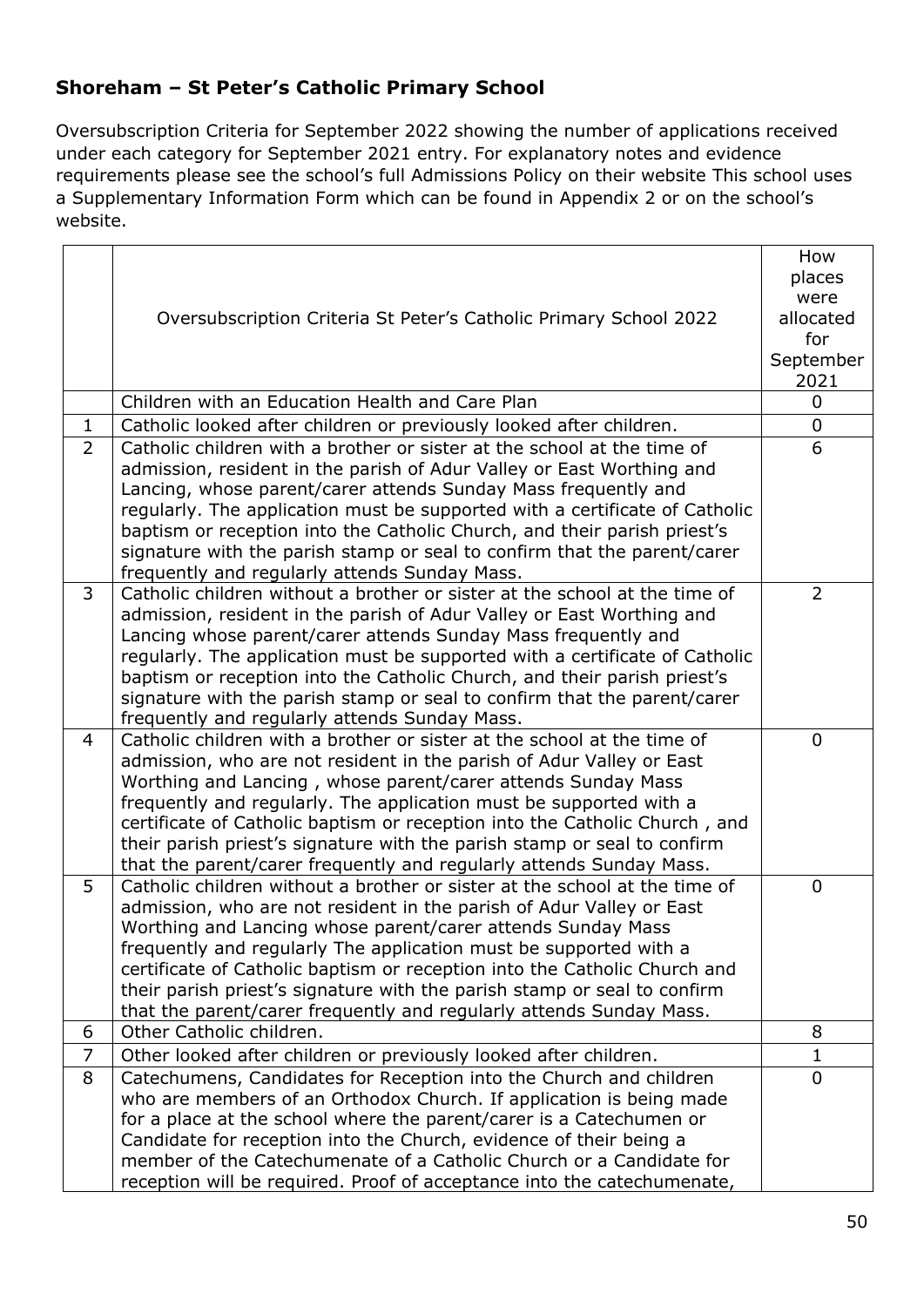|    | and evidence for a candidate, should be by letter from the appropriate<br>priest. Applications for children from an Orthodox Church must be<br>supported with a certificate of baptism and a letter confirming<br>membership of the applicable Orthodox Church, signed by the<br>appropriate priest. |             |
|----|------------------------------------------------------------------------------------------------------------------------------------------------------------------------------------------------------------------------------------------------------------------------------------------------------|-------------|
| 9  | Other children with a brother or sister (see note f.) at the school at the<br>time of admission.                                                                                                                                                                                                     | 7           |
|    |                                                                                                                                                                                                                                                                                                      |             |
| 10 | Children of other Christian denominations (see note l.) whose                                                                                                                                                                                                                                        | 2           |
|    | membership is evidenced by a minister of religion. The application must                                                                                                                                                                                                                              |             |
|    | be supported by a letter confirming membership of the Christian                                                                                                                                                                                                                                      |             |
|    | denomination, signed by the minister of religion.                                                                                                                                                                                                                                                    |             |
| 11 | Children of other faiths (see note m.) whose membership is evidenced                                                                                                                                                                                                                                 | $\Omega$    |
|    | by a religious leader. The application must be supported by a letter                                                                                                                                                                                                                                 |             |
|    | confirming membership of that faith, signed by the faith leader.                                                                                                                                                                                                                                     |             |
| 12 | Any other children.                                                                                                                                                                                                                                                                                  | 4           |
|    | Total offers                                                                                                                                                                                                                                                                                         | 30          |
|    | The criteria and distance in metres of the last place offered.                                                                                                                                                                                                                                       | Criteria 12 |
|    |                                                                                                                                                                                                                                                                                                      | 635.75      |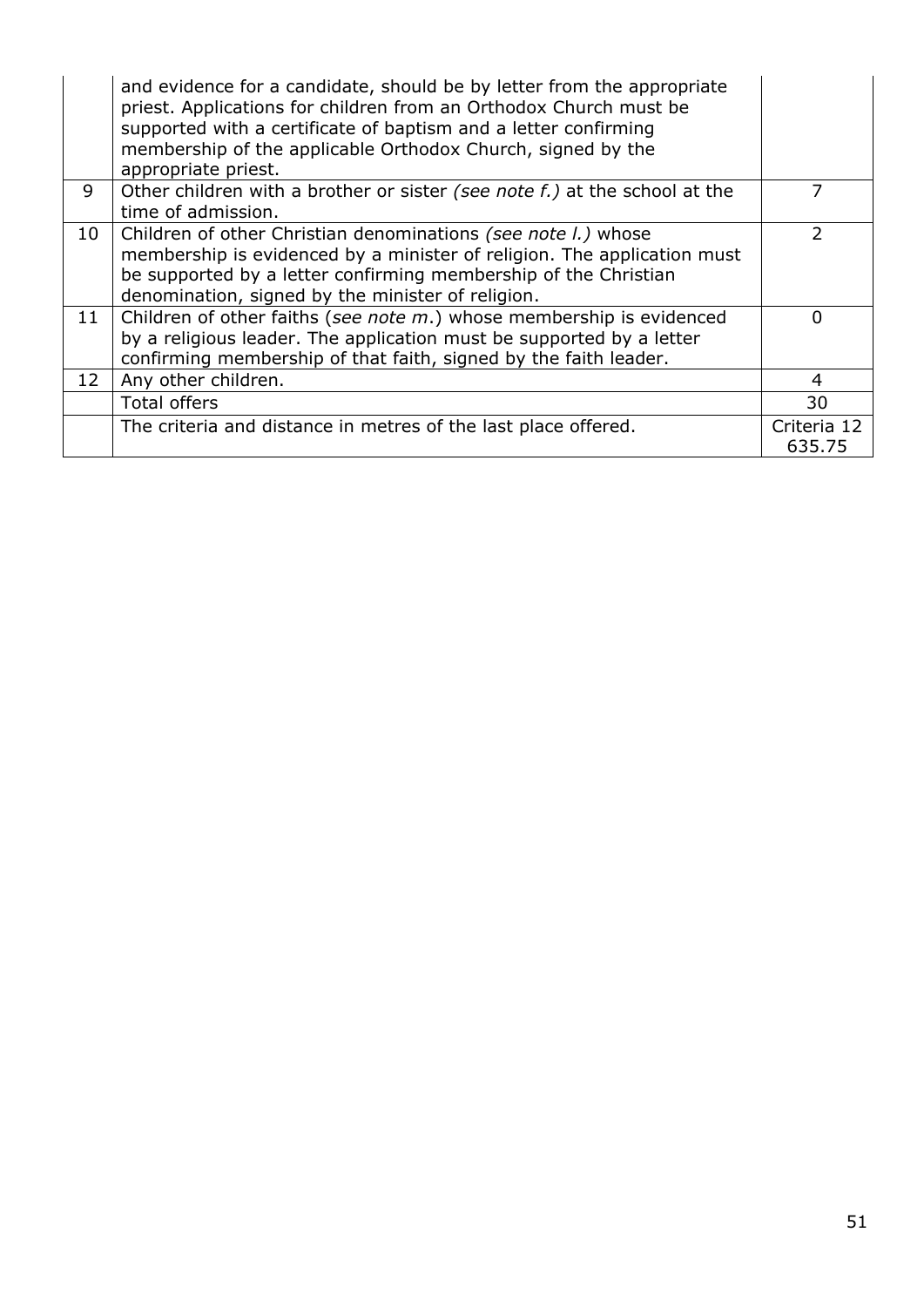#### <span id="page-51-0"></span>**Tangmere – Tangmere Primary Academy**

Oversubscription Criteria for September 2022 showing the number of applications received under each category for September 2021 entry. For explanatory notes and evidence requirements please see the school's full Admissions Policy on their website.

|                | Oversubscription Criteria Tangmere Primary Academy 2022                                               | How<br>places<br>were<br>allocated<br>for<br>September<br>2021* |
|----------------|-------------------------------------------------------------------------------------------------------|-----------------------------------------------------------------|
|                | Children with an Education Health and Care Plan                                                       |                                                                 |
| $\mathbf{1}$   | Children who need a place for compelling and exceptional social,<br>psychological or medical grounds. |                                                                 |
| $\overline{2}$ | Looked after children (or children previously looked after.                                           |                                                                 |
| 3              | Children who live in catchment with siblings at the school who will be<br>there when they start.      |                                                                 |
| 4              | Children who live in the catchment.                                                                   |                                                                 |
| 5              | Children who live out of catchment with siblings at the school who will be<br>there when they start.  |                                                                 |
| 6              | Children who live out of catchment.                                                                   |                                                                 |
|                | Total offers                                                                                          |                                                                 |
|                | The criteria and distance in metres of the last place offered.                                        |                                                                 |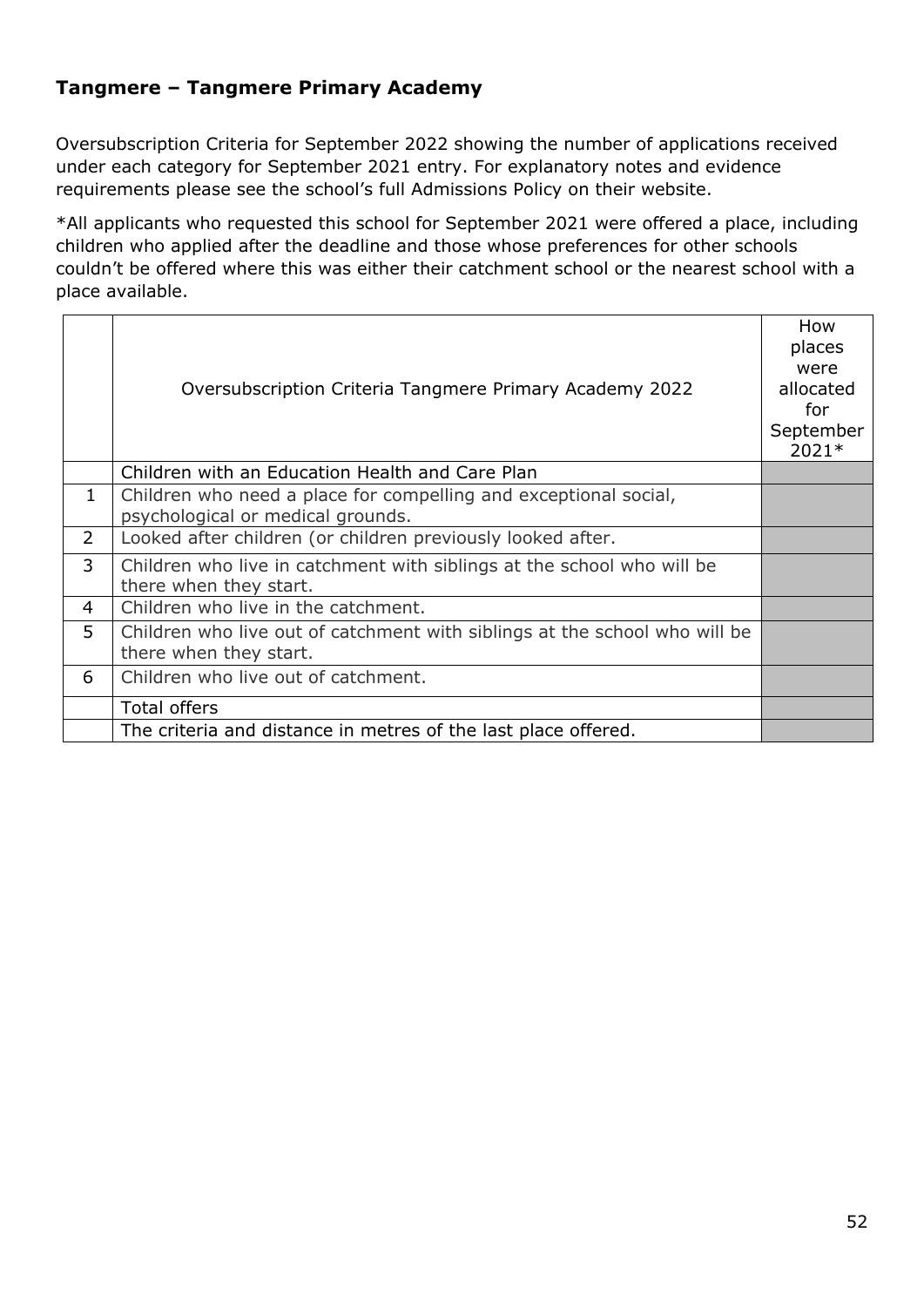### <span id="page-52-0"></span>**Westhampnett – The March CE Primary School**

Oversubscription Criteria for September 2022 showing the number of applications received under each category for September 2021 entry. For explanatory notes and evidence requirements please see the school's full Admissions Policy on their website. This school uses a Supplementary Information Form which can be found in Appendix 2 or on the school's website.

|                | Oversubscription Criteria The March CE Primary School 2022<br>Children with an Education Health and Care Plan                                                                                                                                                                                                                                                                                                                                                                                                                                                                                                                                                                                                                                                                                                                         | How<br>places<br>were<br>allocated<br>for<br>September<br>2021<br>$\overline{0}$ |
|----------------|---------------------------------------------------------------------------------------------------------------------------------------------------------------------------------------------------------------------------------------------------------------------------------------------------------------------------------------------------------------------------------------------------------------------------------------------------------------------------------------------------------------------------------------------------------------------------------------------------------------------------------------------------------------------------------------------------------------------------------------------------------------------------------------------------------------------------------------|----------------------------------------------------------------------------------|
| $\mathbf{1}$   | Looked after children or previously looked after children. A 'looked after                                                                                                                                                                                                                                                                                                                                                                                                                                                                                                                                                                                                                                                                                                                                                            | $\Omega$                                                                         |
|                | child' is a child who is in the care of a local authority or provided with<br>accommodation by that authority. Previously looked after children are<br>children who were looked after, but ceased to be so because they were<br>adopted or became subject to a residence order or special guardianship<br>order.                                                                                                                                                                                                                                                                                                                                                                                                                                                                                                                      |                                                                                  |
| $\overline{2}$ | Exceptional social or medical need.                                                                                                                                                                                                                                                                                                                                                                                                                                                                                                                                                                                                                                                                                                                                                                                                   | 0                                                                                |
| $\overline{3}$ | Children who have a sibling who will be on roll in the forthcoming<br>academic year living in our catchment area. A sibling is defined as a full,<br>half, adopted or foster brother or sister living permanently in the same<br>household. (A map of our catchment area and boundary is available from<br>the school.                                                                                                                                                                                                                                                                                                                                                                                                                                                                                                                | 3                                                                                |
| $\overline{4}$ | Children who have a sibling who will be on roll in the forthcoming<br>academic year living outside catchment area.                                                                                                                                                                                                                                                                                                                                                                                                                                                                                                                                                                                                                                                                                                                    | 13                                                                               |
| 5              | Children who live in our catchment area and whose parent/carer<br>regularly and verifiably attends at least once a month for at least one<br>year preceding date of application at the Parish Churches of St Peter's<br>Westhampnett or St Andrew's Oving. In the event that during the period<br>specified for attendance at worship the church has been closed for public<br>worship and has not provided alternative premises for that worship, the<br>requirements of these admissions arrangements in relation to<br>attendance will only apply to the period when the church or alternative<br>premises have been available for public worship. For families who have<br>recently moved into the area, documented evidence of attendance is<br>accepted from their previous church in addition to St Peter's or St<br>Andrew's. | $\mathbf 0$                                                                      |
| 6              | Children living within the boundaries of the ecclesiastical parishes of St<br>Peter's Westhampnett or St Andrews Oving.                                                                                                                                                                                                                                                                                                                                                                                                                                                                                                                                                                                                                                                                                                               | $\mathbf{1}$                                                                     |
| 7              | Children living in our catchment area.                                                                                                                                                                                                                                                                                                                                                                                                                                                                                                                                                                                                                                                                                                                                                                                                | 12                                                                               |
| 8              | Children living outside our catchment area whose parent/carer*regularly<br>and verifiably attends at least once a month for at least one year<br>preceding the date of application at another Christian Church (being a<br>full member of Churches Together in Britain and Ireland or of the<br>Evangelical Alliance). This includes families attending St Peter's or St<br>Andrew's who do not live in the catchment area. In the event that during<br>the period specified for attendance at worship the church has been                                                                                                                                                                                                                                                                                                            | $\mathbf 0$                                                                      |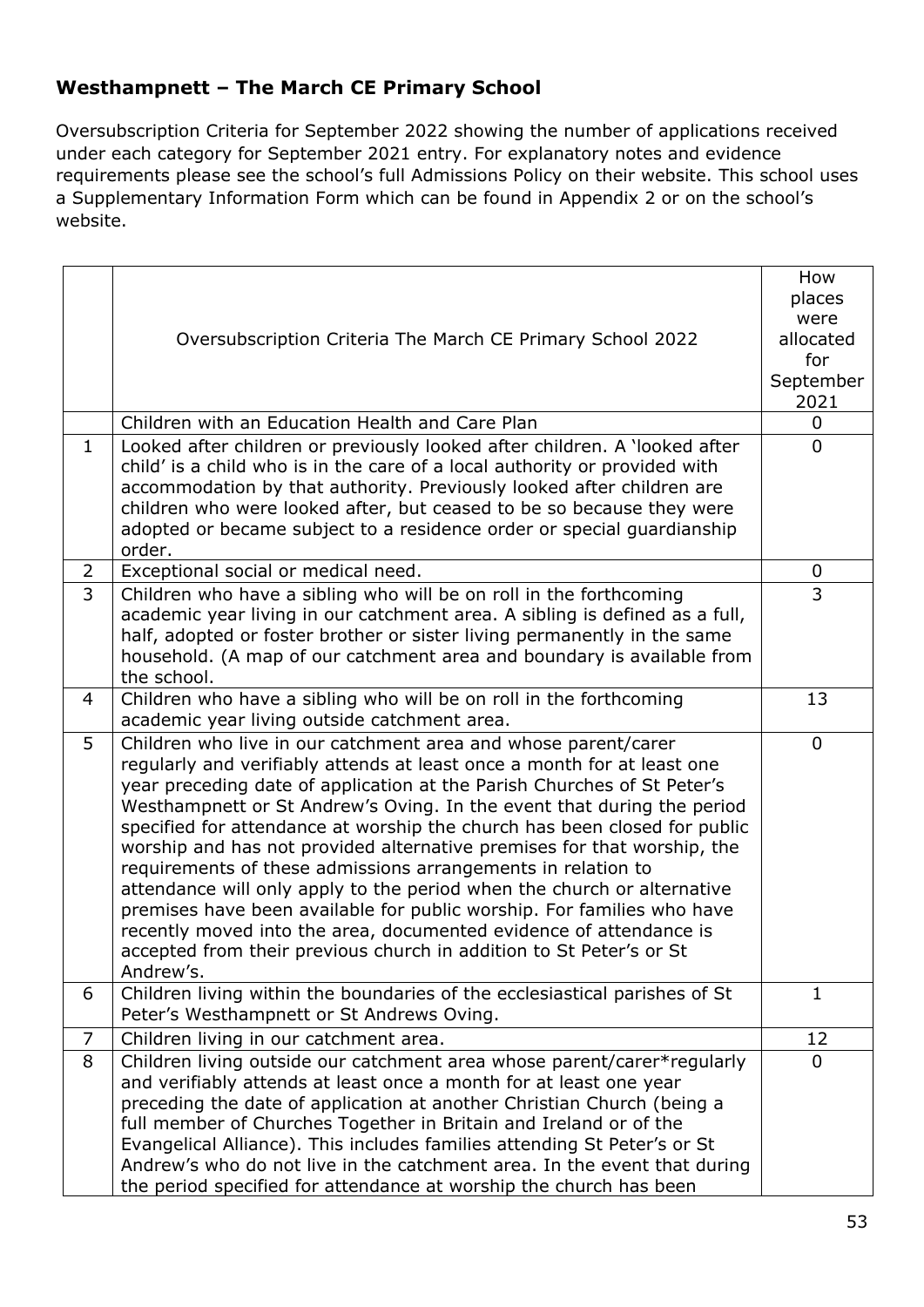|   | closed for public worship and has not provided alternative premises for<br>that worship, the requirements of these admissions arrangements in<br>relation to attendance will only apply to the period when the church or<br>alternative premises have been available for public worship. For families<br>who have recently moved into the area, documented evidence of<br>attendance is accepted from their previous church in addition to St<br>Peter's or St Andrew's. |            |
|---|--------------------------------------------------------------------------------------------------------------------------------------------------------------------------------------------------------------------------------------------------------------------------------------------------------------------------------------------------------------------------------------------------------------------------------------------------------------------------|------------|
| 9 | Other children.                                                                                                                                                                                                                                                                                                                                                                                                                                                          |            |
|   | Total offers                                                                                                                                                                                                                                                                                                                                                                                                                                                             | 30         |
|   | The criteria and distance in metres of the last place offered.                                                                                                                                                                                                                                                                                                                                                                                                           | Criteria 9 |
|   |                                                                                                                                                                                                                                                                                                                                                                                                                                                                          | 1254.58    |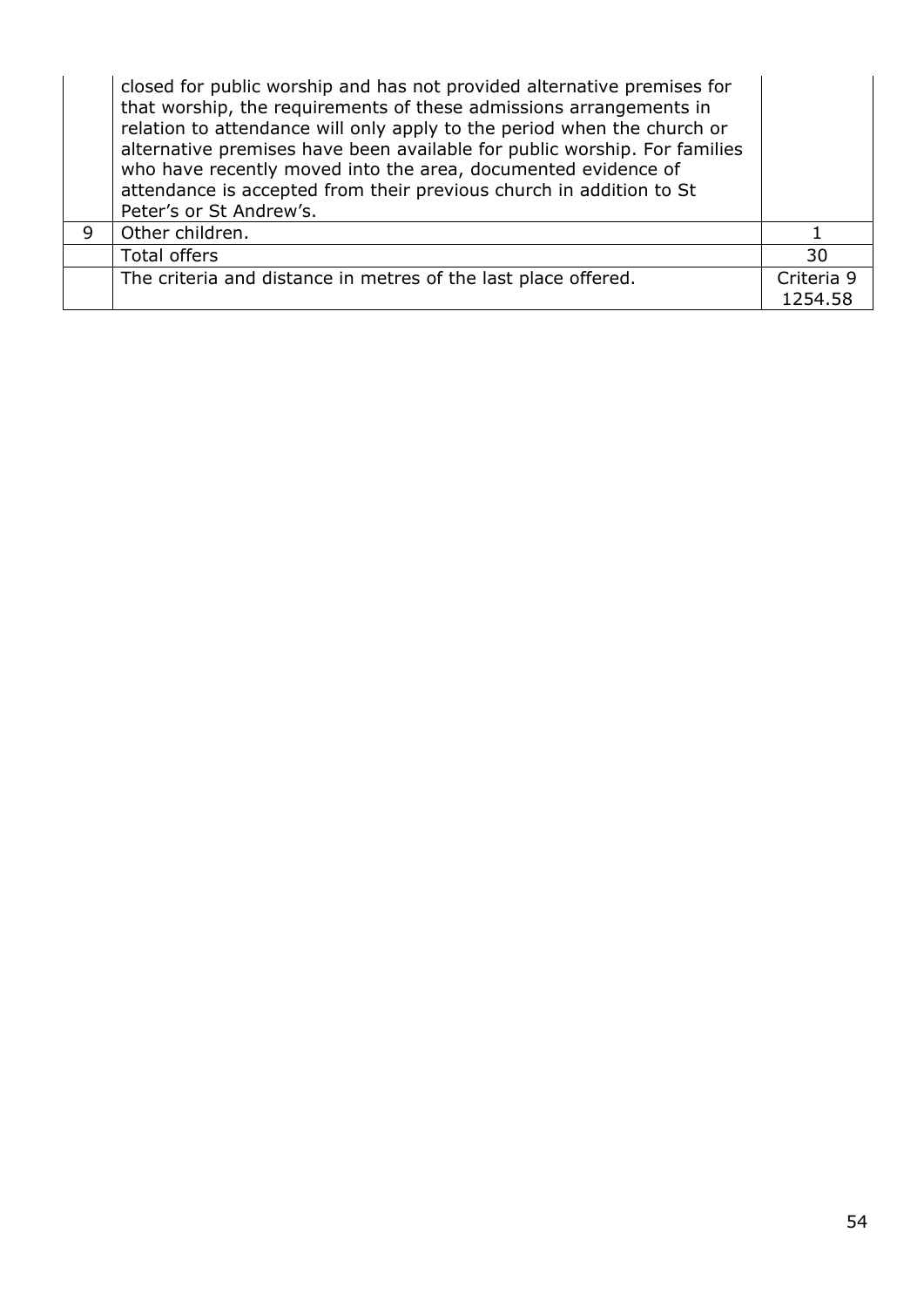### <span id="page-54-0"></span>**Worthing – Broadwater CE Primary School**

Oversubscription Criteria for September 2022 showing the number of applications received under each category for September 2021 entry. For explanatory notes and evidence requirements please see the school's full Admissions Policy on their website. This school uses a Supplementary Information Form which can be found in Appendix 2 or on the school's website.

|                | Oversubscription Criteria Broadwater CE Primary School 2022                                                                                                                                                                          | How<br>places<br>were<br>allocated<br>for<br>September<br>2022 |
|----------------|--------------------------------------------------------------------------------------------------------------------------------------------------------------------------------------------------------------------------------------|----------------------------------------------------------------|
| $\mathbf{1}$   | Children with an Education Health and Care Plan<br>Looked after children/children in public care.                                                                                                                                    | $\overline{0}$<br>$\Omega$                                     |
| $\overline{2}$ | Children whose parent(s) show commitment to the life of the Parish of<br>Broadwater by sustained regular worship at St. Mary's Church, Queen<br>Street Church, St Stephen's Café Church or Worthing Chinese Christian<br>Fellowship. | 15                                                             |
| $\overline{3}$ | Children whose parent(s) live within the Parish of Broadwater and are<br>sustained, regular worshippers at another Christian church, Anglican or<br>otherwise.                                                                       | $\overline{7}$                                                 |
| 4              | Brothers and sisters of children who have attended the school from<br>Reception onwards and are still attending when the younger child starts<br>school.                                                                             | 17                                                             |
| 5              | Children who need a place at the school on exceptional and compelling<br>social, psychological or medical grounds and whose parent(s) live within<br>the Parish of Broadwater.                                                       | $\Omega$                                                       |
| 6              | Brothers and sisters of children who have been admitted to the school<br>after Reception and are still attending when the younger child starts<br>school.                                                                            | $\mathbf{0}$                                                   |
| $\overline{7}$ | Any other children.                                                                                                                                                                                                                  | 21                                                             |
|                | <b>Total offers</b>                                                                                                                                                                                                                  | 60                                                             |
|                | The criteria and distance in metres of the last place offered.                                                                                                                                                                       | Criteria 7<br>1745.27                                          |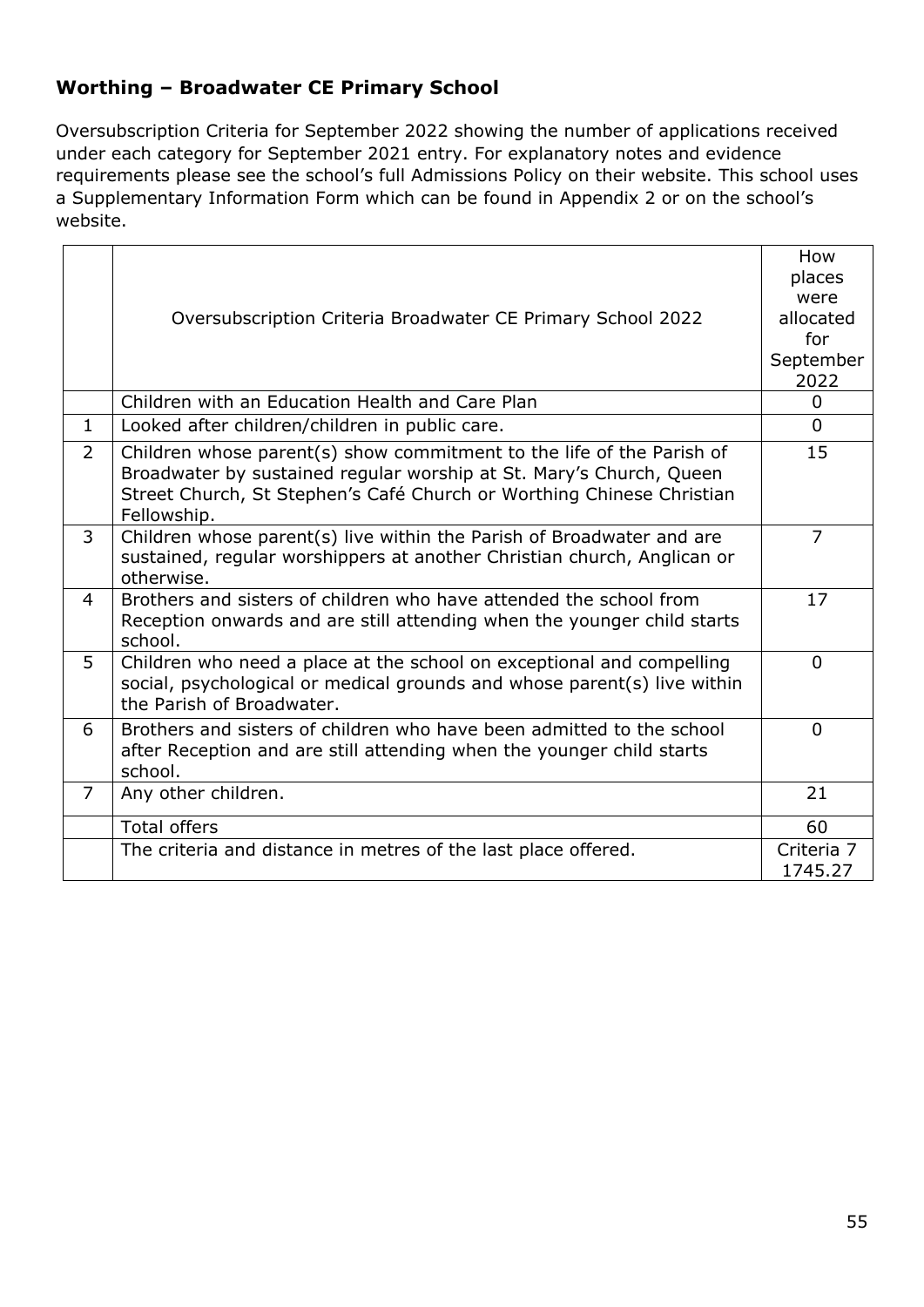#### <span id="page-55-0"></span>**Worthing – Downsbrook Primary School**

Oversubscription Criteria for September 2022 showing the number of applications received under each category for September 2021 entry. For explanatory notes and evidence requirements please see the school's full Admissions Policy on their website.

|                | Oversubscription Criteria Downsbrook Primary School 2022                                                                                                                                                                                                                                                        | How<br>places<br>were<br>allocated<br>for<br>September<br>2021* |
|----------------|-----------------------------------------------------------------------------------------------------------------------------------------------------------------------------------------------------------------------------------------------------------------------------------------------------------------|-----------------------------------------------------------------|
|                | Children with an Education Health and Care Plan                                                                                                                                                                                                                                                                 |                                                                 |
| $\mathbf{1}$   | Looked after children and children who are previously looked after but<br>immediately after being looked after became subject to adoption, a child<br>arrangements order, or special guardianship order.                                                                                                        |                                                                 |
| $\overline{2}$ | Children who need a place at school on exceptional and compelling<br>social, psychological or medical grounds.                                                                                                                                                                                                  |                                                                 |
| $\overline{3}$ | Children who have a sibling in attendance at the academy and who will<br>still be attending the academy at the applicant's date of entry to the<br>academy. Please note that children in Year 6 at the time of the<br>application will not be considered to be a sibling for the purposes of this<br>criterion. |                                                                 |
| 4              | Children of staff who have been employed by the school for at least two<br>years.                                                                                                                                                                                                                               |                                                                 |
| 5              | Other children that live in the catchment area.                                                                                                                                                                                                                                                                 |                                                                 |
| 6              | Other children who live outside the catchment area.                                                                                                                                                                                                                                                             |                                                                 |
|                | <b>Total offers</b>                                                                                                                                                                                                                                                                                             |                                                                 |
|                | The criteria and distance in metres of the last place offered.                                                                                                                                                                                                                                                  |                                                                 |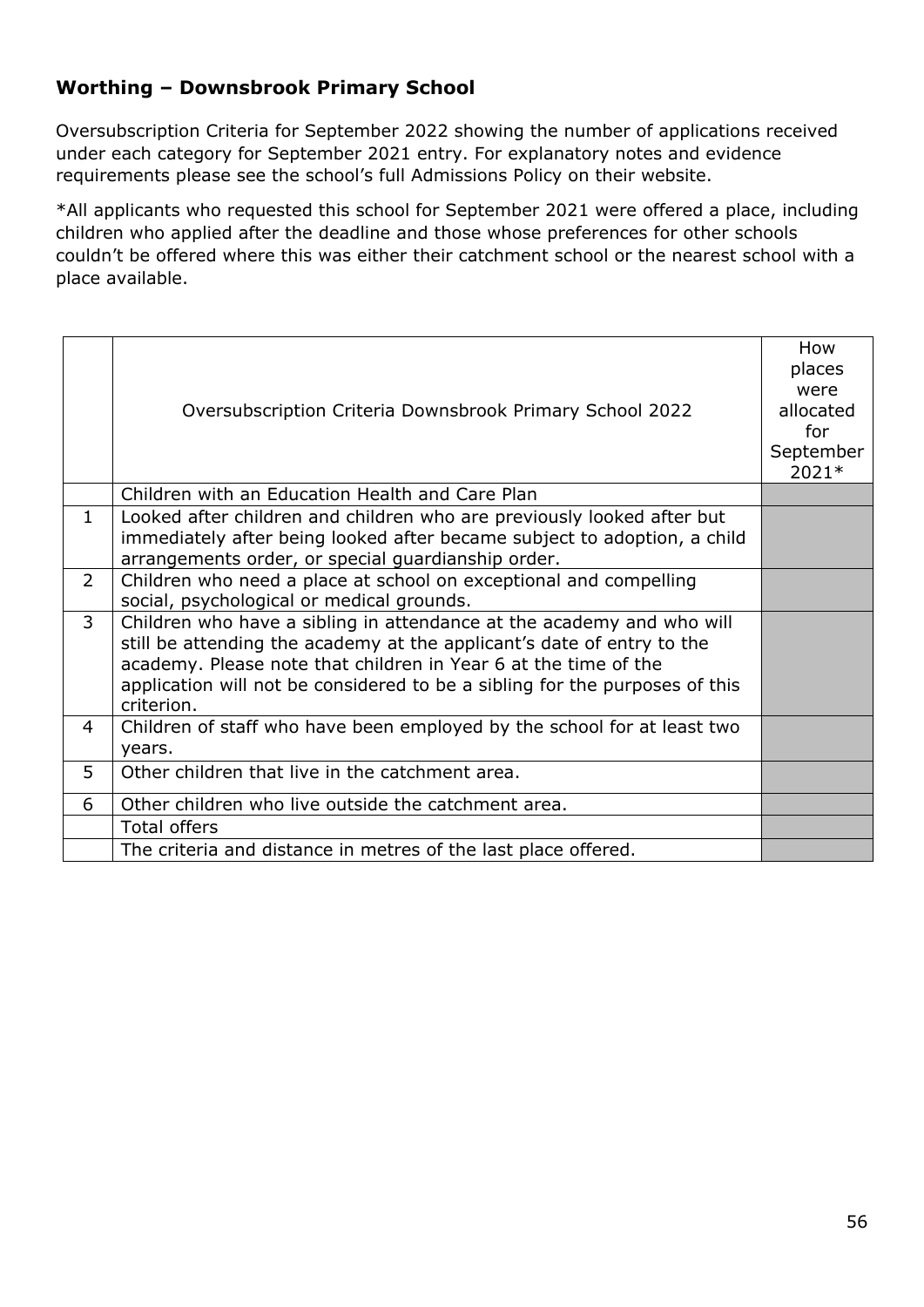### <span id="page-56-0"></span>**Worthing – English Martyrs Catholic Primary School**

Oversubscription Criteria for September 2022 showing the number of applications received under each category for September 2021 entry. For explanatory notes and evidence requirements please see the school's full Admissions Policy on their website. This school uses a Supplementary Information Form which can be found in Appendix 2 or on the school's website.

|                | Oversubscription Criteria English Martyrs Catholic Primary School 2022                                                                                                                                                                                                                                                                                                                                                                                                                                                                                                                                                                                                                                                                           | How<br>places<br>were<br>allocated<br>for<br>September<br>2021 |
|----------------|--------------------------------------------------------------------------------------------------------------------------------------------------------------------------------------------------------------------------------------------------------------------------------------------------------------------------------------------------------------------------------------------------------------------------------------------------------------------------------------------------------------------------------------------------------------------------------------------------------------------------------------------------------------------------------------------------------------------------------------------------|----------------------------------------------------------------|
|                | Children with an Education Health and Care Plan                                                                                                                                                                                                                                                                                                                                                                                                                                                                                                                                                                                                                                                                                                  |                                                                |
| $\mathbf 1$    | Catholic looked after children or previously looked after children.                                                                                                                                                                                                                                                                                                                                                                                                                                                                                                                                                                                                                                                                              |                                                                |
| $\overline{2}$ | Catholic children with a brother or sister at the school at the time of<br>admission, resident in the parish of English Martyrs, Goring-By-Sea or St<br>Michael's, Worthing The application must be supported with a certificate<br>of Catholic baptism or reception into the Catholic Church.                                                                                                                                                                                                                                                                                                                                                                                                                                                   |                                                                |
| 3              | Catholic children with a brother or sister at the school at the time of<br>admission who are not resident in the parish of English Martyrs, Goring-<br>By-Sea or St Michael's, Worthing. The application must be supported<br>with a certificate of Catholic baptism or reception into the Catholic<br>Church.                                                                                                                                                                                                                                                                                                                                                                                                                                   |                                                                |
| $\overline{4}$ | Catholic children without a brother or sister at the school at the time of<br>admission, resident in the parish of English Martyrs, Goring-By-Sea or St<br>Michael's, Worthing. The application must be supported with a certificate<br>of Catholic baptism or reception into the Catholic Church.                                                                                                                                                                                                                                                                                                                                                                                                                                               |                                                                |
| 5              | Catholic children without a brother or sister at the school at the time of<br>admission, who are not resident in the parish of English Martyrs, Goring-<br>By-Sea or St Michael's, Worthing. The application must be supported<br>with a certificate of Catholic baptism or reception into the Catholic<br>Church.                                                                                                                                                                                                                                                                                                                                                                                                                               |                                                                |
| 6              | Other looked after children or previously looked after children.                                                                                                                                                                                                                                                                                                                                                                                                                                                                                                                                                                                                                                                                                 |                                                                |
| $\overline{7}$ | Catechumens, Candidates for Reception into the Church and children<br>who are members of an Orthodox Church. If application is being made<br>for a place at the school where the parent/carer is a Catechumen or<br>Candidate for reception into the Church, evidence of their being a<br>member of the Catechumenate of a Catholic Church or a Candidate for<br>reception will be required. Proof of acceptance into the catechumenate,<br>and evidence for a candidate, should be by letter from the appropriate<br>priest. Applications for children from an Orthodox Church must be<br>supported with a certificate of baptism and a letter confirming<br>membership of the applicable Orthodox Church, signed by the<br>appropriate priest. |                                                                |
| 8              | Other children with a brother or sister at the school at the time of<br>admission.                                                                                                                                                                                                                                                                                                                                                                                                                                                                                                                                                                                                                                                               |                                                                |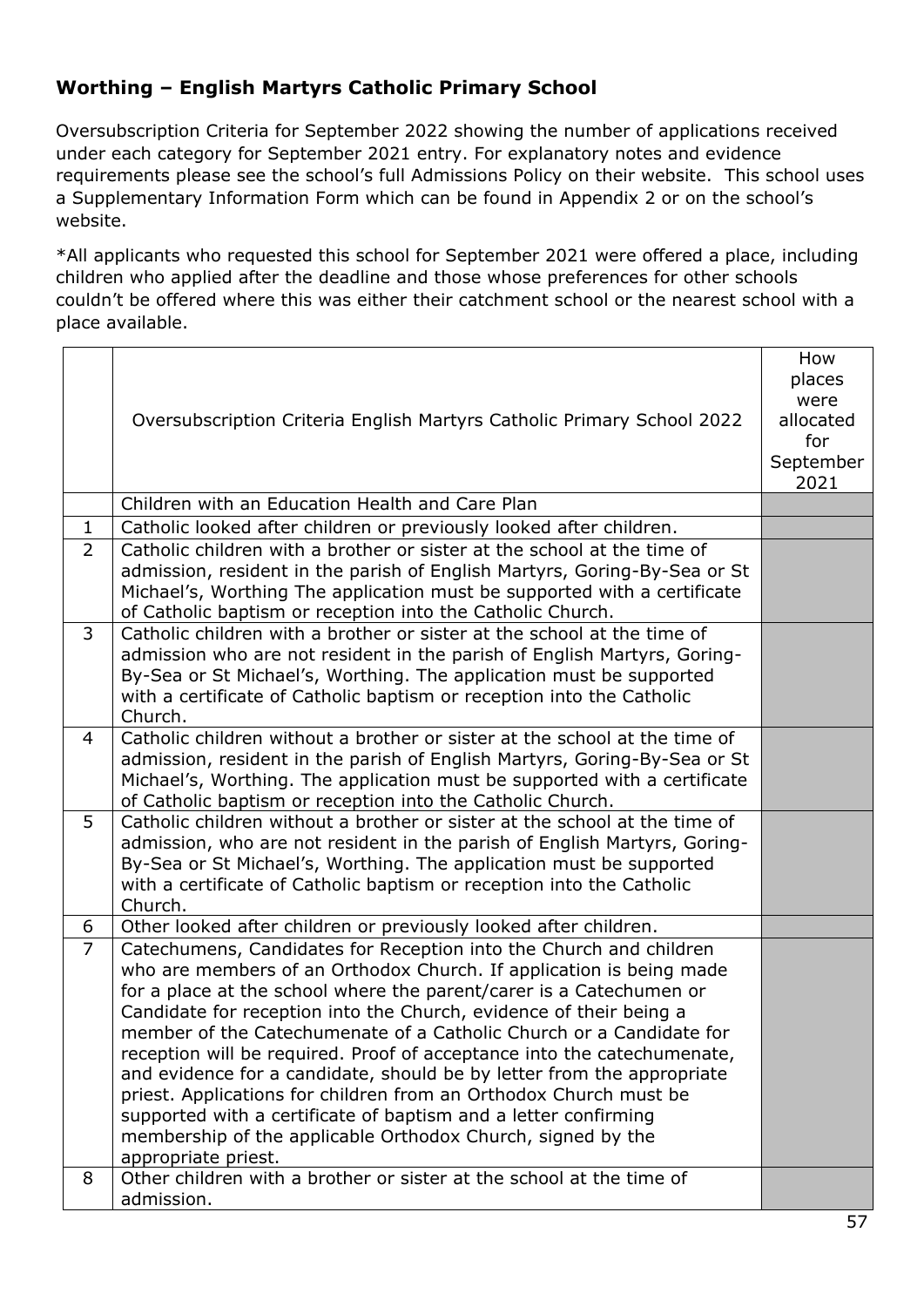| 9  | Children of other Christian denominations whose membership is<br>evidenced by a minister of religion. The application must be supported<br>by a letter confirming membership of the Christian denomination, signed<br>by the minister of religion. |  |
|----|----------------------------------------------------------------------------------------------------------------------------------------------------------------------------------------------------------------------------------------------------|--|
|    | 10   Children of other faiths whose membership is evidenced by a religious<br>leader. The application must be supported by a letter confirming<br>membership of that faith, signed by the faith leader.                                            |  |
| 11 | Any other children.                                                                                                                                                                                                                                |  |
|    | <b>Total offers</b>                                                                                                                                                                                                                                |  |
|    | The criteria and distance in metres of the last place offered.                                                                                                                                                                                     |  |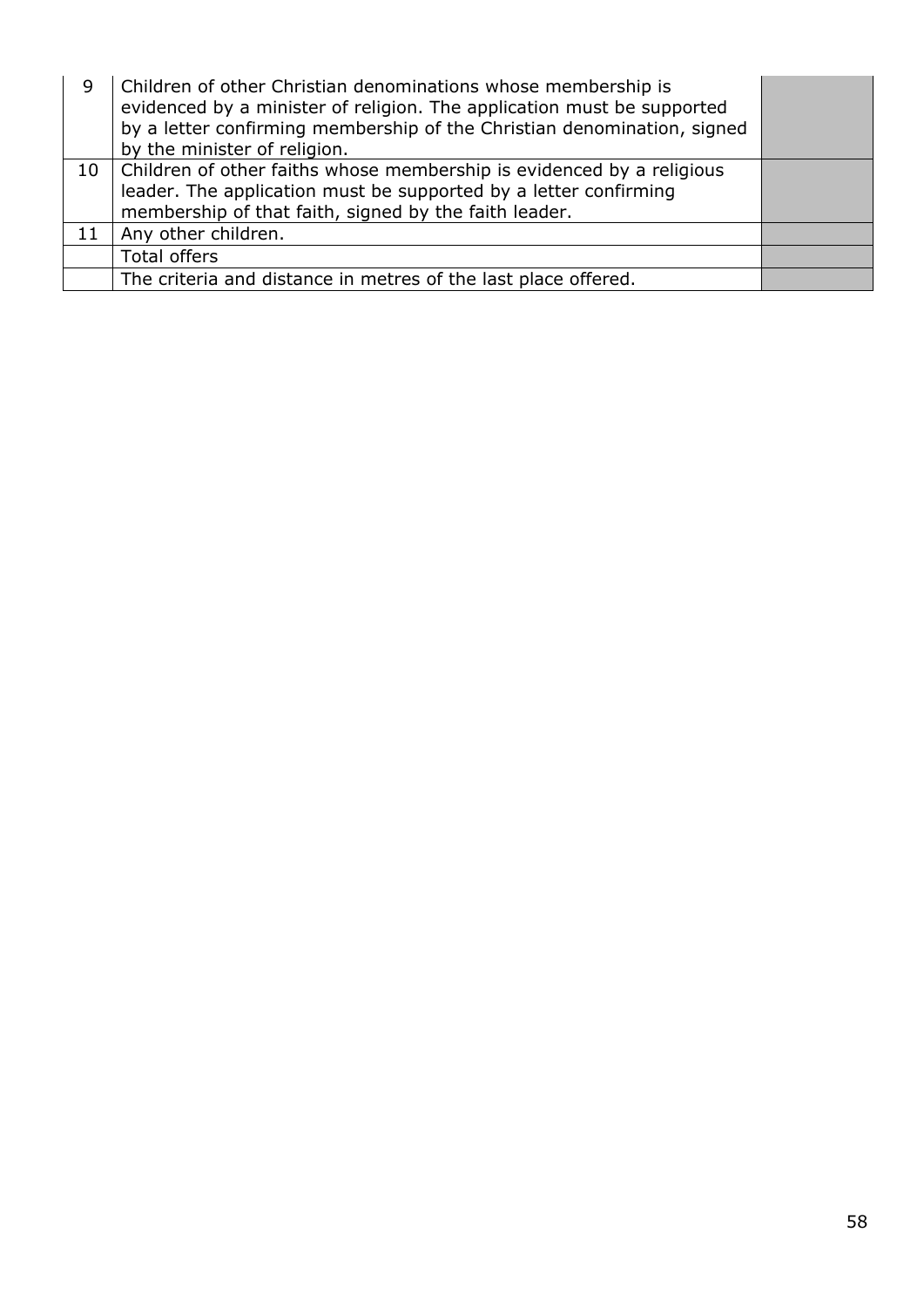### <span id="page-58-0"></span>**Worthing – Goring CE Primary School**

Oversubscription Criteria for September 2022 showing the number of applications received under each category for September 2021 entry. For explanatory notes and evidence requirements please see the school's full Admissions Policy on their website. This school uses a Supplementary Information Form which can be found in Appendix 2 or on the school's website.

|                | Oversubscription Criteria Goring CE Primary School 2022                                                                                                                                                                                                                                                                                                                                                                                                                                 | How<br>places<br>were<br>allocated<br>for<br>September |
|----------------|-----------------------------------------------------------------------------------------------------------------------------------------------------------------------------------------------------------------------------------------------------------------------------------------------------------------------------------------------------------------------------------------------------------------------------------------------------------------------------------------|--------------------------------------------------------|
|                |                                                                                                                                                                                                                                                                                                                                                                                                                                                                                         | 2021                                                   |
|                | Children with an Education Health and Care Plan                                                                                                                                                                                                                                                                                                                                                                                                                                         | $\mathbf 0$                                            |
| $\mathbf{1}$   | A child looked after or a child who was previously looked after but<br>immediately after being looked after became subject to an adoption,<br>child arrangements, or special quardianship order. A looked after child is<br>a child who is (a) in the care of a local authority, or (b) being provided<br>with accommodation by a local authority in the exercise of their social<br>services functions (section 22(1) of the Children Act 1989 applies).<br>Evidence must be provided. | $\overline{2}$                                         |
| $\overline{2}$ | Children who need a place at the school on exceptional and compelling<br>social, psychological, or medical grounds. Evidence must be provided.                                                                                                                                                                                                                                                                                                                                          | $\overline{0}$                                         |
| 3              | Children from Church families who regularly worship at St Mary's Church<br>or St Laurence's Church, Goring-By-Sea.                                                                                                                                                                                                                                                                                                                                                                      | 8                                                      |
| $\overline{4}$ | Children from Church families who worship at another Church that is<br>affiliated to Churches Together in Britain and Ireland or to the<br>Evangelical Alliance and who will have a sibling at the school at the time<br>of admission.                                                                                                                                                                                                                                                  | 5                                                      |
| 5              | All other children who will have a sibling at the school at the time of<br>admission.                                                                                                                                                                                                                                                                                                                                                                                                   | 15                                                     |
| 6              | Children from Church families who worship at another Church that is<br>affiliated to Churches Together in Britain and Ireland or to the<br>Evangelical Alliance.                                                                                                                                                                                                                                                                                                                        | $\overline{4}$                                         |
| $\overline{7}$ | Children living within the school's catchment area as designated by the<br>Local Authority.                                                                                                                                                                                                                                                                                                                                                                                             | 14                                                     |
| 8              | All other children.                                                                                                                                                                                                                                                                                                                                                                                                                                                                     | $\mathbf{1}$                                           |
|                | <b>Total offers</b>                                                                                                                                                                                                                                                                                                                                                                                                                                                                     | 60                                                     |
|                | The criteria and distance in metres of the last place offered.                                                                                                                                                                                                                                                                                                                                                                                                                          | Criteria 8<br>1469.40                                  |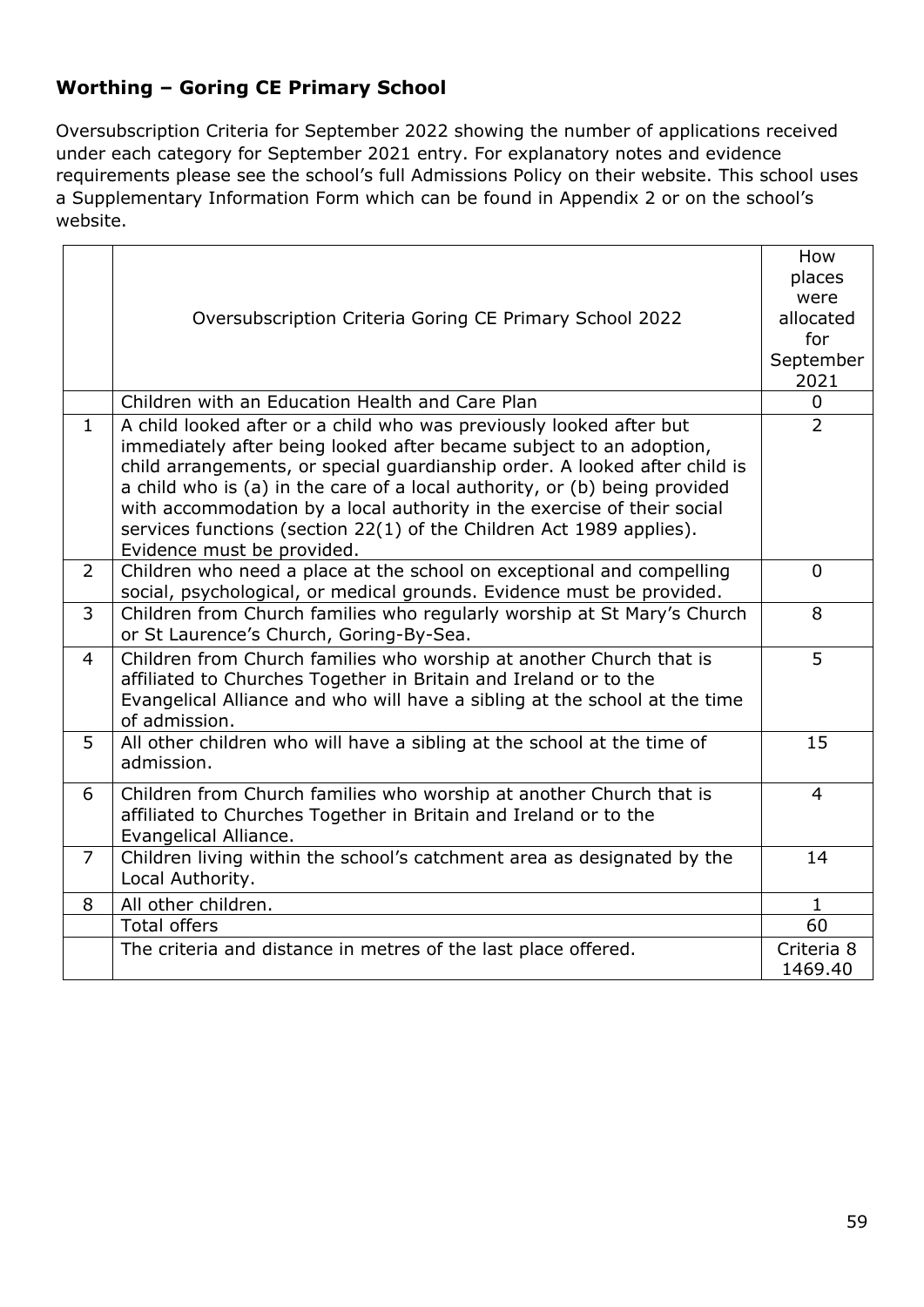### <span id="page-59-0"></span>**Worthing – Heene CE Primary School**

Oversubscription Criteria for September 2022 showing the number of applications received under each category for September 2021 entry. For explanatory notes and evidence requirements please see the school's full Admissions Policy on their website. This school uses a Supplementary Information Form which can be found in Appendix 2 or on the school's website.

|                | Oversubscription Criteria Heene CE Primary School 2022                                                                                                                                                                                                                                                                                                                                                                                                                                    | How<br>places<br>were<br>allocated<br>for<br>September<br>2021* |
|----------------|-------------------------------------------------------------------------------------------------------------------------------------------------------------------------------------------------------------------------------------------------------------------------------------------------------------------------------------------------------------------------------------------------------------------------------------------------------------------------------------------|-----------------------------------------------------------------|
|                | Children with an Education Health and Care Plan                                                                                                                                                                                                                                                                                                                                                                                                                                           |                                                                 |
| $\mathbf{1}$   | A 'looked after child' or a child who was previously looked after but<br>immediately after being looked after became subject to an adoption,<br>child arrangements, or special guardianship order. A looked after child is<br>a child who is (a) in the care of a local authority, or (b) being provided<br>with accommodation by a local authority in the exercise of their social<br>services functions (section 22(1) of the Children Act 1989 applies).<br>Evidence must be provided. |                                                                 |
| $\overline{2}$ | Children who need a place at the school on exceptional and compelling<br>social, psychological, or medical grounds. Evidence must be provided.                                                                                                                                                                                                                                                                                                                                            |                                                                 |
| $\overline{3}$ | Children of church families with letters of support from the parish priests<br>or churchwardens of the parish of St Botolph's - Heene, or St Matthew's<br>- Worthing.                                                                                                                                                                                                                                                                                                                     |                                                                 |
| $\overline{4}$ | Children of church families with letters of support from another church<br>minister or leader (Anglican or other), whose home address is within the<br>parish of St Botolph's - Heene, St Matthew's - Worthing or the Local<br>Authority Catchment Area.                                                                                                                                                                                                                                  |                                                                 |
| 5              | Children whose home address is located within the designated school<br>catchment area at the time of application and remains so at the time of<br>allocation.                                                                                                                                                                                                                                                                                                                             |                                                                 |
| 6              | Children whose home address is located within the designated parishes<br>of St Botolph's - Heene or St Matthew's - Worthing.                                                                                                                                                                                                                                                                                                                                                              |                                                                 |
| $\overline{7}$ | Children not satisfying a higher criterion.                                                                                                                                                                                                                                                                                                                                                                                                                                               |                                                                 |
|                | <b>Total offers</b>                                                                                                                                                                                                                                                                                                                                                                                                                                                                       |                                                                 |
|                | The criteria and distance in metres of the last place offered.                                                                                                                                                                                                                                                                                                                                                                                                                            |                                                                 |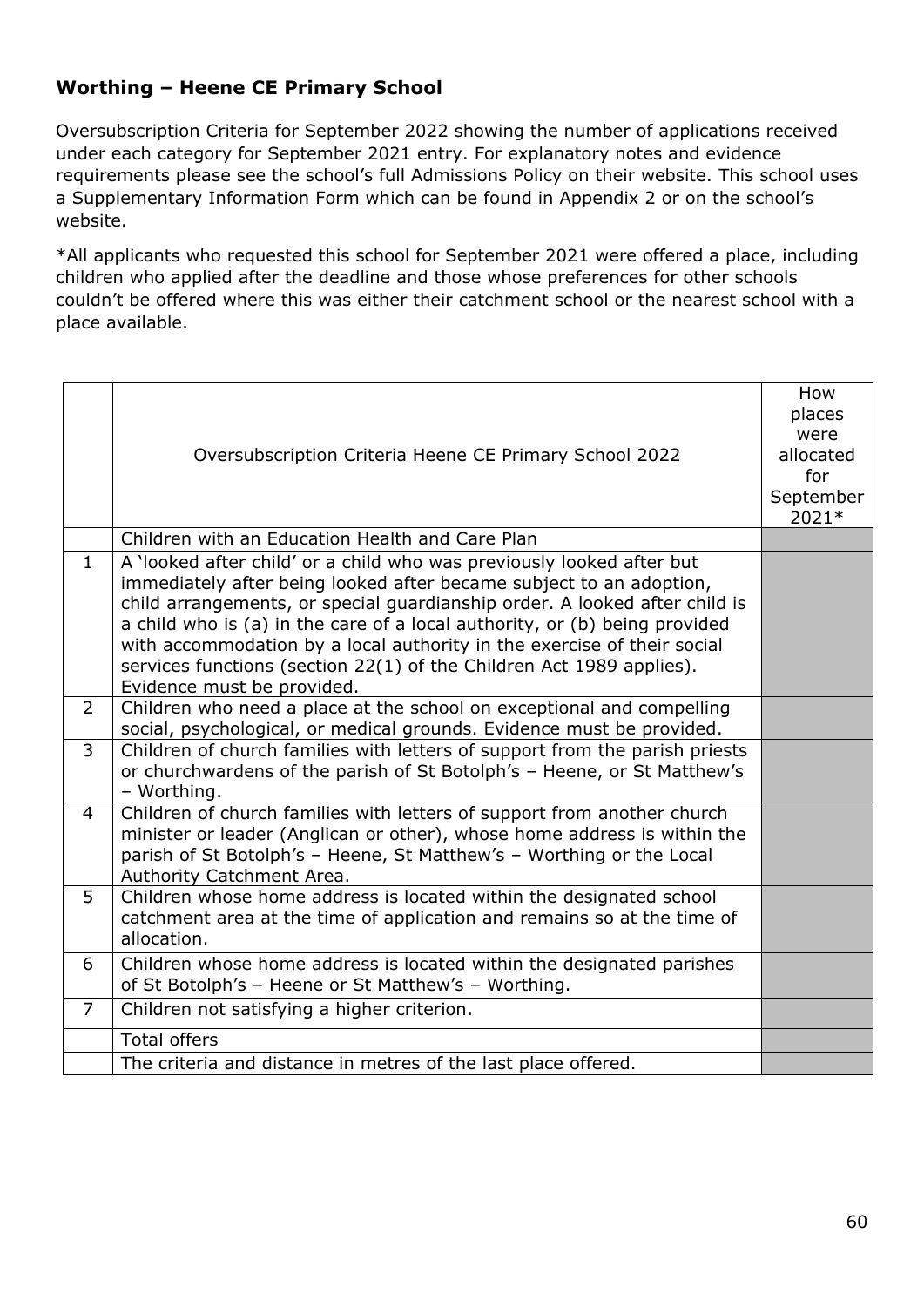### <span id="page-60-0"></span>**Worthing – St Mary's Catholic Primary School**

Oversubscription Criteria for September 2022 showing the number of applications received under each category for September 2021 entry. For explanatory notes and evidence requirements please see the school's full Admissions Policy on their website. This school uses a Supplementary Information Form which can be found in Appendix 2 or on the school's website.

|                |                                                                                             | How            |
|----------------|---------------------------------------------------------------------------------------------|----------------|
|                |                                                                                             | places         |
|                |                                                                                             | were           |
|                | Oversubscription Criteria St Mary's Catholic Primary School 2022                            | allocated      |
|                |                                                                                             | for            |
|                |                                                                                             | September      |
|                |                                                                                             | 2021           |
|                | Children with an Education Health and Care Plan                                             | 1              |
| $\mathbf{1}$   | Catholic looked after children or previously looked after children.                         | $\mathbf 0$    |
| $\overline{2}$ | Catholic children with a brother or sister at the school at the time of                     | $\overline{2}$ |
|                | admission, resident in the parish of St Mary's Worthing or East Worthing                    |                |
|                | & Lancing. The application must be supported with a certificate of                          |                |
|                | Catholic baptism or reception into the Catholic Church.                                     |                |
| 3              | Catholic children with a brother or sister at the school at the time of                     | $\mathbf 0$    |
|                | admission, who are not resident in the parish of St Mary's Worthing or                      |                |
|                | East Worthing & Lancing. The application must be supported with a                           |                |
|                | certificate of Catholic baptism or reception into the Catholic Church.                      |                |
| 4              | Catholic children without a brother or sister at the school at the time of                  | 3              |
|                | admission, resident in the parish of St Mary's Worthing or East Worthing                    |                |
|                | & Lancing. The application must be supported with a certificate of                          |                |
|                | Catholic baptism or reception into the Catholic Church.                                     |                |
| 5              | Catholic children without a brother or sister at the school at the time of                  | $\mathbf 1$    |
|                | admission, who are not resident in the parish of St Mary's Worthing or                      |                |
|                | East Worthing & Lancing. The application must be supported with a                           |                |
|                | certificate of Catholic baptism or reception into the Catholic Church.                      |                |
| 6              | Other looked after children or previously looked after children.                            | 1              |
| $\overline{7}$ | Catechumens, Candidates for Reception into the Church and children                          | $\mathbf{1}$   |
|                | who are members of an Orthodox Church. If application is being made                         |                |
|                | for a place at the school where the parent/carer is a Catechumen or                         |                |
|                | Candidate for reception into the Church, evidence of their being a                          |                |
|                | member of the Catechumenate of a Catholic Church or a Candidate for                         |                |
|                | reception will be required. Proof of acceptance into the catechumenate,                     |                |
|                | and evidence for a candidate, should be by letter from the appropriate                      |                |
|                | priest. Applications for children from an Orthodox Church must be                           |                |
|                | supported with a certificate of baptism and a letter confirming                             |                |
|                | membership of the applicable Orthodox Church, signed by the                                 |                |
|                | appropriate priest.<br>Other children with a brother or sister at the school at the time of | 9              |
| 8              | admission.                                                                                  |                |
| 9              | Children of other Christian denominations whose membership is                               | $\mathbf{1}$   |
|                | evidenced by a minister of religion. The application must be supported                      |                |
|                | by a letter confirming membership of the Christian denomination, signed                     |                |
|                | by the minister of religion.                                                                |                |
|                |                                                                                             |                |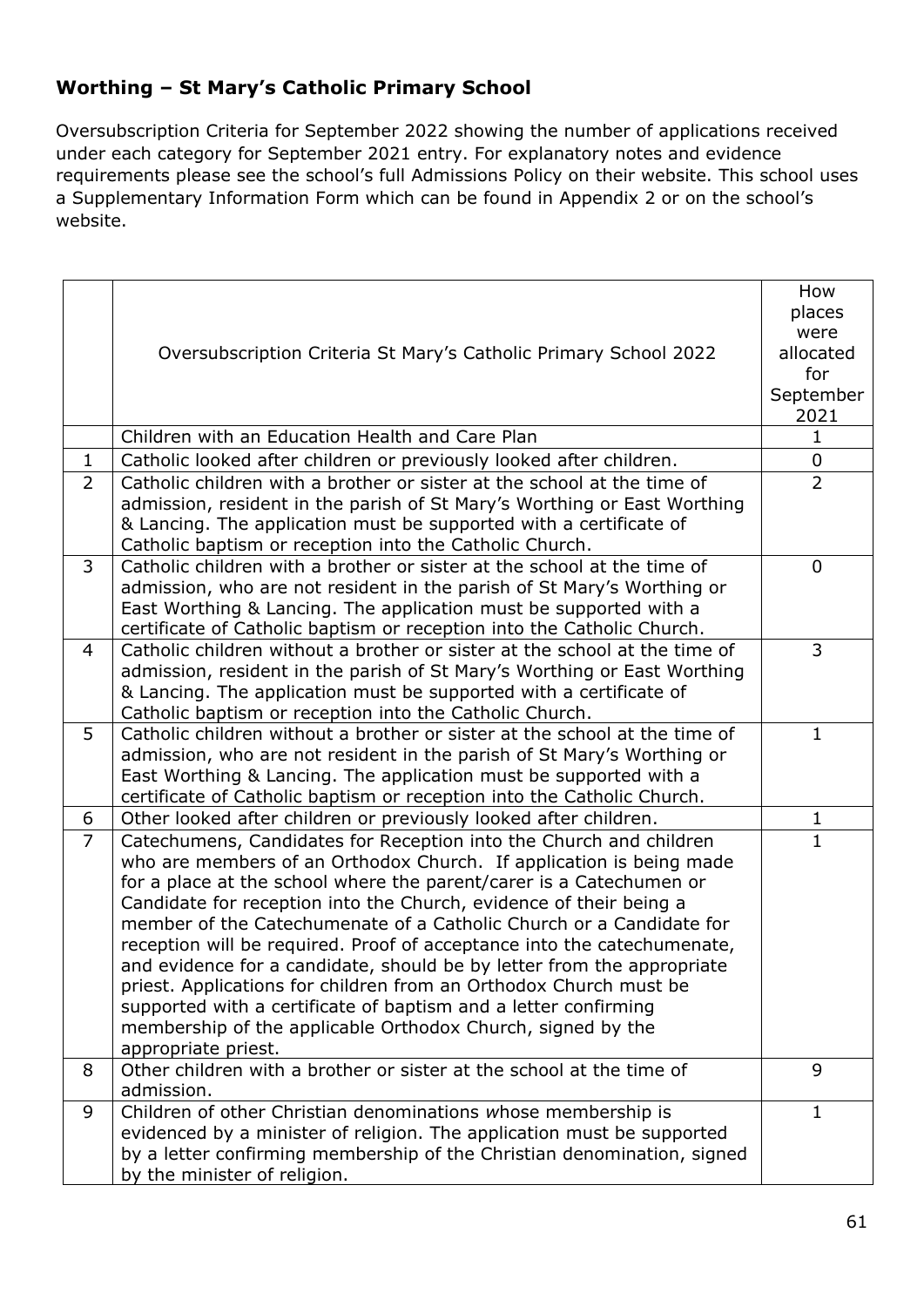| 10 | Children of other faiths whose membership is evidenced by a religious<br>leader. The application must be supported by a letter confirming<br>membership of that faith, signed by the faith leader. |             |
|----|----------------------------------------------------------------------------------------------------------------------------------------------------------------------------------------------------|-------------|
|    | Any other children                                                                                                                                                                                 |             |
|    | <b>Total offers</b>                                                                                                                                                                                | 30          |
|    | The criteria and distance in metres of the last place offered.                                                                                                                                     | Criteria 11 |
|    |                                                                                                                                                                                                    | 575.74      |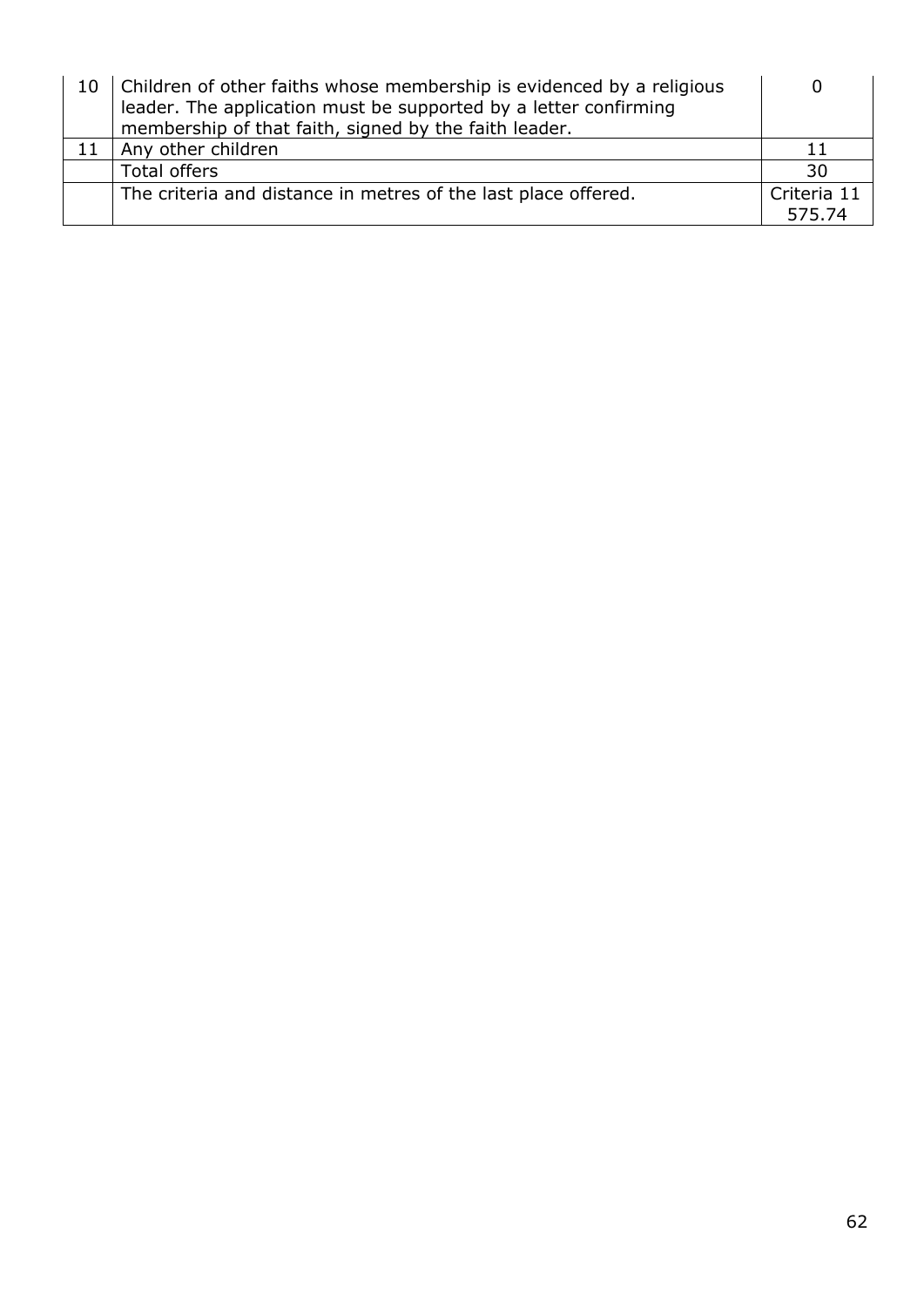### <span id="page-62-0"></span>**Worthing – The Laurels Primary School**

Oversubscription Criteria for September 2022 showing the number of applications received under each category for September 2021 entry. For explanatory notes and evidence requirements please see the school's full Admissions Policy on their website.

|                | Oversubscription Criteria The Laurels Primary School 2022                                                                                                         | How<br>places<br>were<br>allocated<br>for<br>September<br>2021* |
|----------------|-------------------------------------------------------------------------------------------------------------------------------------------------------------------|-----------------------------------------------------------------|
|                | Children with an Education Health and Care Plan                                                                                                                   |                                                                 |
| 1              | Looked or previously looked after children.                                                                                                                       |                                                                 |
| $\overline{2}$ | Children who live in the borough of Worthing and whom have a brother<br>or sister already at the school and who will still be attending when the<br>child starts. |                                                                 |
| $\mathbf{3}$   | Children who live outside the borough of Worthing and have a brother or<br>sister already at the school and who will still be attending when the child<br>starts. |                                                                 |
| 4              | Children living in the borough of Worthing.                                                                                                                       |                                                                 |
| 5              | Children of staff who have been employed by the school for at least two<br>years.                                                                                 |                                                                 |
| 6              | Other children who live outside the borough of Worthing.                                                                                                          |                                                                 |
|                | <b>Total offers</b>                                                                                                                                               |                                                                 |
|                | The criteria and distance in metres of the last place offered.                                                                                                    |                                                                 |